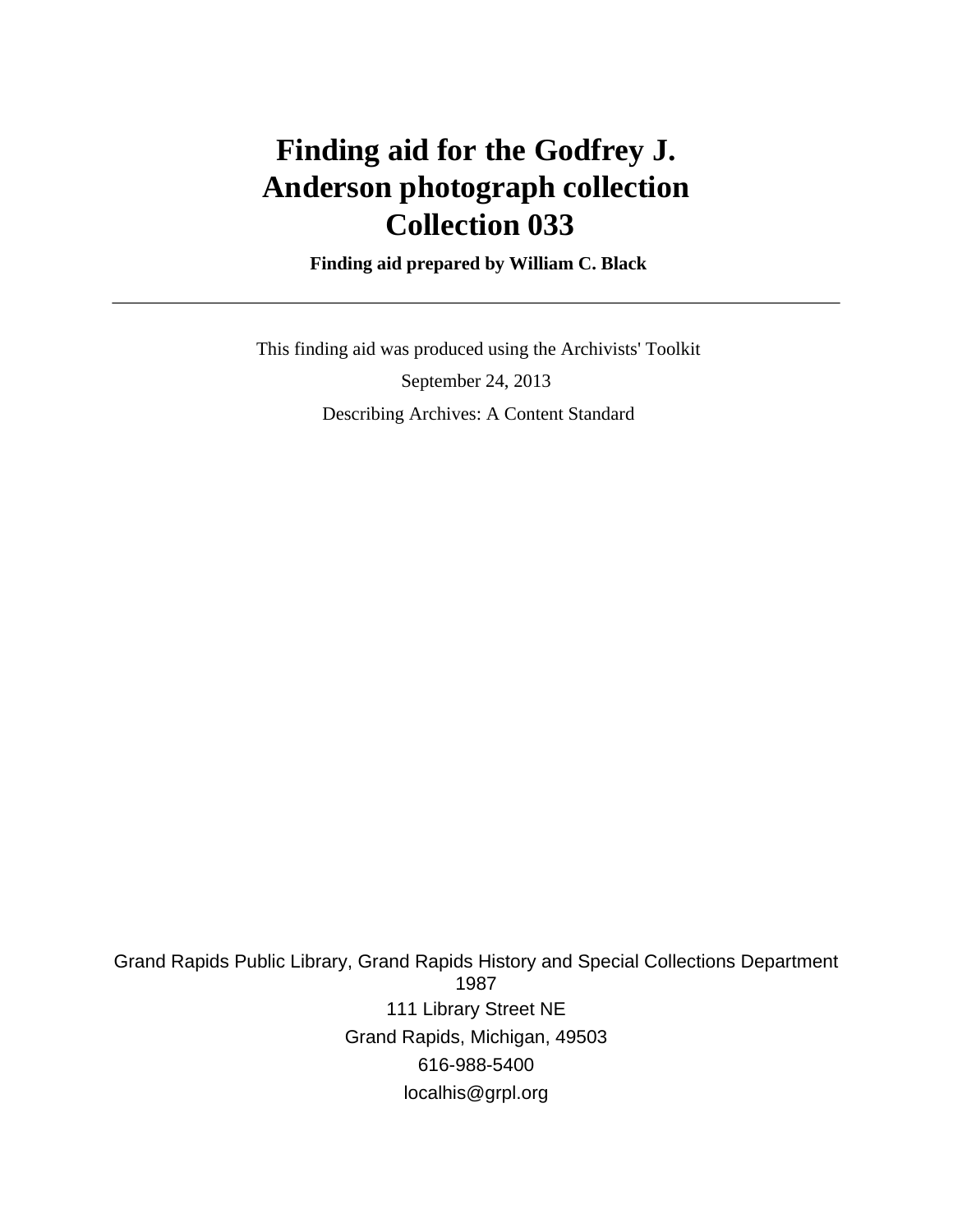# **Table of Contents**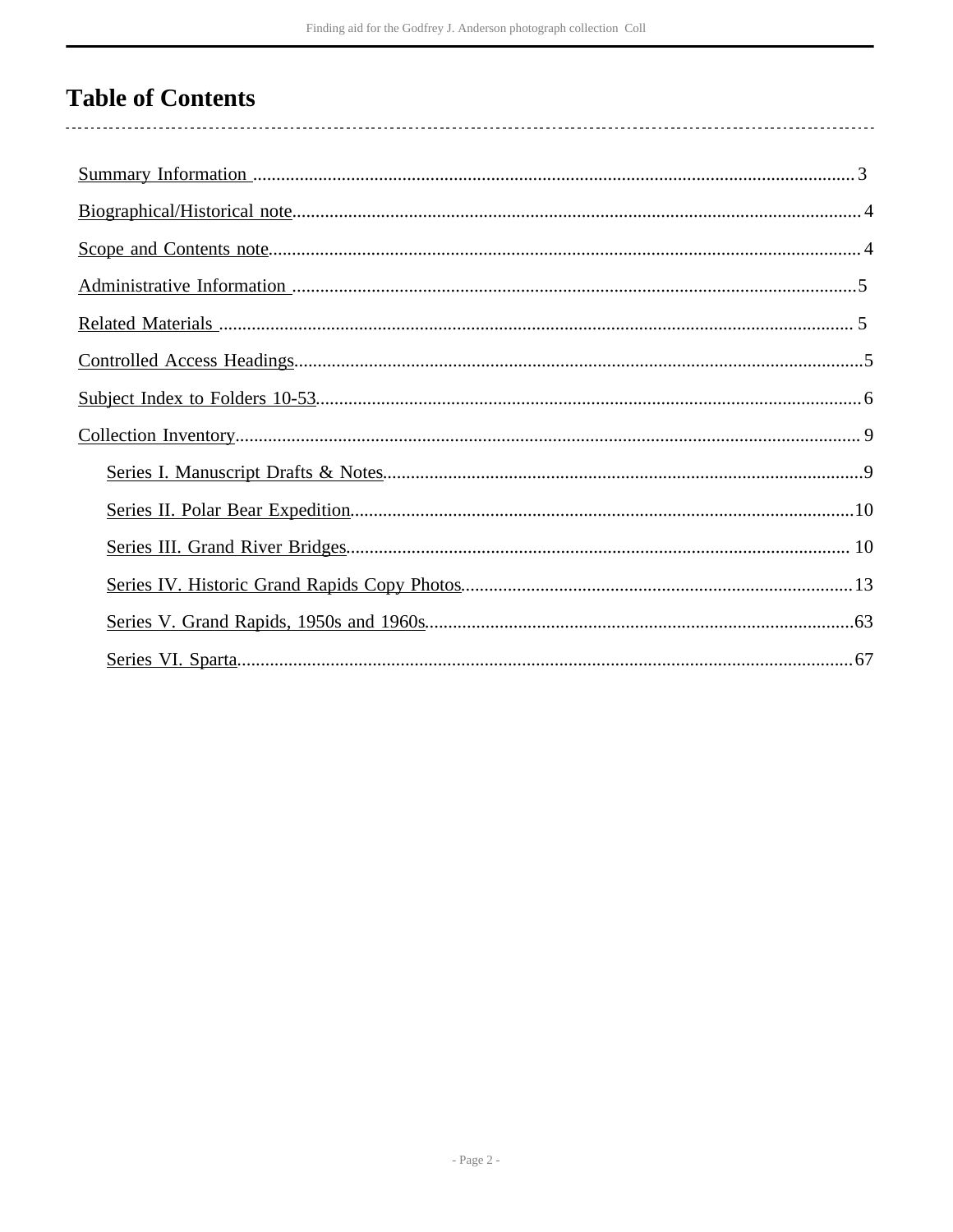# <span id="page-2-0"></span>**Summary Information**

..................................

| <b>Repository</b> | Grand Rapids Public Library, Grand Rapids History and Special<br><b>Collections Department</b>                                                                                                                                                                                                                                                                                                                                                                                                                                                                                                                                                        |
|-------------------|-------------------------------------------------------------------------------------------------------------------------------------------------------------------------------------------------------------------------------------------------------------------------------------------------------------------------------------------------------------------------------------------------------------------------------------------------------------------------------------------------------------------------------------------------------------------------------------------------------------------------------------------------------|
| <b>Creator</b>    | Anderson, Godfrey J., 1895-1981                                                                                                                                                                                                                                                                                                                                                                                                                                                                                                                                                                                                                       |
| <b>Title</b>      | Godfrey J. Anderson photograph collection                                                                                                                                                                                                                                                                                                                                                                                                                                                                                                                                                                                                             |
| Date [inclusive]  | 1850-1972                                                                                                                                                                                                                                                                                                                                                                                                                                                                                                                                                                                                                                             |
| <b>Extent</b>     | 7.5 Linear feet Seventeen boxes                                                                                                                                                                                                                                                                                                                                                                                                                                                                                                                                                                                                                       |
| Language          | English                                                                                                                                                                                                                                                                                                                                                                                                                                                                                                                                                                                                                                               |
| <b>Abstract</b>   | Godfrey J. Anderson (1895-1981), a native of Sparta, Mich., was a local<br>historian and amateur photographer. This collection contains original and<br>copy photographs owned and believed to be taken by Anderson, as well<br>as several manuscripts. The photographs constitute a pictorial history<br>of Grand Rapids, Michigan from the 1850s to the 1970s and Sparta,<br>Michigan from 1960-1972. Also included are history and photographs<br>of bridges along the Grand River, covering the entire length of the river.<br>There are also photographs from the U.S. Military Polar Bear Expedition<br>of 1918-1919, of which he was a member. |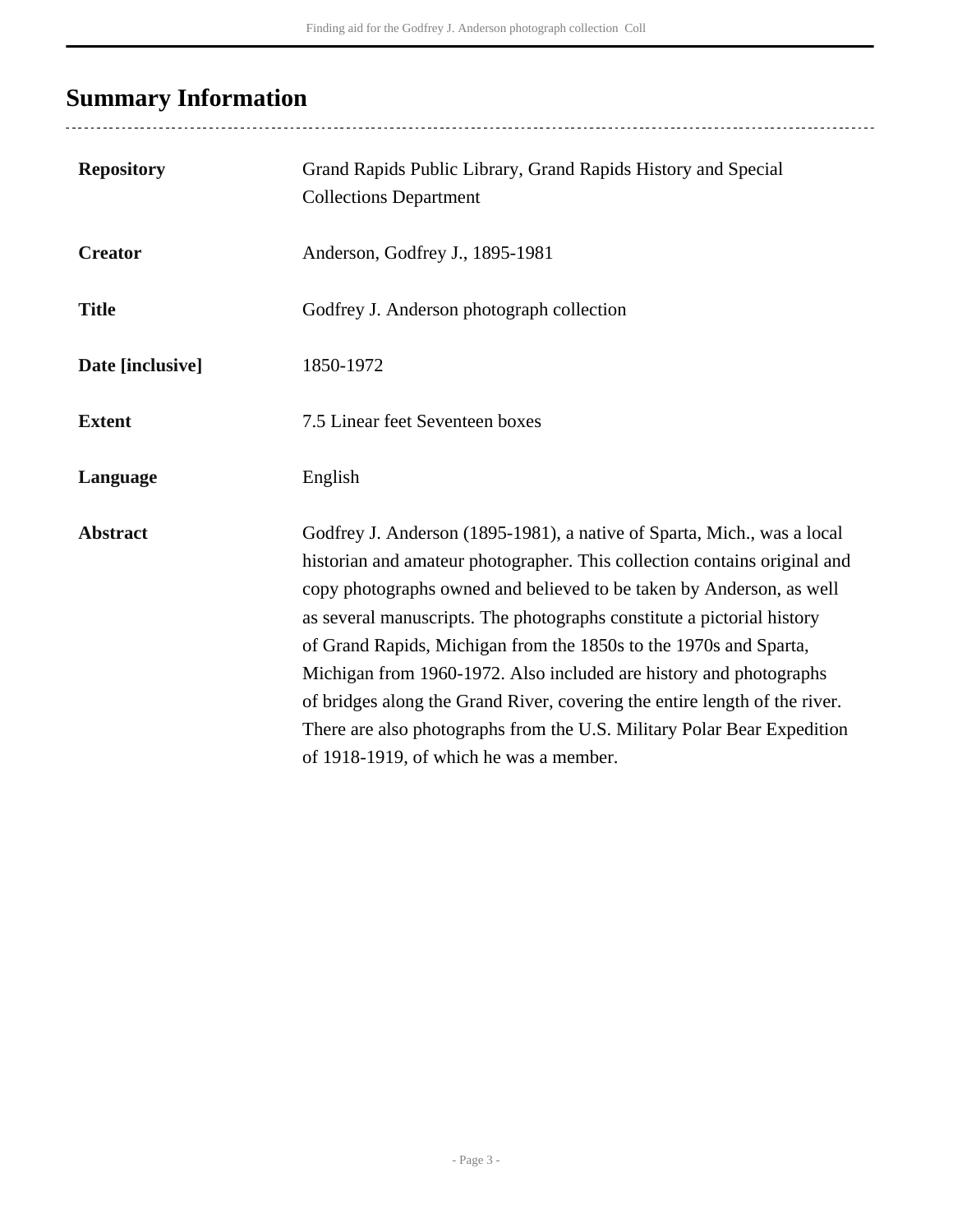# <span id="page-3-0"></span>**Biographical/Historical note**

Godfrey J. Anderson (b. 14 November 1895; d. 23 April 1981) was the only child of Swedish immigrants living in Sparta, Michigan. In 1905 the family moved briefly to Tennessee, but returned to the area to live with an uncle on Bridge Street in Grand Rapids. Subsequently the family bought a farm in Ottawa County, one mile west of the Kent/Ottawa County line. Several other Swedish immigrant families owned farms nearby. Anderson attended Berlin High School (now Marne High School).

After completing high school, Anderson worked with his father on the farm, until being drafted in the spring of 1918. He saw service as part of the 337th Field Hospital of the 310th Sanitary Train, formed at Camp Custer, Michigan (once they had been stationed in Northern Russia, the unit acquired the nickname "Polar Bears"). The Polar Bears were sent to Archangel, Russia, upon the fall of the czarist government to the Bolsheviks, who immediately signed a peace treaty with Germany. Because the Allies still had supplies in Russia at that time, the Allied troops were sent there to guard those supplies and to care for the casualties of the resulting Bolshevik offensive.

After the war, Anderson returned to the family farm, and shortly thereafter began work in the Berkey & Gay Furniture Co. factory #1. A year later he left that job for one with the Johnson Furniture Co., where he worked until retiring, circa 1963.

Upon retirement, Anderson spent a great deal of time pursuing his avocation for history. Interested in history and photography from an early age, Anderson turned to photographing a changing Grand Rapids and Kent County, while also copying photographs of historic importance. He also documented the Grand River as its bridges changed from iron truss to concrete spans, and its dams and mills fell into disuse. He also collected a great deal on the life of Abraham Lincoln, and wrote his reminiscences, several of which are included in this collection. Anderson died on April 23, 1981, before completing a history of turn-ofthe-century Sparta, on which he had been working.

Anderson and his wife had one son, Robert.

# <span id="page-3-1"></span>**Scope and Contents note**

The collection documents Sparta and Grand Rapids from the 1850s to the 1970s. Structures and street scenes are the primary vehicles used by Anderson to exhibit change. Especially important is the capture of the urban renewal of the late 1960s. In the Grand River series, Anderson has captured many of the iron truss bridges that gave way in the late 1960s and early 1970s, to concrete spans of greater physical strength, but less personality. As well, dams, mills and canals are featured, and Anderson took many views both in spring and fall. The series is a look at the Grand River as it was. The same may be said of the Sparta series, a methodical photographic view of Sparta, 1960-1972.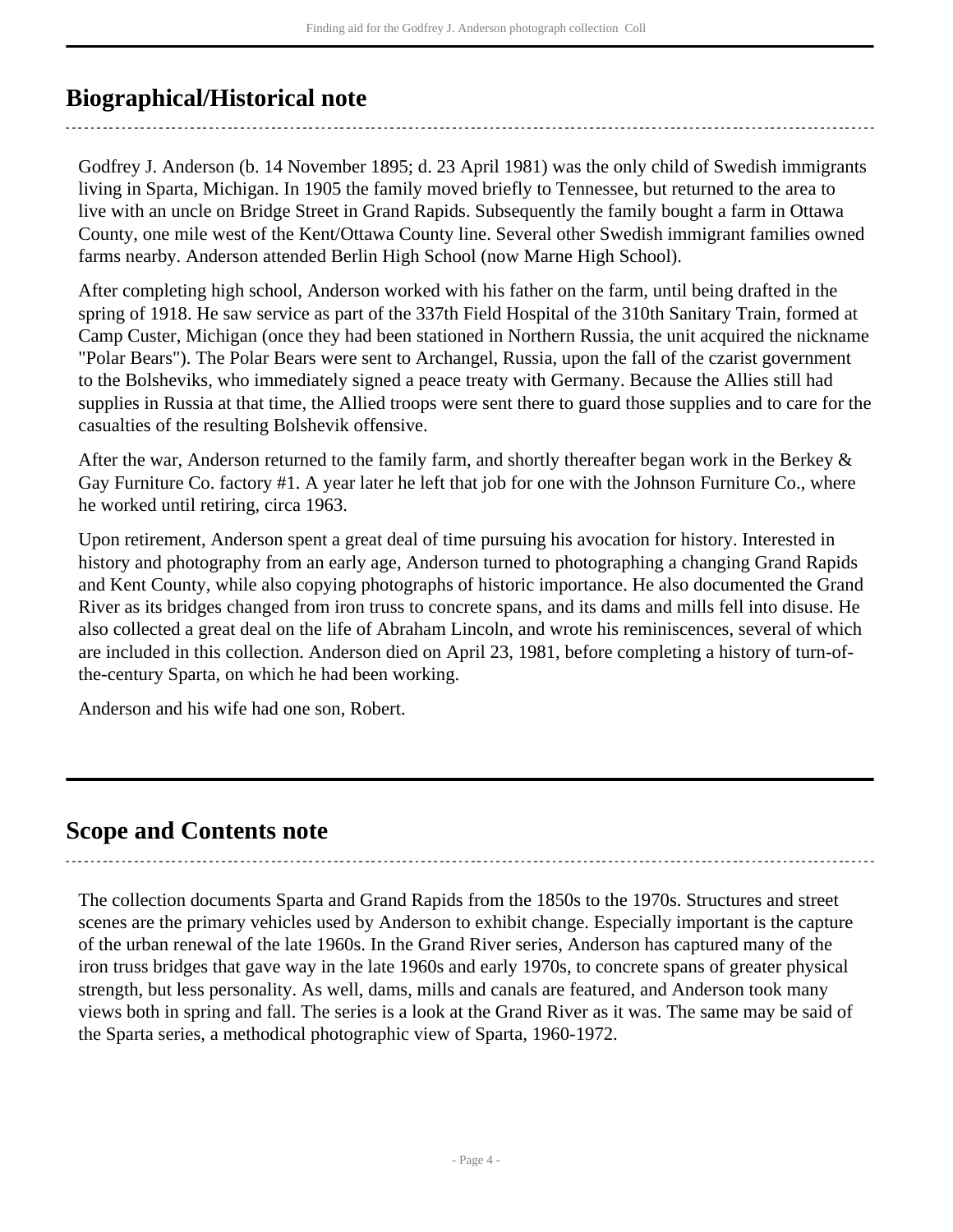The manuscript series constitutes an attempt to write a history of Sparta as experienced and viewed by Anderson as a young boy growing up in turn of the century Sparta. See also the separate Collection 023, Godfrey J. Anderson manuscript collection.

# <span id="page-4-0"></span>**Administrative Information**

## **Publication Information**

Grand Rapids Public Library, Grand Rapids History and Special Collections Department 1987

### **Immediate Source of Acquisition note**

Godfrey Anderson Estate, accession number 1981.002

# <span id="page-4-1"></span>**Related Materials**

### **Related Archival Materials note**

See also Collection 023, the Godfrey J. Anderson Manuscripts Collection.

Collection 363, Robert G. Nelson Collection. Anderson was an active member of Nelson's church, and frequent references to Anderson are found in the church publications in Nelson's collection. Anderson also shared his photos and photography expertise with Nelson.

The Anderson photos are one of the collections which may have been used for exhibits or publications documented in other later collections. For example, see Collection 059, Hooper

# <span id="page-4-2"></span>**Controlled Access Headings**

**Corporate Name(s)**

• Polar Bear Expedition (1918-1919).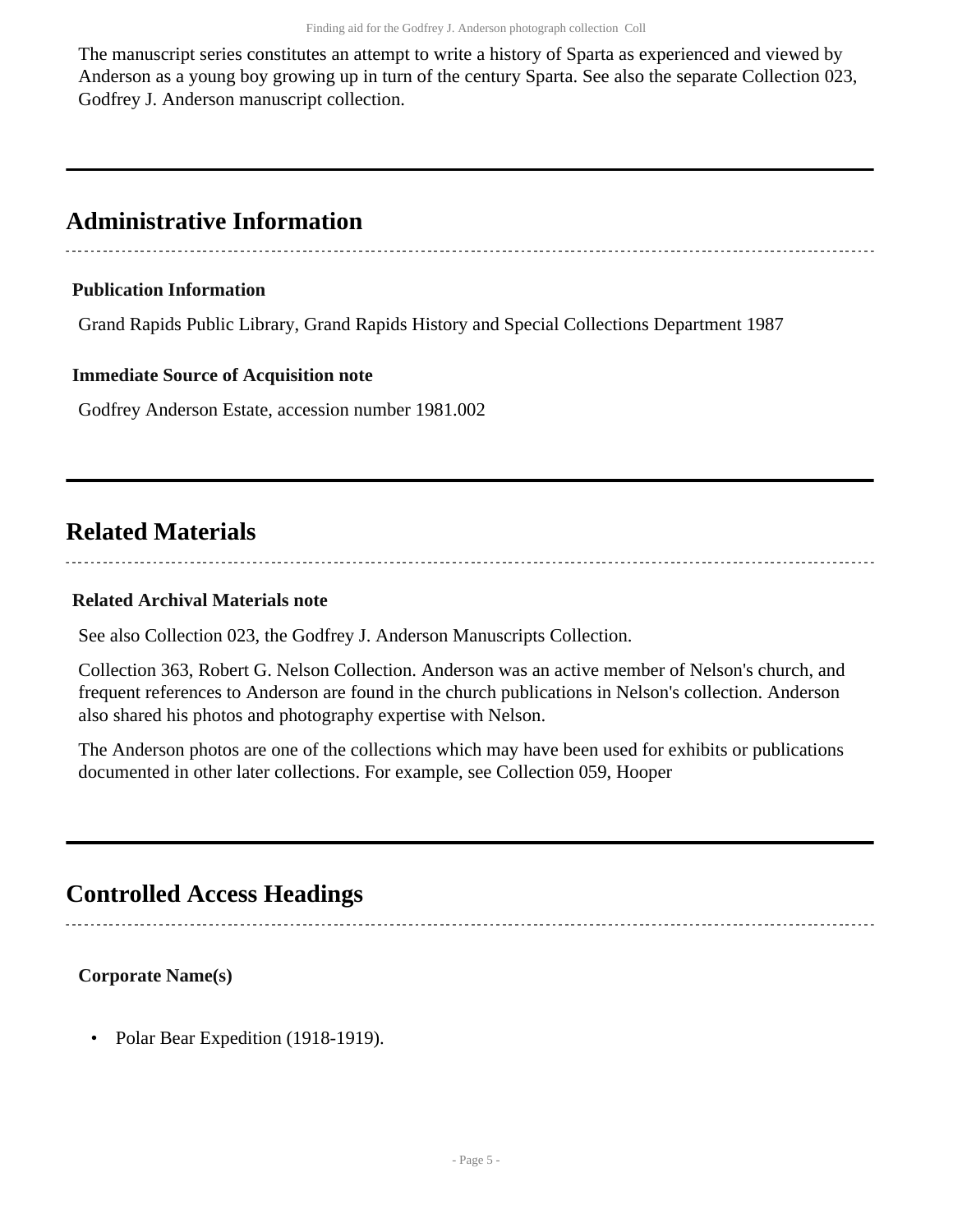#### **Geographic Name(s)**

- Grand Rapids (Mich.) -- History -- Photographs
- Grand River (Mich.)
- Sparta (Mich.) -- History
- Sparta (Mich.) -- Pictorial works

# <span id="page-5-0"></span>**Subject Index to Folders 10-53**

Automobiles: A-1,A-2,A-3,A-4,A-31 Bridge street: A-6 to A-9,A-185,A-187,A-189,A-196,A-199,A-202, A-213 to A-216 Bridges: A-10 to A-29,A-154,A-156 to A-181 Butterworth hospital: A-272 Campau Square: A-32 to A-46,A-108 Canals: A-12,A-17,A-47 to A-54 Celebrations: A-371 to A-398 Churches: A-56 to A-83 City hall: A-218 Coldbrook pumping station: A-219,A-224 Corduroy road: A-3,A-5 Ferries: A-30,A-31 Gage house: A-275 Grand River: A-220 to A-226 Horse drawn vehicles: A-30,A-69,A-197,A-227 to A-232,A-265 Hotels: A-233 to A-271 Immanuel Lutheran Church: A-8,A-9 Island market: A-278,A-279 Islands: A-276 to A-284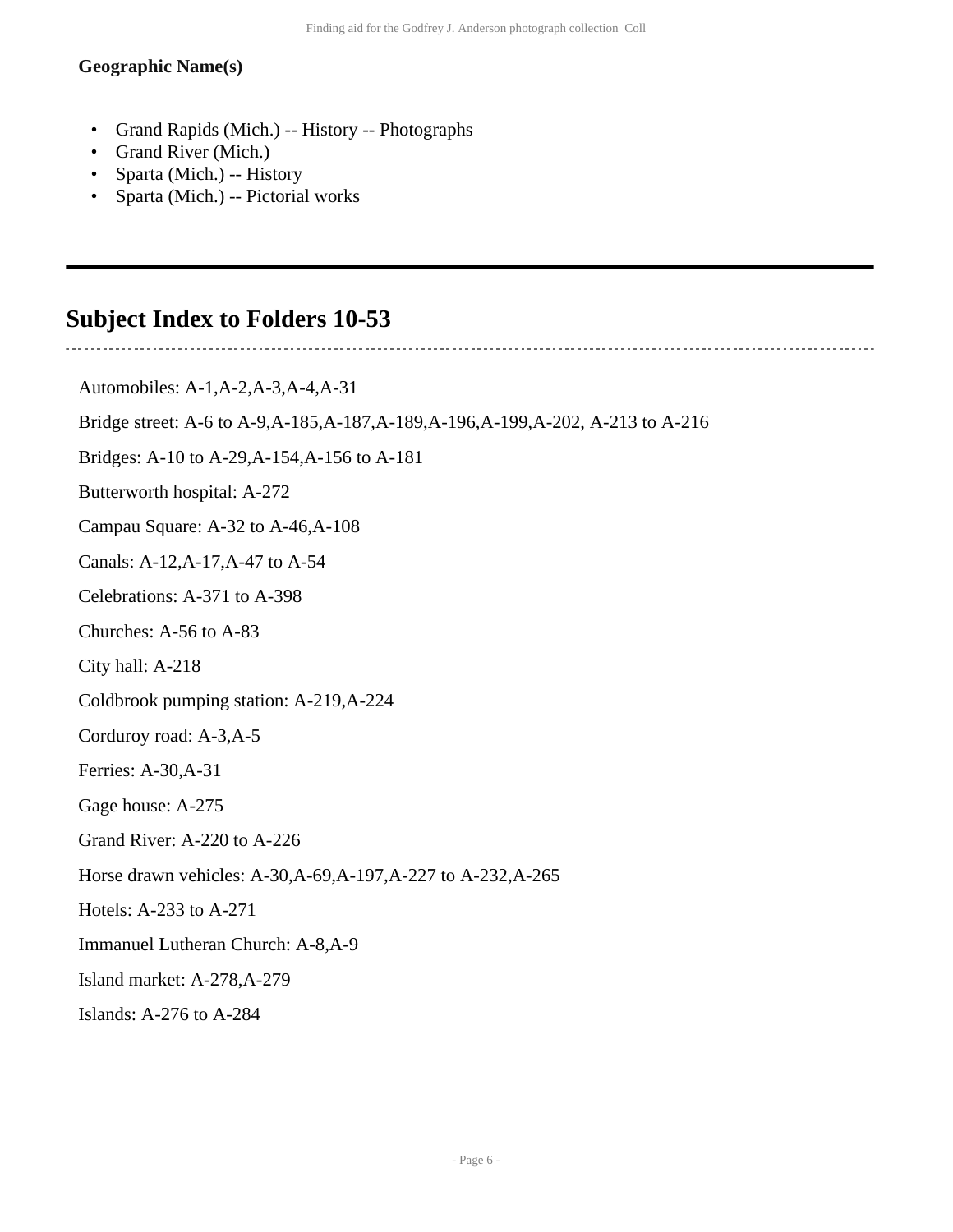Jails: A-285 to A-288

- Kent County Building (Courthouse): A-289,A-290
- Kusterer's Brewery: A-9
- Livery stables: A-292 to A-301
- Logging: A-16,A-302 to A-334
- Michigan Soldier's Home: A-274
- Monroe Avenue: A-335 to A-357
- Museum: A-273
- Opera houses: A-11,A-114,A-133
- Panoramas: A-358 to A-370
- Parades: A-371 to A-398
- Parks: A-353,A-399 to A-413
- Pearl street: A-414 to A-422
- Plainfield @ Leonard : A-4
- Police & Fire Depts.: A-423 to 431
- Political rallies: A-432 to A-433
- Post Office: A-434 to A-438
- Power cable: A-11
- Railroads: A-439 to A-469
- Reeds Lake: A-470 to A-486
- Reservoir break: A-487 to A-493
- Residences: A-494 to A-539
- Roads: A-3,A-5
- Schools: A-540 to A-556
- Steamboats: A-557 to A-572
- Streetcars: A-266,A-573 to A-580
- Streets: A-581 to A-600
- Thurston the Magician: A-2
- UBA home for the aged: A-275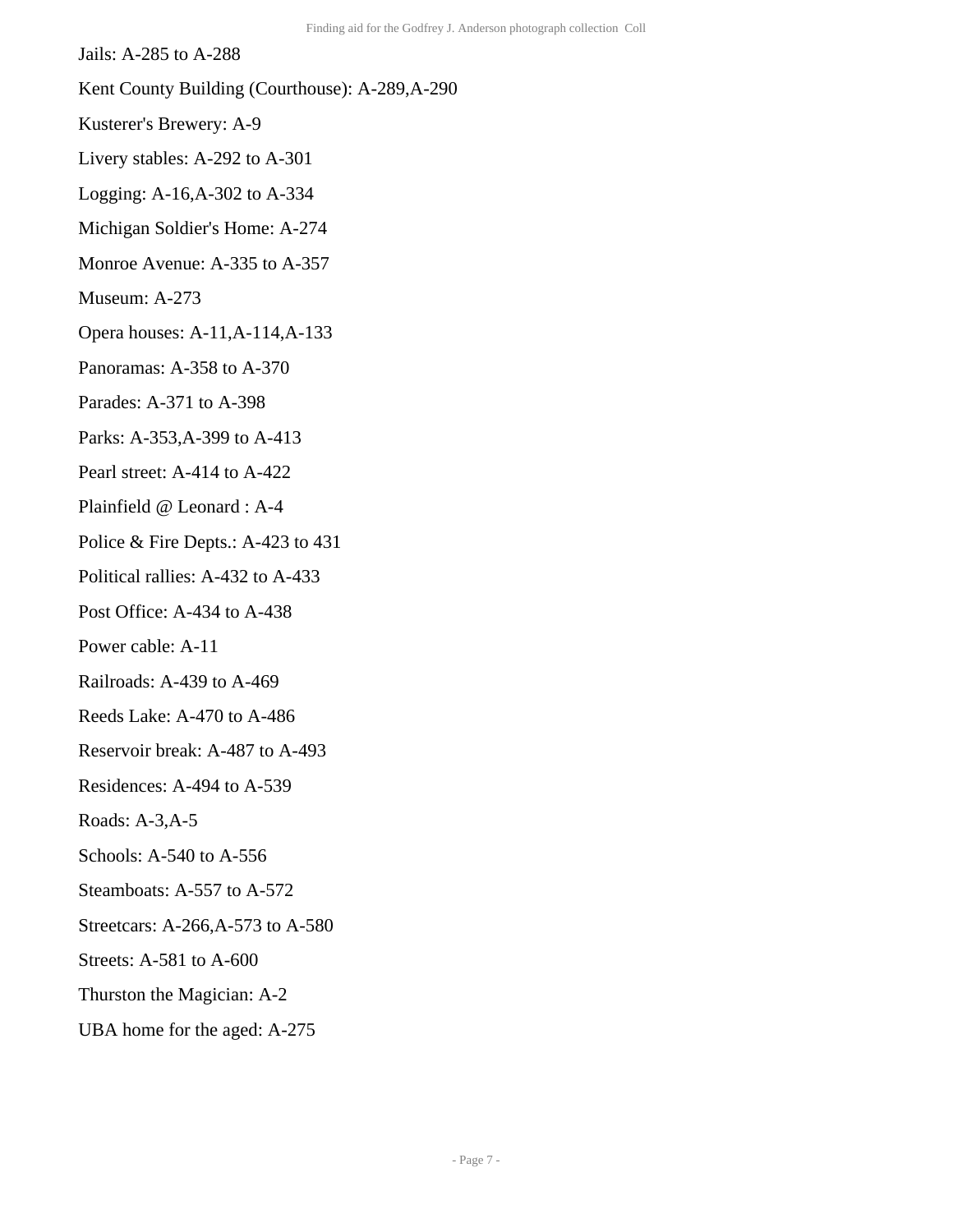Western Beef Co.: A-227

Zentz Bros.: A-1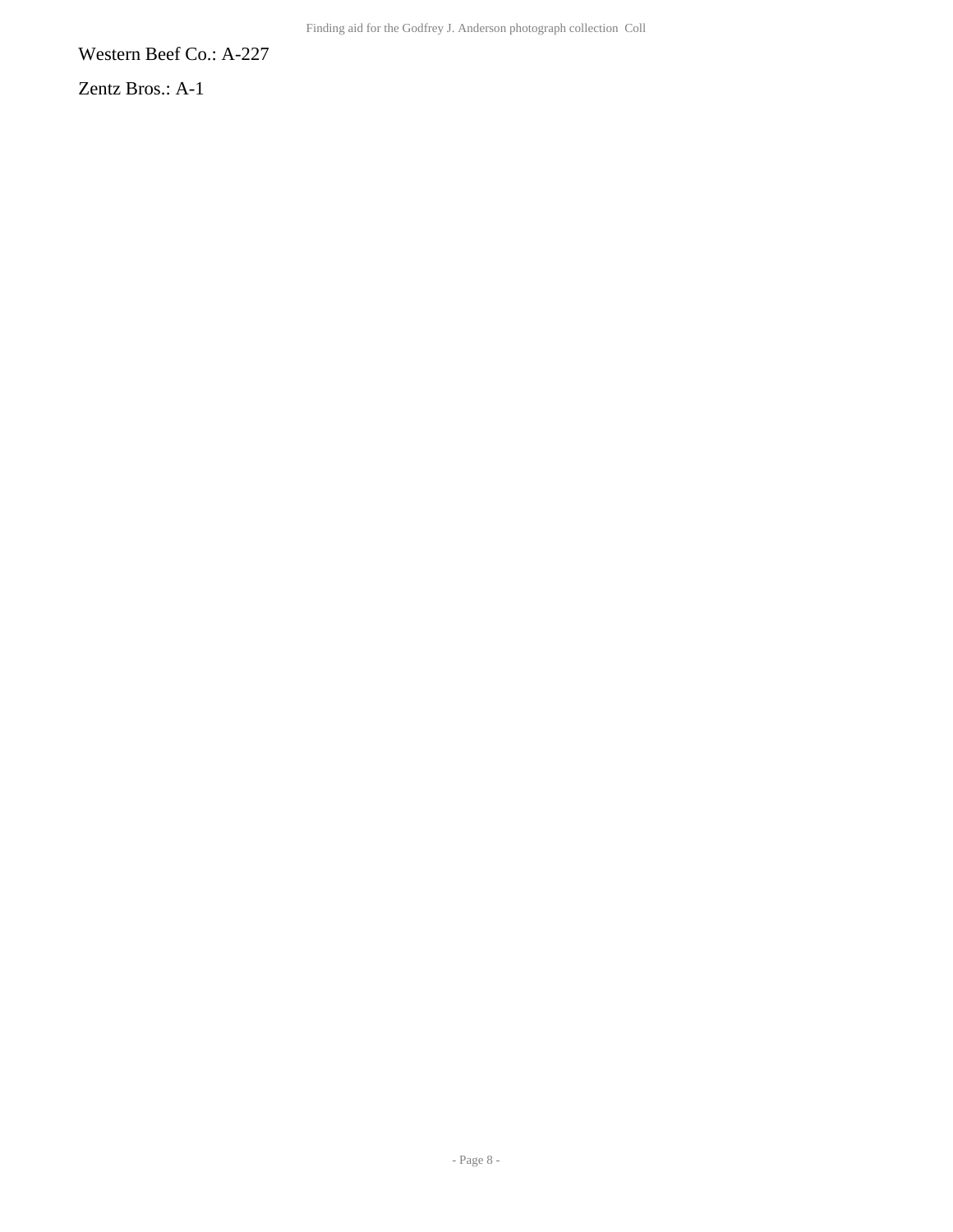# <span id="page-8-0"></span>**Collection Inventory**

#### <span id="page-8-1"></span>**Series I. Manuscript Drafts & Notes**

### **Scope and Contents note**

Consists of notes, sketches and rough drafts of a history of Sparta Anderson intended to write. Includes brief biographies of Sparta citizens, vignettes of early Sparta life, including the authors, and descriptions of streets as centers of local life.

|                                          | <b>Box</b>   | <b>Folder</b>  |
|------------------------------------------|--------------|----------------|
| Sparta Sketches, Groups A to F           | $\mathbf{1}$ | $\mathbf{1}$   |
| History of Sparta drafts                 | $\mathbf{1}$ | $\overline{2}$ |
| It was no Bed of Roses for Grandma       | $\mathbf{1}$ | 3              |
| Sparta time-line draft, 1901-1906        | $\mathbf{1}$ | $\overline{4}$ |
| Young boys in turn-of-the-century Sparta | $\mathbf{1}$ | 5              |
| 3 themes                                 |              |                |
|                                          | <b>Box</b>   | Folder         |
| Those Old Time Songs                     | $\mathbf{1}$ | 6              |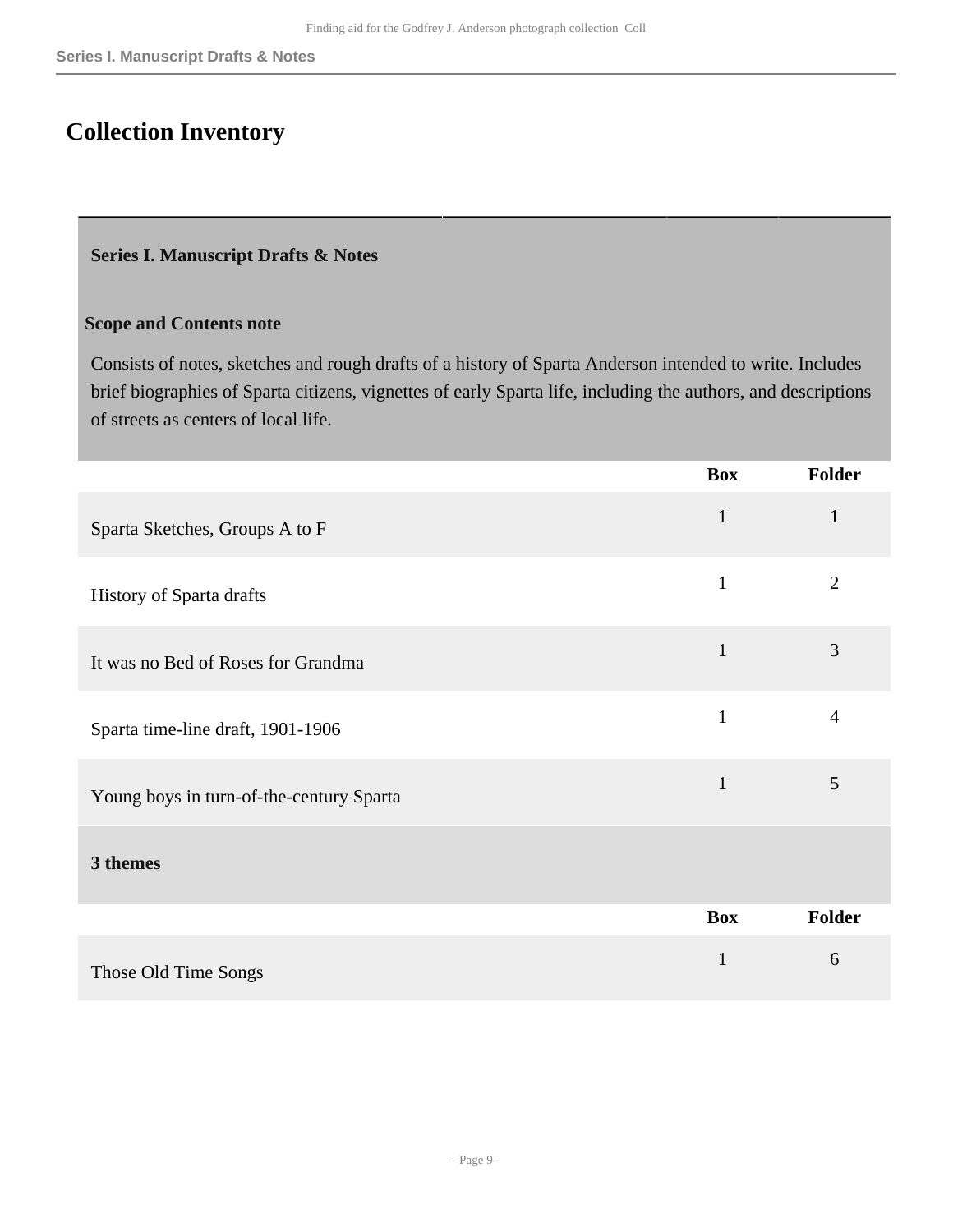| Horse & Buggy Days           | 1            | 6      |
|------------------------------|--------------|--------|
| Evaluating the Past          | $\mathbf{1}$ | 6      |
|                              | <b>Box</b>   | Folder |
| <b>Biographical Sketches</b> | 1            | 7      |
| Pencil sketches              | 1            | 8      |
| Clippings                    |              | 9      |

#### <span id="page-9-0"></span>**Series II. Polar Bear Expedition**

#### **Scope and Contents note**

Contains seventy (70) photographs of the Polar Bear Expedition in Russia during 1918-1919, especially of the 310th Engineers. Also includes one program of the 1936 ninth reunion of the 310th Engineers Association. Photographs depict the geographical, climatic and the strategic conditions of the expedition. Photos consists primarily of copies of other photos, illustrations and maps, with some original Anderson photographs.

|                                                                           | Box | Volume |
|---------------------------------------------------------------------------|-----|--------|
| Photos of expedition (31 total, 11/1999)                                  |     | 22     |
| Photos of expedition $& Program(38 total, 11/1999)$ , newspaper clippings |     | 23     |

<span id="page-9-1"></span>**Series III. Grand River Bridges** 

#### **Scope and Contents note**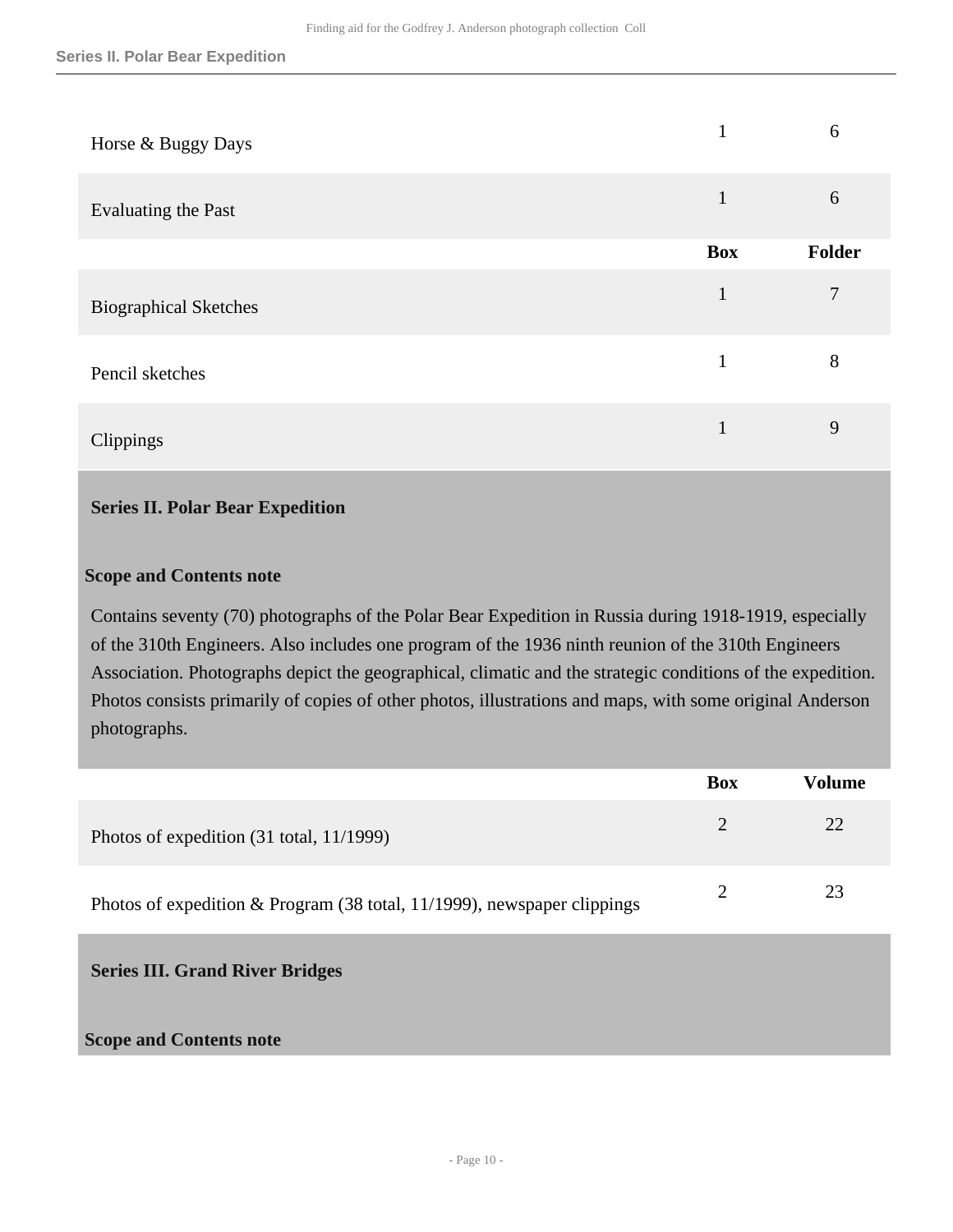Contains 1,542 photos of the bridges, dams, sluices and power stations on the Grand River as well as views up stream and down from the various subjects. Photos by Anderson, 1950s and 1960s, with some historical photos copied by Anderson of Grand Rapids bridges over the Grand. Sectional maps are included in each volume for the photo subjects covered.

|                                                                                                    | <b>Box</b>     | <b>Volume</b>  |
|----------------------------------------------------------------------------------------------------|----------------|----------------|
| Map I to III, Somerset Center Swamp to Baker Road. (85 total, 11/1999)                             | 3              | $\mathbf{1}$   |
| Map IV to VIII, Lake Le Ann (74 total, 11/1999)                                                    | 3              | $\overline{2}$ |
| Map IX to X, Vicary Road and Dam to South Jackson Road (Liberty)(66<br>total, 11/1999)             | 3              | 3              |
| Map XI to XII, the Old Mill, Mill Race and Dam at Liberty to Draper<br>Road (88 total, 11/1999)    | $\overline{4}$ | 4              |
| Map XIII to XIV, Hague Road to M 127 Expressway Crossing #1 (69<br>total, 11/1999)                 | $\overline{4}$ | 5              |
| Map XV, XVa to XVI, South Street (Jackson) to Jackson Sluice (72 total,<br>11/1999)                | $\overline{4}$ | 6              |
| Map XVII to XVIII, Liberty Street, Jackson to East Michigan Street,<br>Jackson (84 total, 11/1999) | 5              | 7              |
| Map XIX to XXI, Cooper Street, Jackson to North Street, Jackson (83)<br>total, 11/1999)            | 5              | 8              |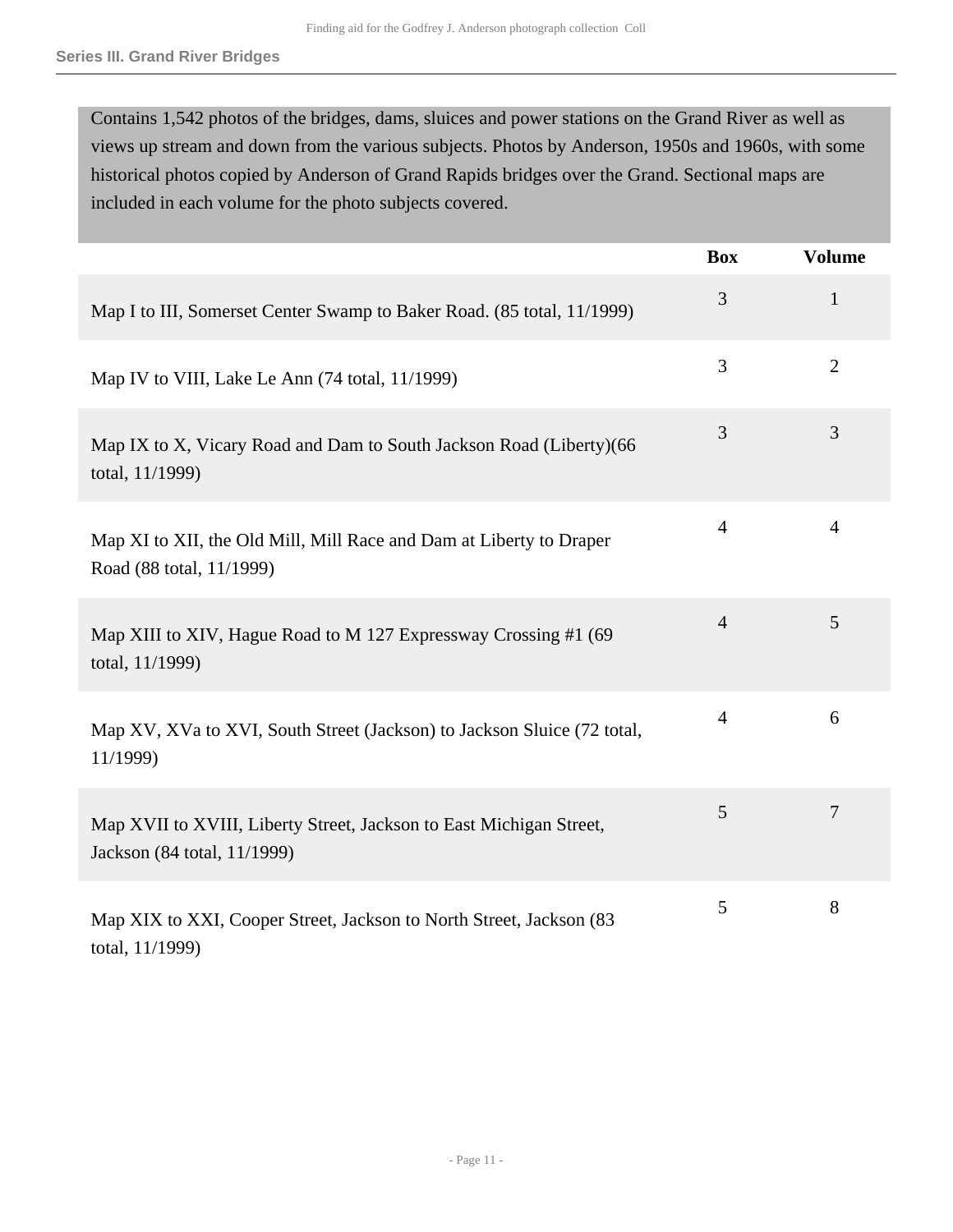| Map XXII, Monroe Street Jackson to U.S. Highway 127 (74 total,<br>11/1999)                                                  | 5 | 9  |
|-----------------------------------------------------------------------------------------------------------------------------|---|----|
| Map XXIII, Churchill Road to Kinneville Road (76 total, 11/1999).<br>Missing N.W. branch of Micent R.R., southwest, summer. | 6 | 10 |
| Map XXIV, Gale Road to Petrieville Road (70 total, 11/1999)                                                                 | 6 | 11 |
| Map YXV, Bunker Highway to I-96 Crossing #1 (77 total, 11/1999)                                                             | 6 | 12 |
| Map XXVI to XXVII, Crietz Road to Michigan Avenue, Lansing (86<br>total, 11/1999)                                           | 7 | 13 |
| Map XXVIII to XXIXA, Shiawassee Street Bridge to Webster Road, Delta<br>Mills                                               | 7 | 14 |
| Map XXX to XXXII, I-96 Crossing #2 to I-96 Crossing #3 (80 total,<br>11/1999)                                               | 7 | 15 |
| Map XXXIII to XXXIV, Bridge Street Portland to Weber Dam at Power<br>Station (74 total, 11/1999)                            | 8 | 16 |
| Map XXXV to XXXVI, The Old Wager Dam to Kelsey Road, Ionia (77<br>total, 11/1999)                                           | 8 | 17 |
| Map XXXVII to XXXIX, Grand Trunk Western Railroad Bridge Ionia to<br>I-96 Crossing #4 (78 total, 11/1999)                   | 8 | 18 |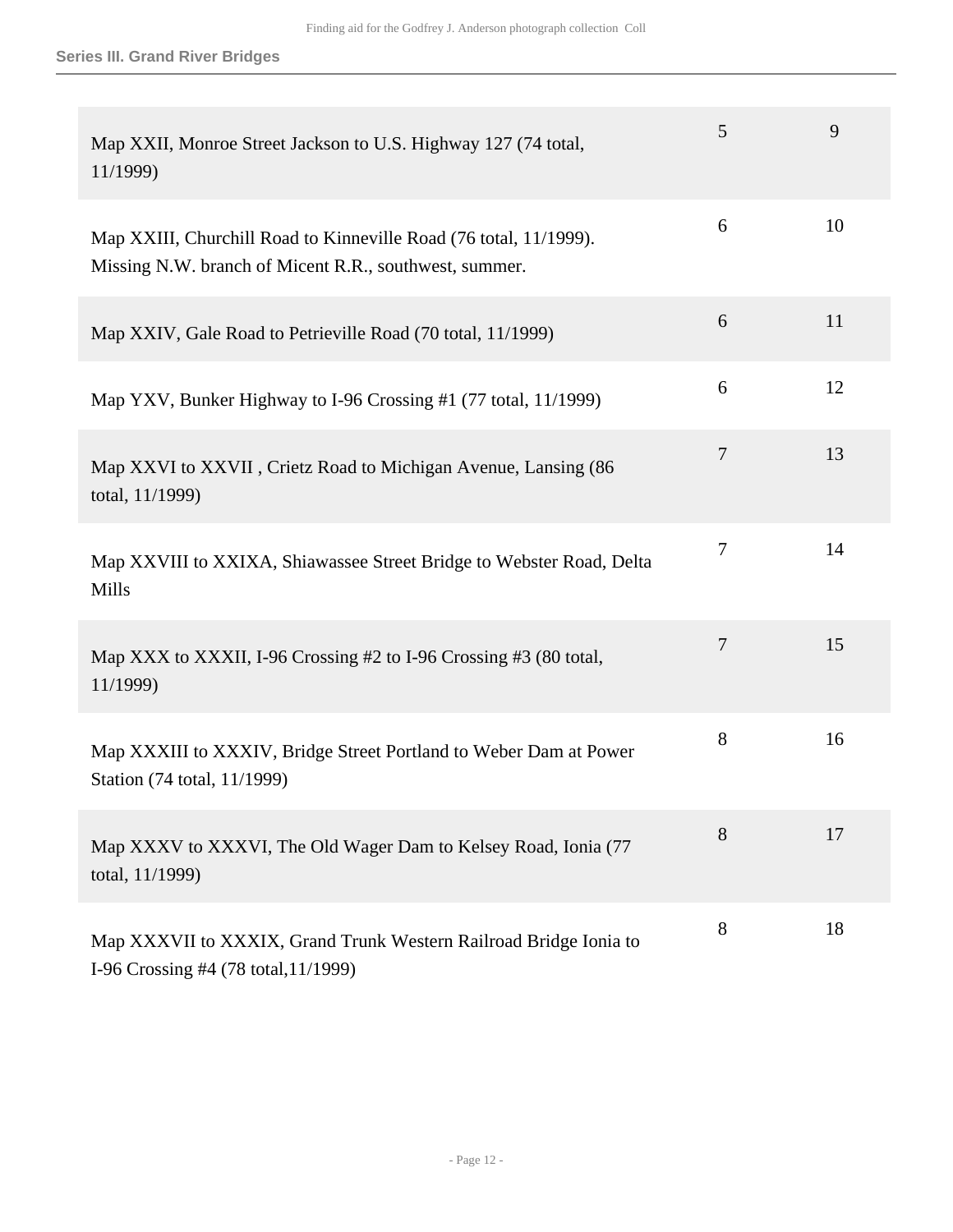**Series IV. Historic Grand Rapids Copy Photos**

| Map XL to XLI, Ann Street Bridge Grand Rapids to West Side Power<br>Canal Grand Rapids (86 total, 11/1999)                                   | 9           | 19  |
|----------------------------------------------------------------------------------------------------------------------------------------------|-------------|-----|
| Map XLII to XLIII, Pennsylvania Central Railroad Bridge Grand Rapids<br>to New York Central Railroad Bridge Grand Rapids (79 total, 11/1999) | 9           | 20  |
| Map XLIV to XLV, Wilson Avenue Grandville to Mouth of Grand River,<br>Grand Haven (74 total, 11/1999)                                        | $\mathbf Q$ | 2.1 |

#### <span id="page-12-0"></span>**Series IV. Historic Grand Rapids Copy Photos**

#### **General note**

All photographs were present in the 11/1999 inventory. "H" numbers below indicate items copied from the Hooper Coll, some of which were copied from other collections or original images owned by others.

#### **Scope and Contents note**

Contains 606 photographs, primarily copied from the original photographs of Fitch, Hooper, Johnston and other early Grand Rapids photographers. Covering the history of Grand Rapids from the 1850s to the 1920s, the emphasis is upon the physical structure of a changing Grand Rapids.

#### **Autos/early roads**

|                                                                                            | <b>Box</b> | <b>Folder</b> |
|--------------------------------------------------------------------------------------------|------------|---------------|
| 1. Zentz Bros. automobile. H-320. (Missing, 6/2/2003. Found in Coll. 143,<br>$7/11/2005$ . | 10         | 10            |
| 2. Thurston the Magician. H-216. (Missing, 6/2/2003) Found in Coll. 143,<br>$7/11/2005$ .  | 10         | 10            |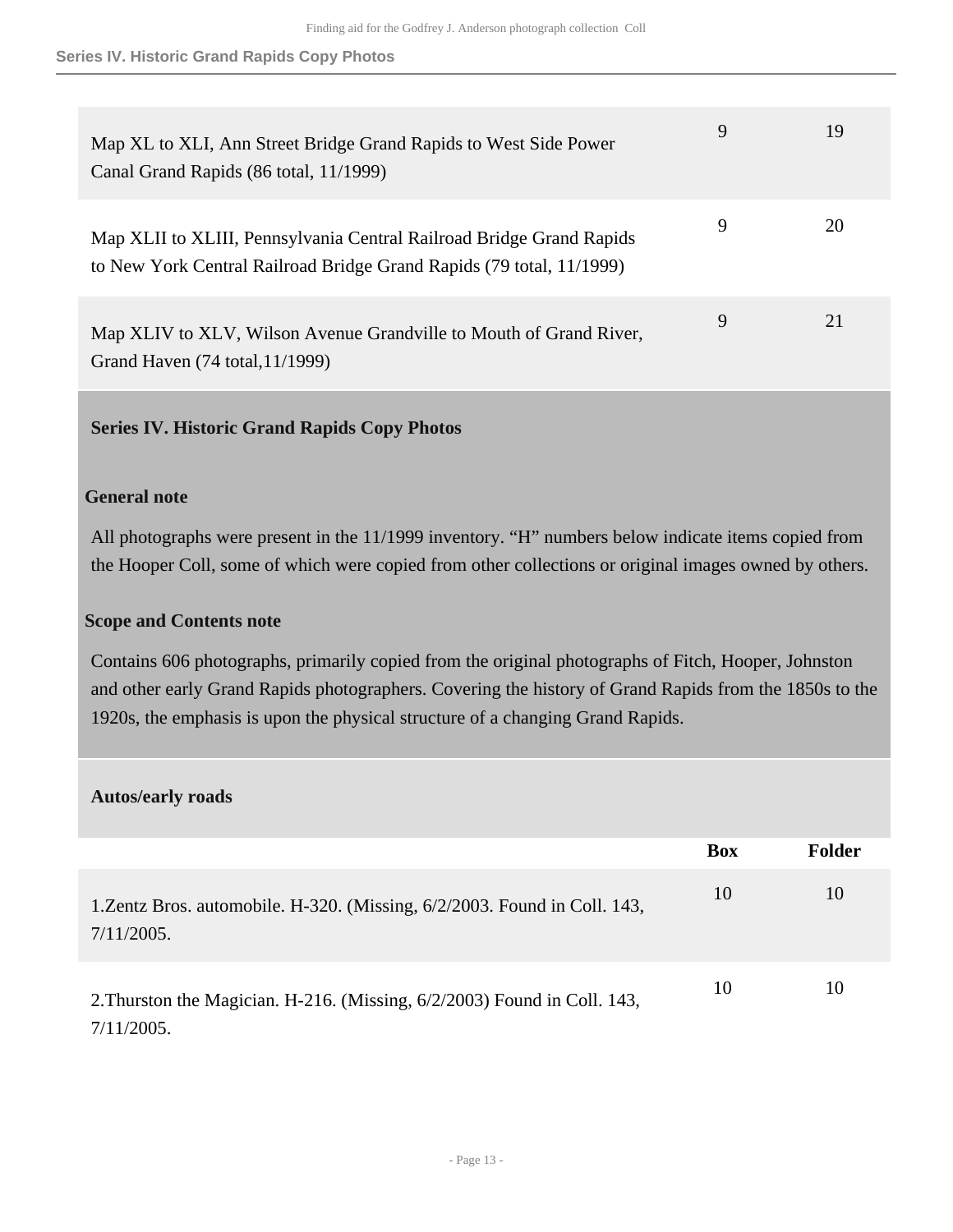#### **Bridge Street (4, 6/2/2003)**

| 3. Corduroy road. H-175.                                | 10         | 10            |
|---------------------------------------------------------|------------|---------------|
| 4. Reo auto, Leonard/Plainfield area. H-207.            | 10         | 10            |
| 5. Division Plank road. H-169.                          | 10         | 10            |
| <b>Bridge Street (4, 6/2/2003)</b>                      |            |               |
|                                                         | <b>Box</b> | <b>Folder</b> |
| 6. View from West Bridge Street hill, c1850s.           | 10         | 11            |
| 7. Illustration of #6.                                  | 10         | 11            |
| 8. View from East Bridge Street Hill, c1860s.           | 10         | 11            |
| 9. East Bridge Street. probably from Berkey & Gay       | 10         | 11            |
| Bridges (20, 6/2/2003)                                  |            |               |
|                                                         | <b>Box</b> | <b>Folder</b> |
| 10. Ada covered bridge.                                 | 10         | 12            |
| 11. Bridge street covered bridge. H-705                 | 10         | 12            |
| 12. Bridge street wrought-iron bridge.                  | 10         | 12            |
| 13. Bridge street wrought-iron bridge demolition, 1884. | 10         | 12            |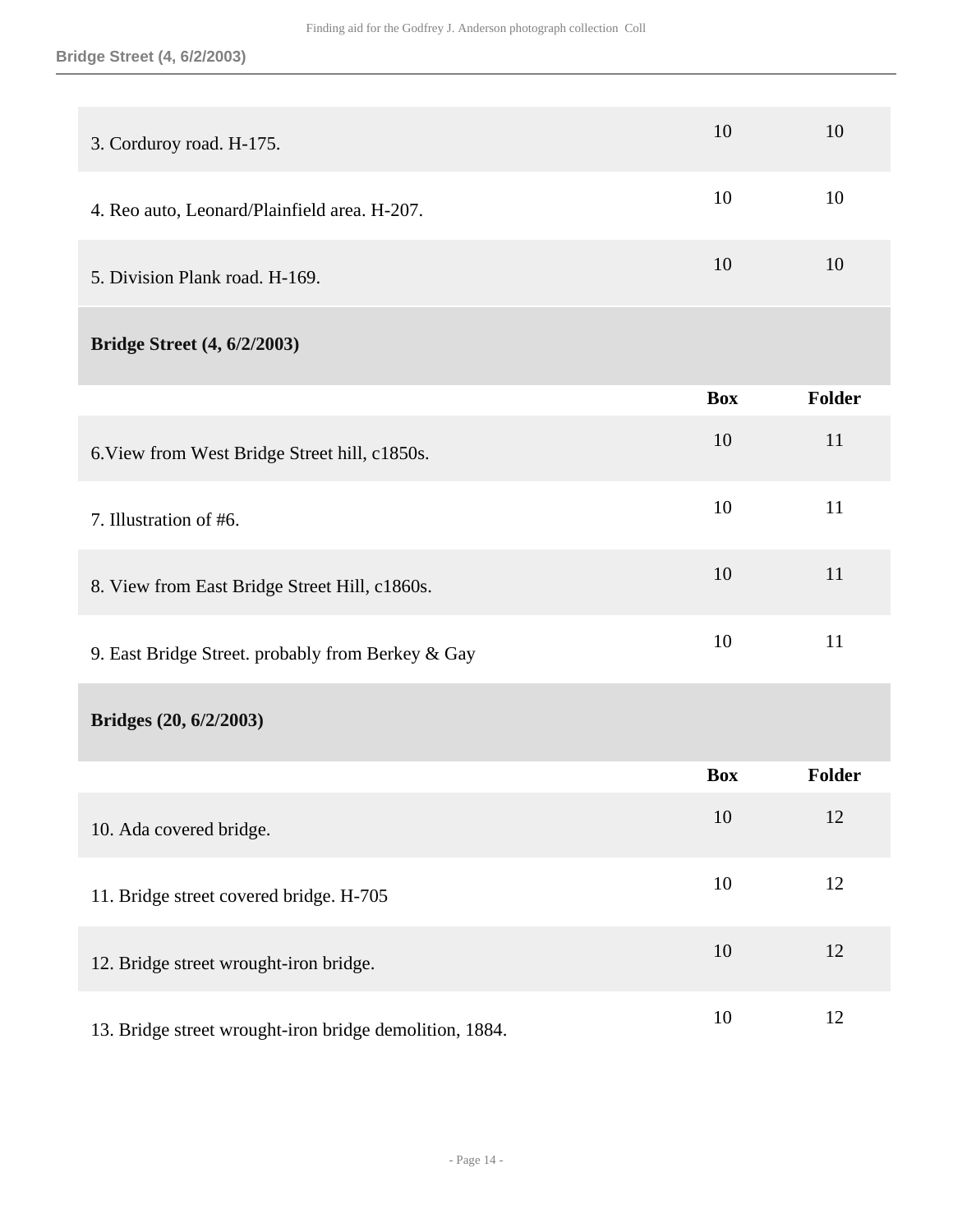| 14. Looking north from Pearl Street bridge. H-156.     | 10 | 12 |
|--------------------------------------------------------|----|----|
| 15. Bridge street bridge, 1957.                        | 10 | 12 |
| 16. Second D & M RR bridge.                            | 10 | 12 |
| 17. Grand Trunk RR bridge, 1916. H-347.                | 10 | 12 |
| 18. Fallasburg covered bridge. H-132.                  | 10 | 12 |
| 19. Dismantling 1st Fulton street bridge, 1927. H-165. | 10 | 12 |
| 20. Dean bridge under construction, 1927.              | 10 | 12 |
| 21. Dean bridge under construction.                    | 10 | 12 |
| 22. 2nd bridge at Leonard Street. 1870. H-141.         | 10 | 12 |
| 23. Leonard Street bridge, 1870. H-140.                | 10 | 12 |
| 24. First Pearl Street bridge, 1874. H-136.            | 10 | 12 |
| 25. Iron Pearl Street bridge.                          | 10 | 12 |
| 26. Pearl Street Iron bridge, ca. 1900s.               | 10 | 12 |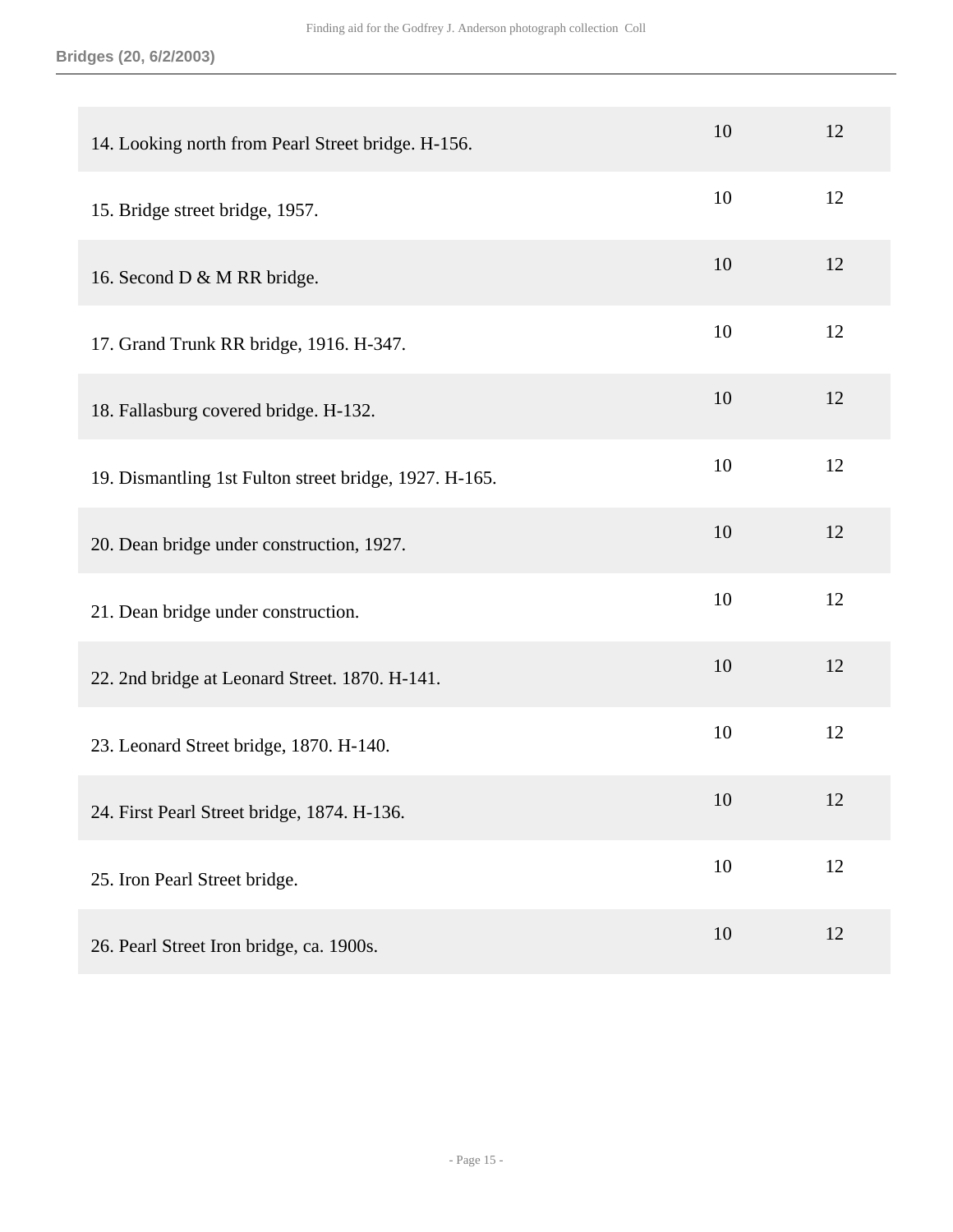| 27. Dismantling the Pearl Street Iron bridge, 1922. Only two spans<br>remaining. H-138. | 10         | 12            |
|-----------------------------------------------------------------------------------------|------------|---------------|
| 28. Concrete Pearl Street bridge, 1922. H-139.                                          | 10         | 12            |
| 29. Sixth Street bridge, 1945. H-164.                                                   | 10         | 12            |
| Ferries (2, 6/2/2003)                                                                   |            |               |
|                                                                                         | <b>Box</b> | Folder        |
| 30. Bridge Street, transporting horses & wagon. H-125.                                  | 10         | 13            |
| 31. Bridge Street, transporting automobile.                                             | 10         | 13            |
| Campau Square (14 of 15 fnd. 6/2/2003                                                   |            |               |
|                                                                                         | <b>Box</b> | <b>Folder</b> |
| 32. Grab Corners, 1853. H-6.                                                            | 10         | 14            |
| 33. Grab Corners, 1870. H-41.                                                           | 10         | 14            |
| 34. Four buildings on west side of Grab Corners, 1872. H-40.                            | 10         | 14            |
| 35. Campau Square, 1880. H-130.                                                         | 10         | 14            |
| 36. Campau Square, 1875-1880. H-31.                                                     | 10         | 14            |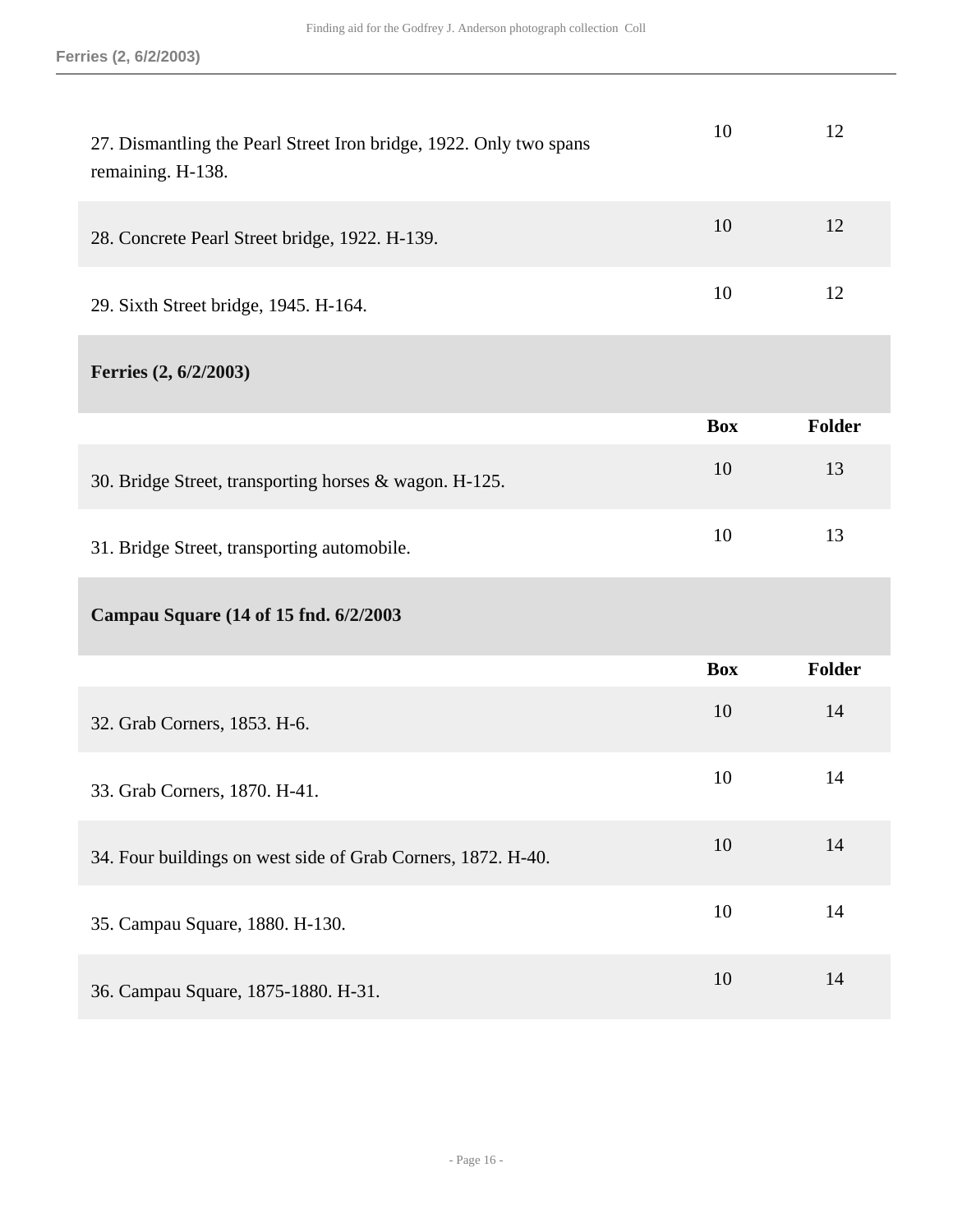| 37. Grab Corners after razing. 1873. H-39.          | 10         | 14            |
|-----------------------------------------------------|------------|---------------|
| 38. Close up of A-37.                               | 10         | 14            |
| 39. Campau Square, 1880s. H-44. (Missing, 6/2/2003) | 10         | 14            |
| 40. Campau Square, 1880s.                           | 10         | 14            |
| 41. Campau Square, 1875. H-481.                     | 10         | 14            |
| 42. Pearl street looking. H-239.                    | 10         | 14            |
| 43. Campau Square, c1900. H-49.                     | 10         | 14            |
| 44. Campau Square, 1890s. H-43.                     | 10         | 14            |
| 45. Campau Square from Market, c1903. H-37.         | 10         | 14            |
| 46. Looking up Monroe, 1894. H-266.                 | 10         | 14            |
| Canals - east side (8, 6/2/2003)                    |            |               |
|                                                     | <b>Box</b> | <b>Folder</b> |
| 47. Valley City Woolen Mill, 1865. H-568.           | 10         | 15            |
| 48. Rueben Wheeler & Co., 1870.                     | $10\,$     | 15            |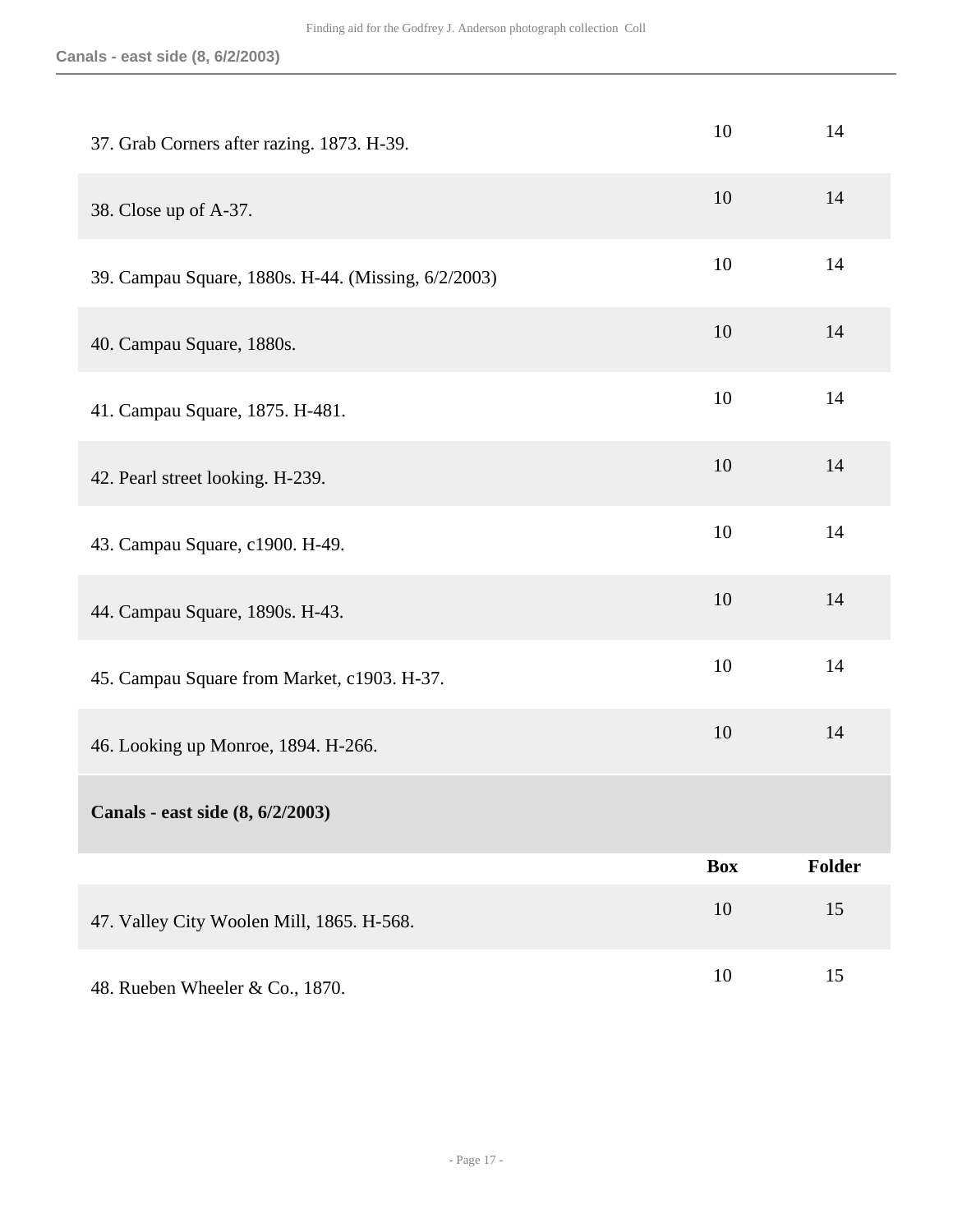| 49. Alexander Dodds building. H-348.             | 10         | 15            |
|--------------------------------------------------|------------|---------------|
| 50. North of Bridge Street. H-346.               | 10         | 15            |
| Canals - west side                               |            |               |
|                                                  | <b>Box</b> | Folder        |
| 51. South of Bridge Street.                      | 10         | 15            |
| 52. Looking north toward Bridge Street.          | 10         | 15            |
| 53. Looking northwest, 1870.                     | 10         | 15            |
| 54. Looking northwest from Pearl Street. H-106.  | 10         | 15            |
| Churches (28, 6/2/2003)                          |            |               |
|                                                  | <b>Box</b> | <b>Folder</b> |
| 56. Church built by Louis Campau in 1837. H-15.  | 10         | 16            |
| 57. Dutch Reformed church at Michigan at Ottawa. | 10         | 16            |
| 58. Dutch church Commerce Street, 1930s. H-605.  | 10         | 16            |
| 59. Fountain Street Baptist Church, ca. 1875.    | 10         | 16            |
| 60. First Immanuel Lutheran Church, H-102.       | 10         | 16            |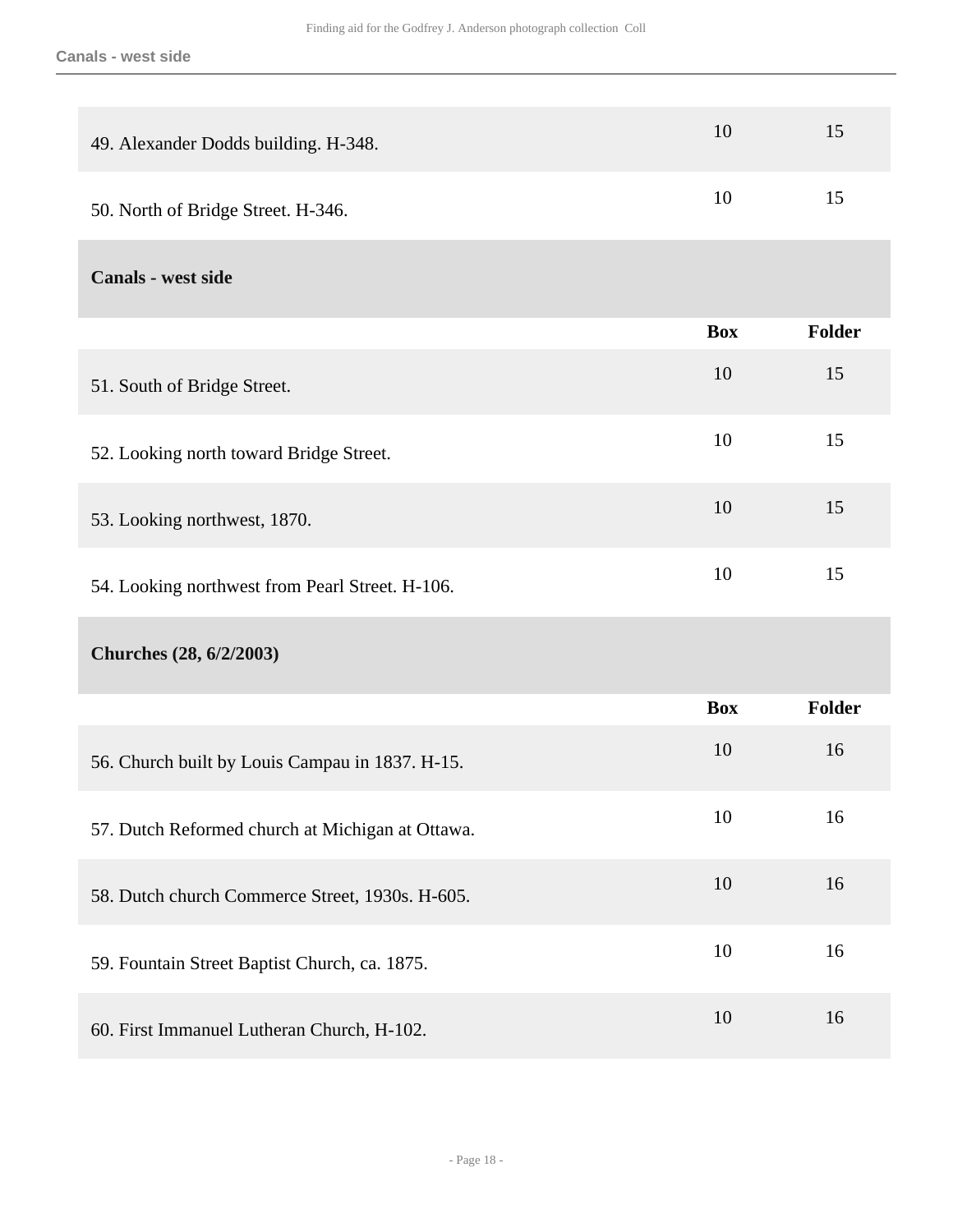#### **Churches (28, 6/2/2003)**

| 61. Enlarged section of #60.                    | 10 | 16 |
|-------------------------------------------------|----|----|
| 62. Enlarged section of #60.                    | 10 | 16 |
| 63. Second Immanuel Lutheran Church, c1900.     | 10 | 16 |
| 64. Immanuel Lutheran Church, c1930.            | 10 | 16 |
| 65. Lutheran Church, Mt. Vernon Street.         | 10 | 16 |
| 66. 1st Methodist church before 1873. H-569.    | 10 | 16 |
| 67. St. Mark's Episcopal from a woodcut, 1844.  | 10 | 16 |
| 68. St. Mark's first Church. H-465.             | 10 | 16 |
| 69. St. Mark's Church, 1865.                    | 10 | 16 |
| 70. St. Mark's in winter, before 1865.          | 10 | 16 |
| 71. St. Mark's, 1844. H-452.                    | 10 | 16 |
| 72. St. Mark's, 1880.                           | 10 | 16 |
| 73. St. Mark's, 1880.                           | 10 | 16 |
| 74. 2nd Methodist Church, razed for expressway. | 10 | 16 |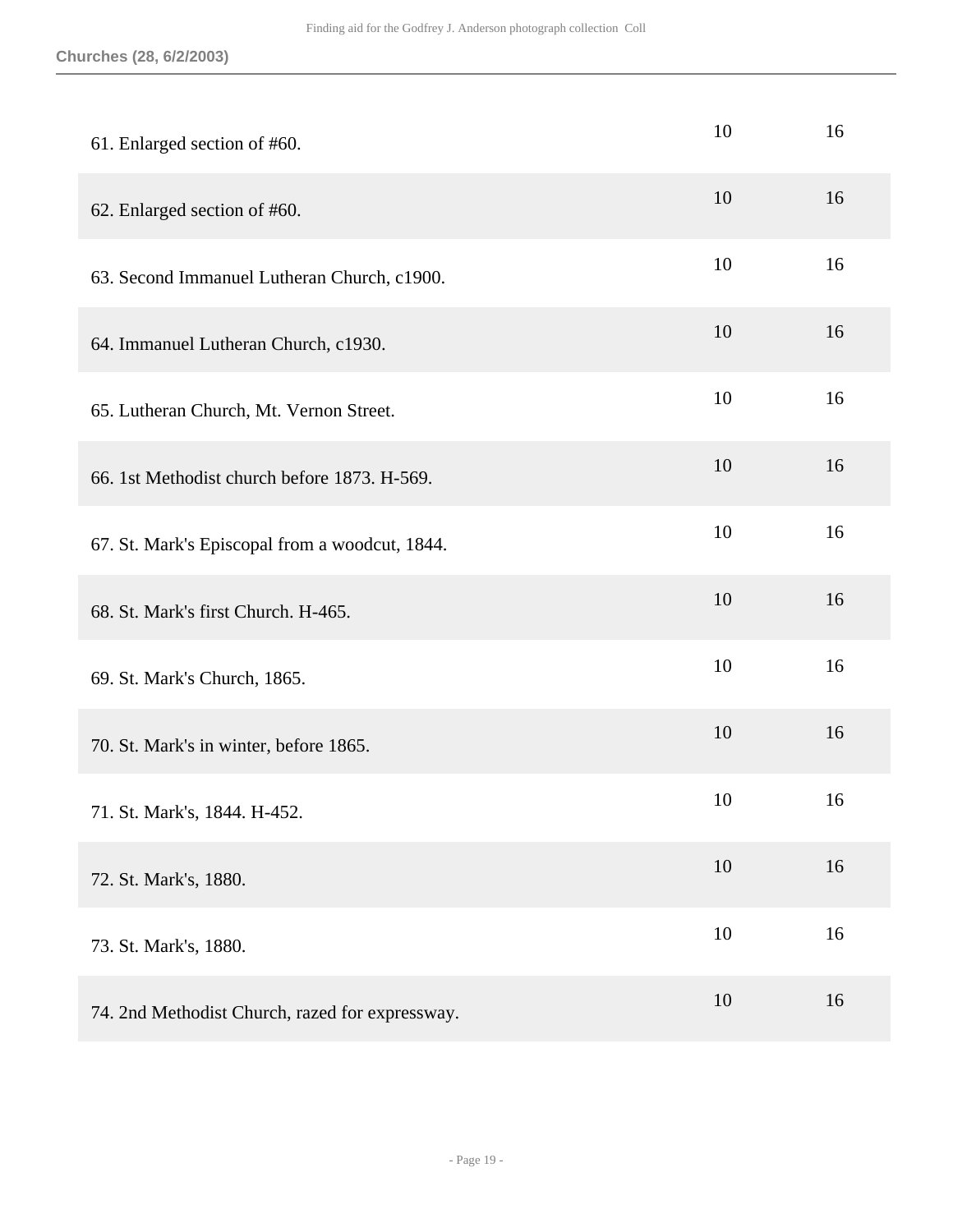**Commercial buildings (59 of 60 fnd. 1/12/2003, #121 missing)**

| 75. 2nd Street Methodist Church.                                                                     | 10         | 16     |
|------------------------------------------------------------------------------------------------------|------------|--------|
| 76. Swedenborgian church.                                                                            | 10         | 16     |
| 78. Universalist church on Pearl. H-359.                                                             | 10         | 16     |
| 79. Universalist church on Pearl. 1875.                                                              | 10         | 16     |
| 80. View of churches from stone school.                                                              | 10         | 16     |
| 81. With #80 & #82, panorama.                                                                        | 10         | 16     |
| 82. With #80 & #81, panorama.                                                                        | 10         | 16     |
| 83. Unidentified                                                                                     | 10         | 16     |
| Commercial buildings (59 of 60 fnd. 1/12/2003, #121 missing)                                         |            |        |
|                                                                                                      | <b>Box</b> | Folder |
| 84. Art Hall, Kent County Agricultural Society Fair. H-562. Hall St.<br>between Jefferson & Madison. | 10         | 17     |
| 85. Daniel Ball's Exchange Bank. H-558.                                                              | 10         | 17     |
| 86. Berkey & Gay Co., Canal at Hastings. 1870s.                                                      | 10         | 17     |
| 87. Berkey & Gay Co., Canal at Hastings. H-264.                                                      | 10         | 17     |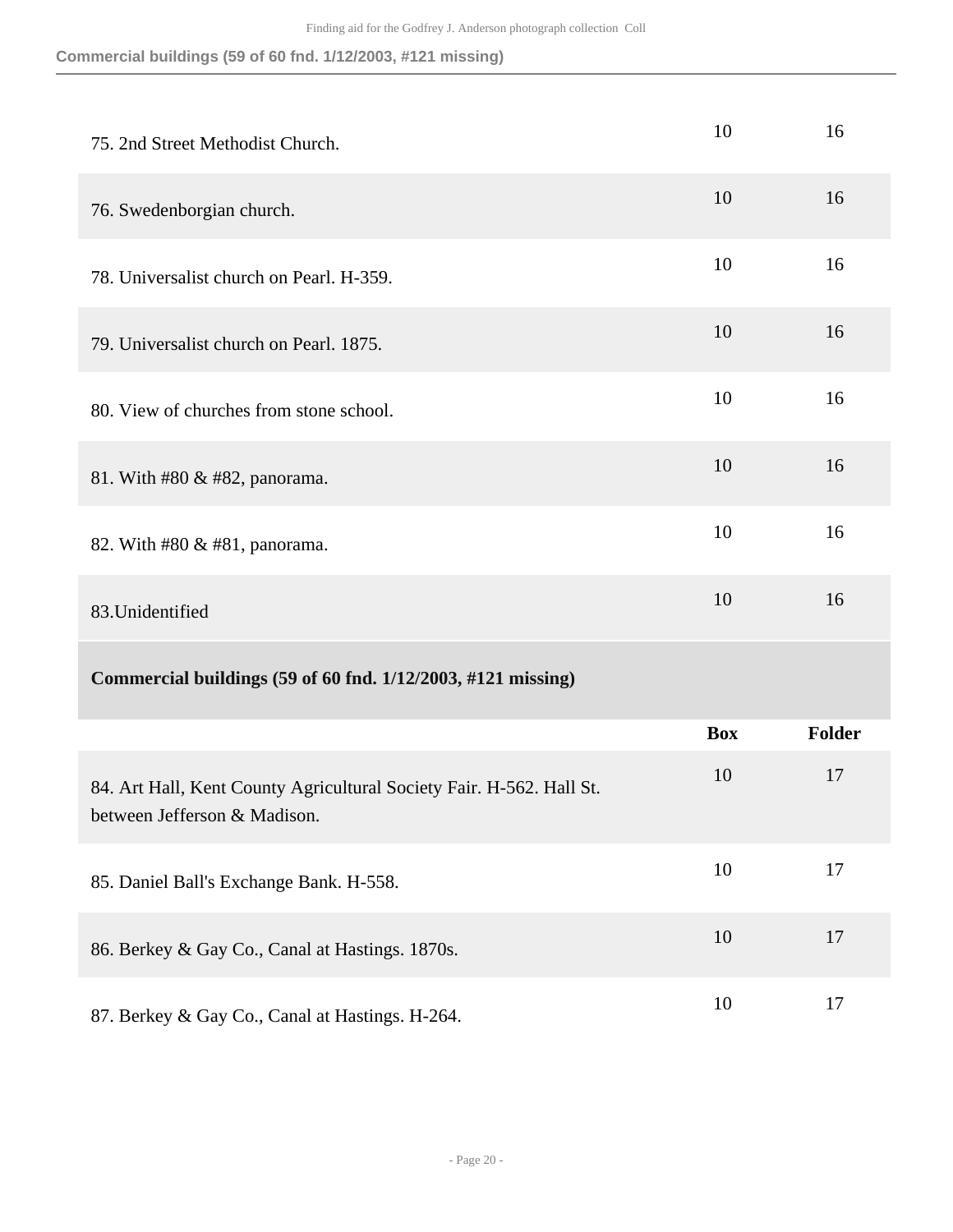**Commercial buildings (59 of 60 fnd. 1/12/2003, #121 missing)**

| 88. Berkey & Gay, with tower. H-263. (2) Note: Item with historical<br>Anderson markings removed from Hooper Collection back to the<br>Anderson Coll. 10/12/2004 | 10 | 17 |
|------------------------------------------------------------------------------------------------------------------------------------------------------------------|----|----|
| 89. Bissell Carpet Sweeper Co. c1890. H-442.                                                                                                                     | 10 | 17 |
| 90. Bissell, showing new addition.                                                                                                                               | 10 | 17 |
| 91. Bissell, 1894. H-274.                                                                                                                                        | 10 | 17 |
| 92. Bissell, 1885 new six-story building. H-157.                                                                                                                 | 10 | 17 |
| 93. Bissell, similar to #90 and #92. H-444.                                                                                                                      | 10 | 17 |
| 94. Bissell factory after fire, March 12, 1884. H-573.                                                                                                           | 10 | 17 |
| 95. Bissel Carpet Sweeper factory, c1950s.                                                                                                                       | 10 | 17 |
| 96. Blake's Grocery, c1875. H-7. Se corner of La Grave & Fulton. Oliver<br>Blake. Franklin Everett's private school was one second floor.                        | 10 | 17 |
| 97. Blodgett Block. H-276.                                                                                                                                       | 10 | 17 |
| 98. Charles Calkins law office, c1950. H-48.                                                                                                                     | 10 | 17 |
| 99. City National Bank Building, 1860s. H-641.                                                                                                                   | 10 | 17 |
| 100. City National Bank and Wonderly Buildings, Morton House with flag                                                                                           | 10 | 17 |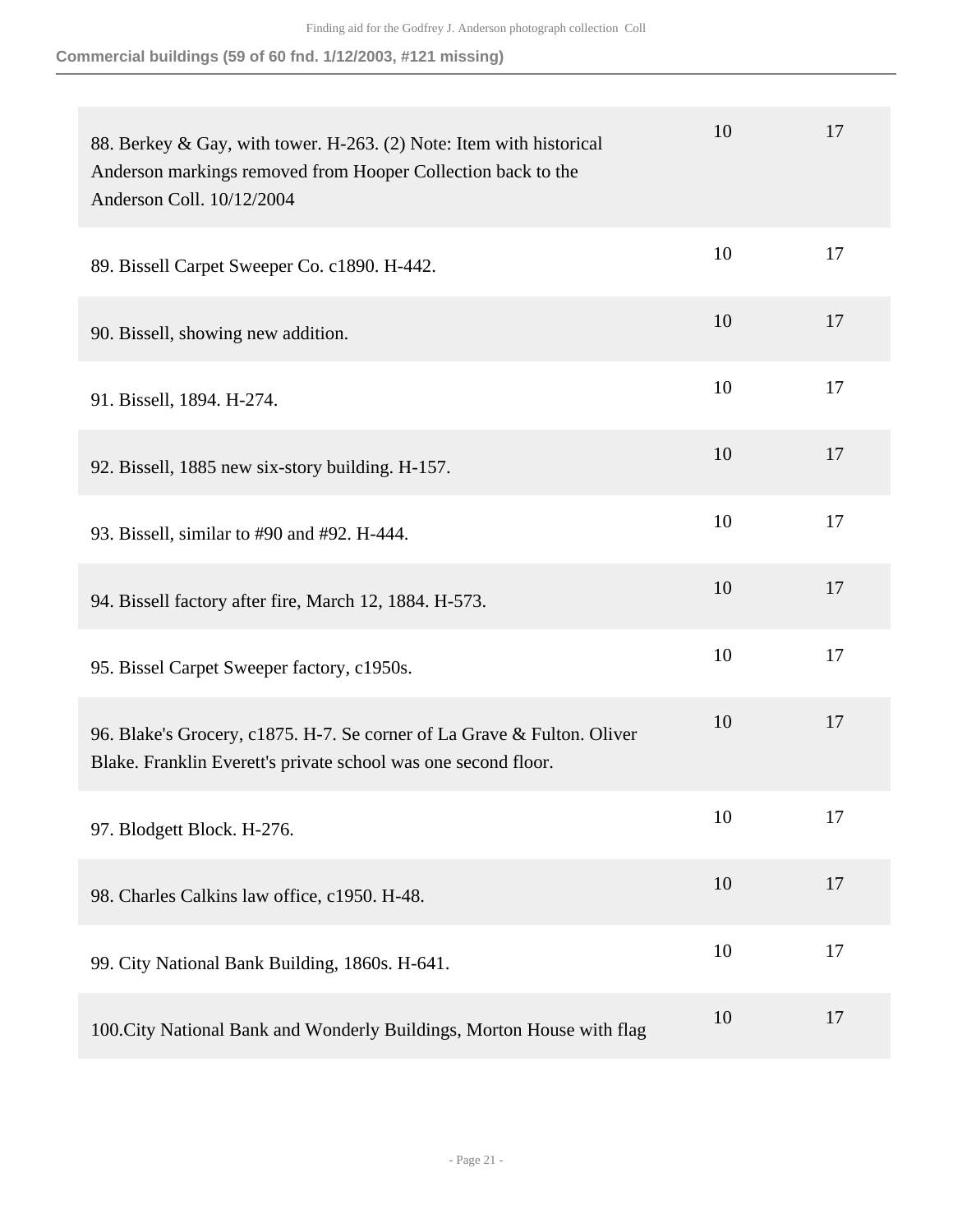| Commercial buildings (59 of 60 fnd. 1/12/2003, #121 missing) |  |  |  |
|--------------------------------------------------------------|--|--|--|
|                                                              |  |  |  |

| 101.C.C. Comstock store, early 1880s. Grocery.                                          | 10 | 17 |
|-----------------------------------------------------------------------------------------|----|----|
| 102. Comstock's Row, 1883.                                                              | 10 | 17 |
| 103. J.J. Crater's Photography and C.E. Hebard Drugs, 126-128 Monroe,<br>1885-6. H-694. | 10 | 17 |
| 104. Curling Rink, ca. 1915. H-767.                                                     | 10 | 17 |
| 105. John G. Doan Co., Fulton Street west of Ionia. H-689.                              | 10 | 17 |
| 106. Fisk Lake Tavern, Robinson Road and Lakeside Drive. H-720.                         | 10 | 17 |
| 107. Fourth National Bank, Canal and Lyon.                                              | 10 | 17 |
| 108. W.D. Foster Hardware, Grab Corners. H-461.                                         | 10 | 17 |
| 109. F.L. Furbish factory on river. H-704.                                              | 10 | 17 |
| 110. GR Carriage Works, Colby at Strong. H-148.                                         | 10 | 17 |
| 111. Grand Rapids & Indiana office. H-775.                                              | 10 | 17 |
| 112. GR Paint & Wood Finishing Co. H-148d. Or, C.R. Paint  51-53<br>Market.             | 10 | 17 |
| 113. Grand Rapids Press building.                                                       | 10 | 17 |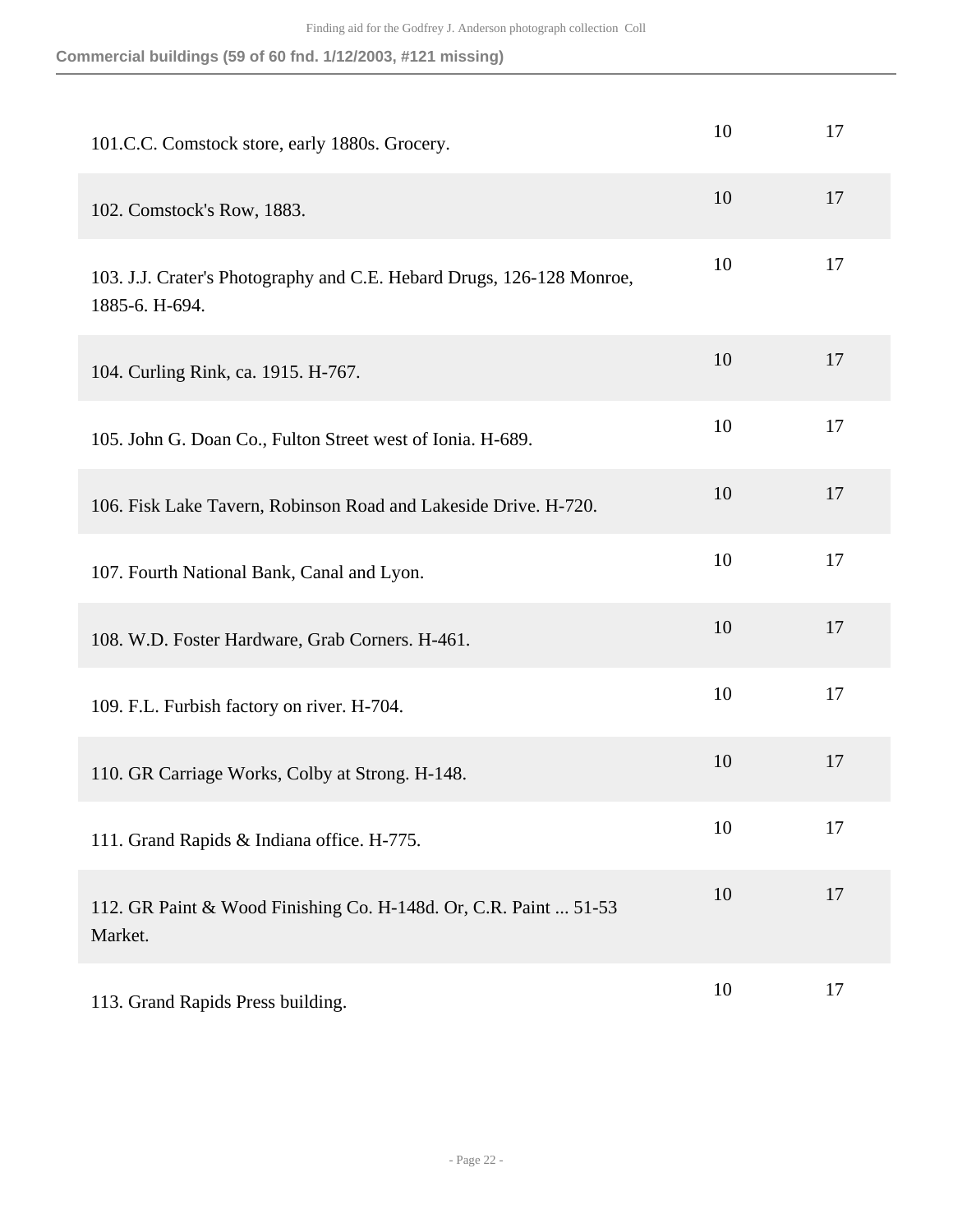**Commercial buildings (59 of 60 fnd. 1/12/2003, #121 missing)**

| 114. The Grand Opera House, 1880.                                                                                                                                  | 10 | 17 |
|--------------------------------------------------------------------------------------------------------------------------------------------------------------------|----|----|
| 115. The Hawkins Block. H-430. Hawkins & Perry, wholesale grocers.                                                                                                 | 10 | 17 |
| 116. The Hermitage Garage, ca. 1921. H-618. 1351 Michigan NW corner<br>at Bond. Site of old Bridge St. House.                                                      | 10 | 17 |
| 117. The Houseman Block, Pearl St. right and Ottawa St. left, c1870.<br>Curtiss & Dunton. Grand Rapids, Grand Haven & Muskegon Interurban<br>Railway waiting room. | 10 | 17 |
| 118. The Kendall Block, Monroe Ave. W.M. Pettit Co., reed and rattan<br>furniture.                                                                                 | 10 | 17 |
| 119. The Kortlander Building, c1950. SE corner of Fulton & Commerce.                                                                                               | 10 | 17 |
| 120. Kusterer Brewing Co, from an illustration. C. Kusterer, City Brewery.<br>East Bridge St. at Ionia. 1850.                                                      | 10 | 17 |
| 121. Lovett Bldg., c1870. H-488. Also called the Goodspeed Building.                                                                                               | 10 | 17 |
| 122. Razing of the Luce Block.                                                                                                                                     | 10 | 17 |
| 123. Ledyard Block, c1880. H-669. Sw Corner of Fulton & Spring<br>(Commerce St.). Worden Grocer Co. sign visible on top of a building<br>center right.             | 10 | 17 |
| 124. Leonard Buildings, H-431; H-432.                                                                                                                              | 10 | 17 |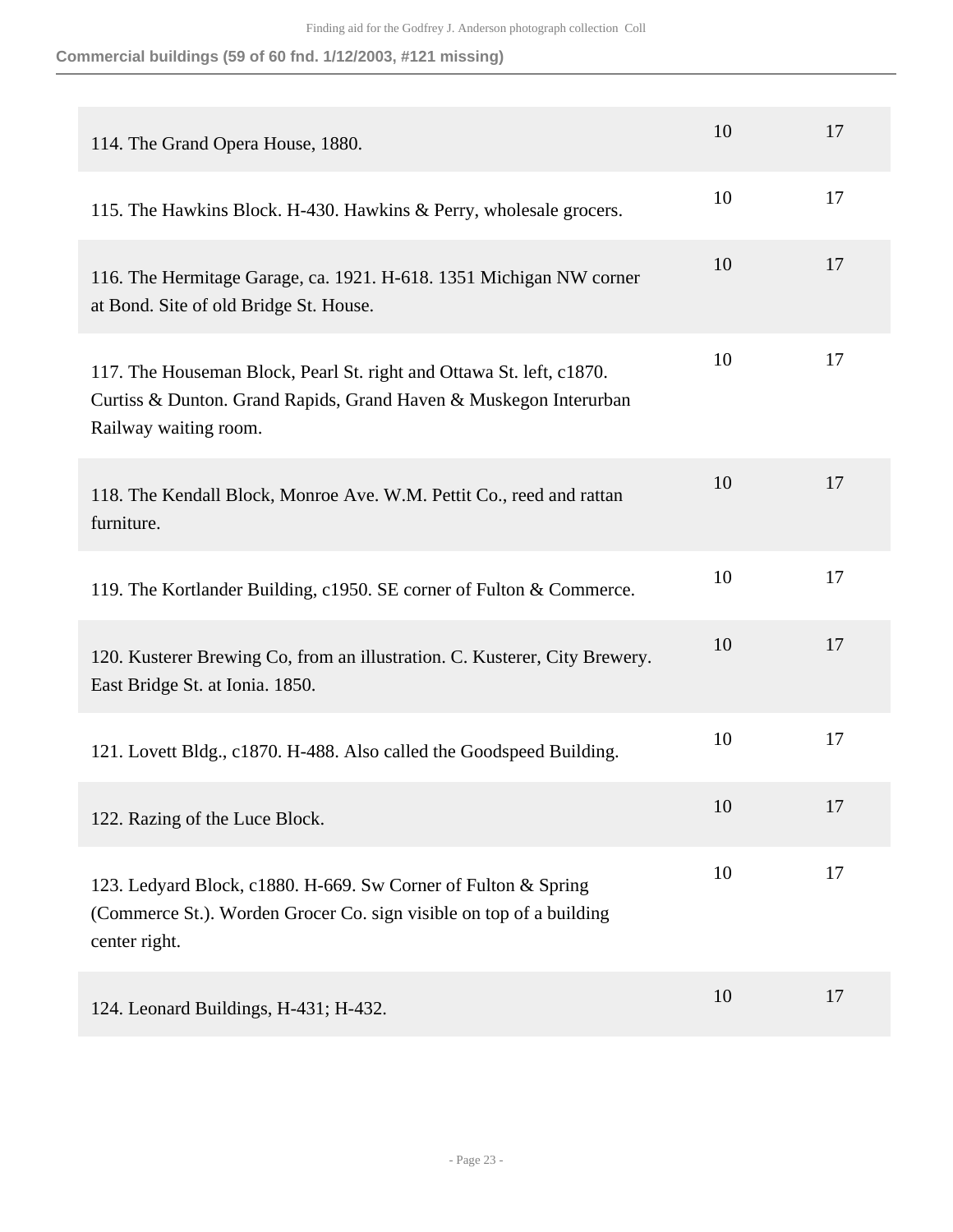| Commercial buildings (59 of 60 fnd. 1/12/2003, #121 missing) |  |  |  |  |  |
|--------------------------------------------------------------|--|--|--|--|--|
|--------------------------------------------------------------|--|--|--|--|--|

| 125. Leonard Building, Fulton & Commerce.                                                                                                                                                                                                                                                                  | 10 | 17 |
|------------------------------------------------------------------------------------------------------------------------------------------------------------------------------------------------------------------------------------------------------------------------------------------------------------|----|----|
| 126. Michigan Bell Building, Bridge & Cadwell c1920. H-670.                                                                                                                                                                                                                                                | 10 | 17 |
| 127. Michigan Iron Works. H-686.                                                                                                                                                                                                                                                                           | 10 | 17 |
| 128. Michigan Trust Co. Building, 1894. H-269.                                                                                                                                                                                                                                                             | 10 | 17 |
| 129. Porter Block, c1915. H-619.                                                                                                                                                                                                                                                                           | 10 | 17 |
| 130. Porter Block, c1930.                                                                                                                                                                                                                                                                                  | 10 | 17 |
| 131. Razing Powers-Walker Casket factory. H-508.                                                                                                                                                                                                                                                           | 10 | 17 |
| 132. Shapiro Bag Co. H-501.                                                                                                                                                                                                                                                                                | 10 | 17 |
| 133. Squirer's Opera Hall, c1865. [sic, Squier's Opera House] H-468.                                                                                                                                                                                                                                       | 10 | 17 |
| 134. Crescent Mill. H-59. SW end of Pearl St. Bridge. Built 1875 by<br>Hibbard Rose & Co.                                                                                                                                                                                                                  | 10 | 17 |
| 135. Voight Milling Co., early 1970s, just before razing.                                                                                                                                                                                                                                                  | 10 | 17 |
| 136. Western Beef Co. Store, c1900. H197. West side of Monroe N. of<br>Crescent St. Opened 1891. 1908 became Bertch Market. Bertch later<br>on Pearl opposite the Pantlind. Lots of dead animals for sale in this<br>image. Three dead hogs on the sidewalk. Deer, a bear, chickens and other<br>carcases. | 10 | 17 |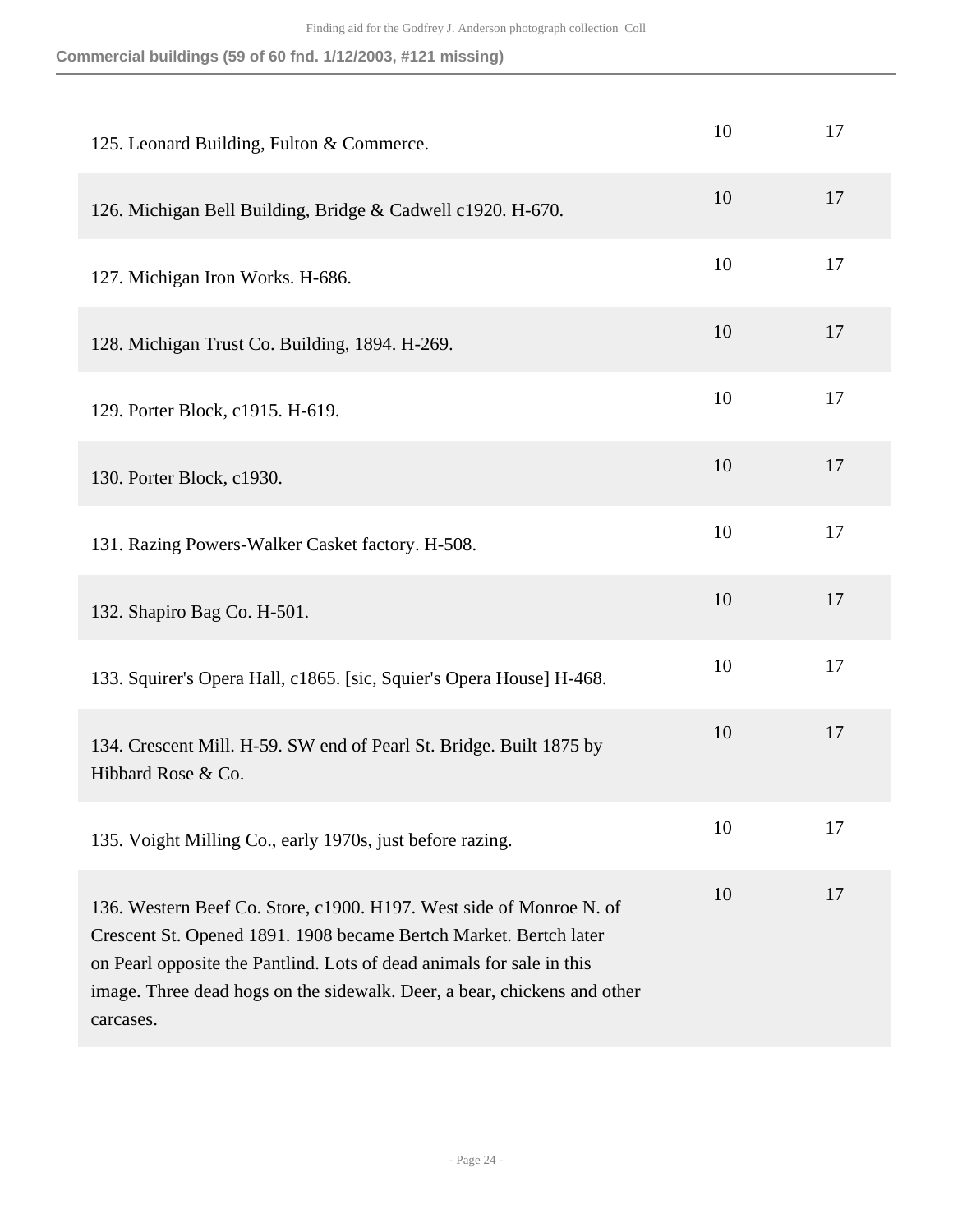| 137. Weston Block/Weston Building., Canal Street. H-425. Board of<br>Trade. Probably an image from a newspaper.                                  | 10 | 17 |
|--------------------------------------------------------------------------------------------------------------------------------------------------|----|----|
| 138. Widdicomb Building. H-270. Streetcars in this image have signs<br>"Baseball today".                                                         | 10 | 17 |
| 139. Wilson Wagon Works. H-148f.                                                                                                                 | 10 | 17 |
| 140. A. Wood Carriage Co. H-148b.                                                                                                                | 10 | 17 |
| 141. Valley City Woolen Mill, 1865. H-568.                                                                                                       | 10 | 17 |
| 142. Old Y.M.C.A. H-261.                                                                                                                         | 10 | 17 |
| 143. Old Yellow Warehouse. H-472. Originally Father Baraga's Mission<br>on the west side south of Fulton St. Later moved across the river on the | 10 | 17 |

ice.

**Cyclists (5, 6/2/2003)** 

|                                                                   | <b>Box</b> | <b>Folder</b> |
|-------------------------------------------------------------------|------------|---------------|
| 144. High wheel bicycle, with Ralph Widdicomb and friends. H-378. | 10         | 18            |
| 145. Ramona Cycle Club store, c1936. H-787.                       | 10         | 18            |
| 146. A Grand Rapids cycle club, 1885. H-370.                      | 10         | 18            |
| 147. Wolverine Bicycle Club at John Ball Park, 1895. H-324.       | 10         | 18            |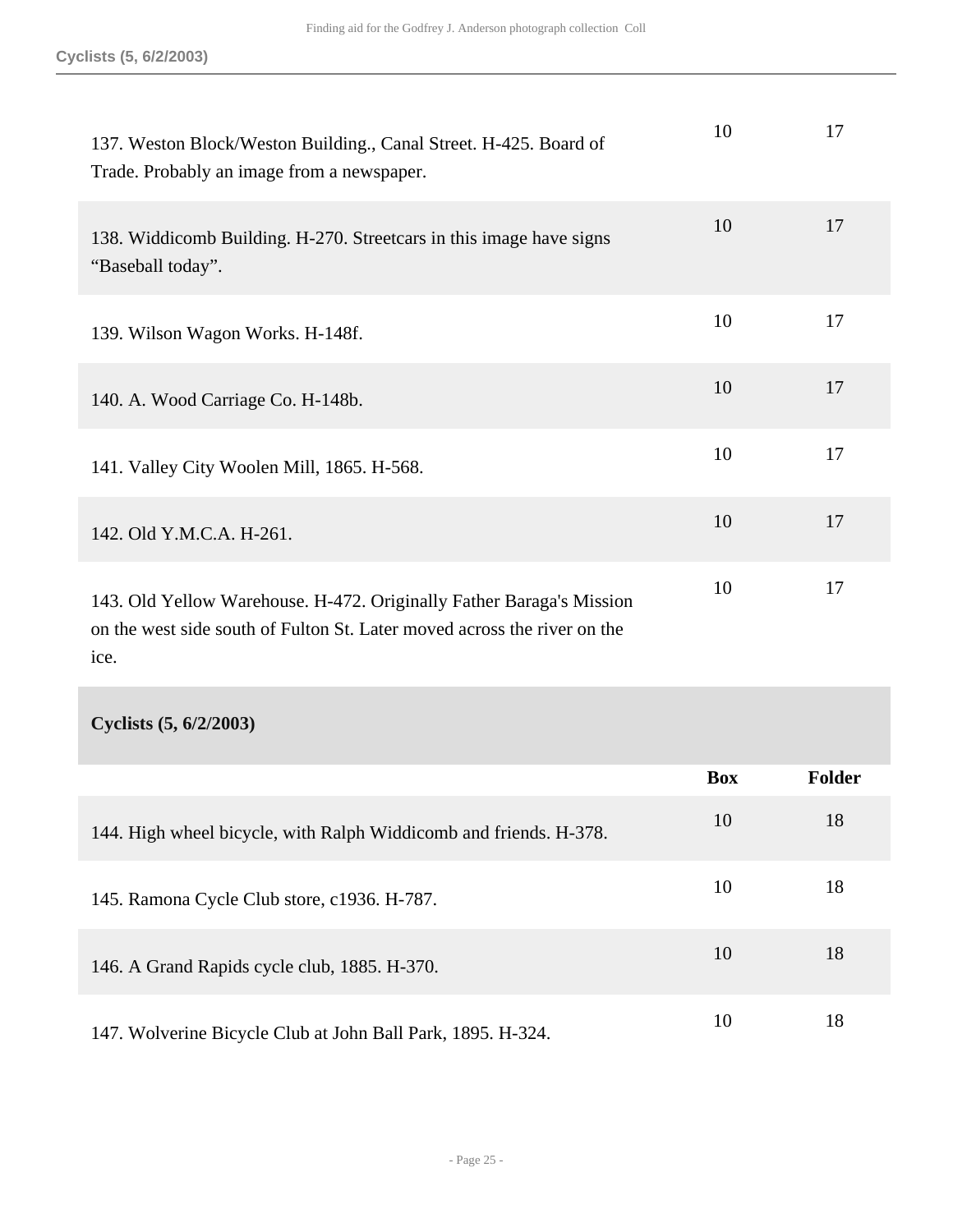| 148. EH Woodcock with racing cycle, c1885. H-372.                                 | 10         | 18     |
|-----------------------------------------------------------------------------------|------------|--------|
| Great Fire of 1873 (4, 6/2/2003)                                                  |            |        |
|                                                                                   | <b>Box</b> | Folder |
| 149. Looking across Bridge Street from Canal.                                     | 10         | 19     |
| 150. Area destroyed in 1870.                                                      | 10         | 19     |
| 151. Same as 150, but shortly after fire.                                         | 10         | 19     |
| 152. After rebuilding, c1880.                                                     | 10         | 19     |
|                                                                                   |            |        |
| Log Jam of 1883 (29, 6/2/2003)                                                    |            |        |
|                                                                                   | <b>Box</b> | Folder |
| 153. Men in boat near home of George Zindel, Jefferson north of Bridge.<br>H-703. | 10         | 20     |
| 154. Log jam & drawbridge. H-149a.                                                | 10         | 20     |
| 155. Log jam. H147e.                                                              | 10         | 20     |
| 156. Log jam & bridge. H-147d.                                                    | 10         | 20     |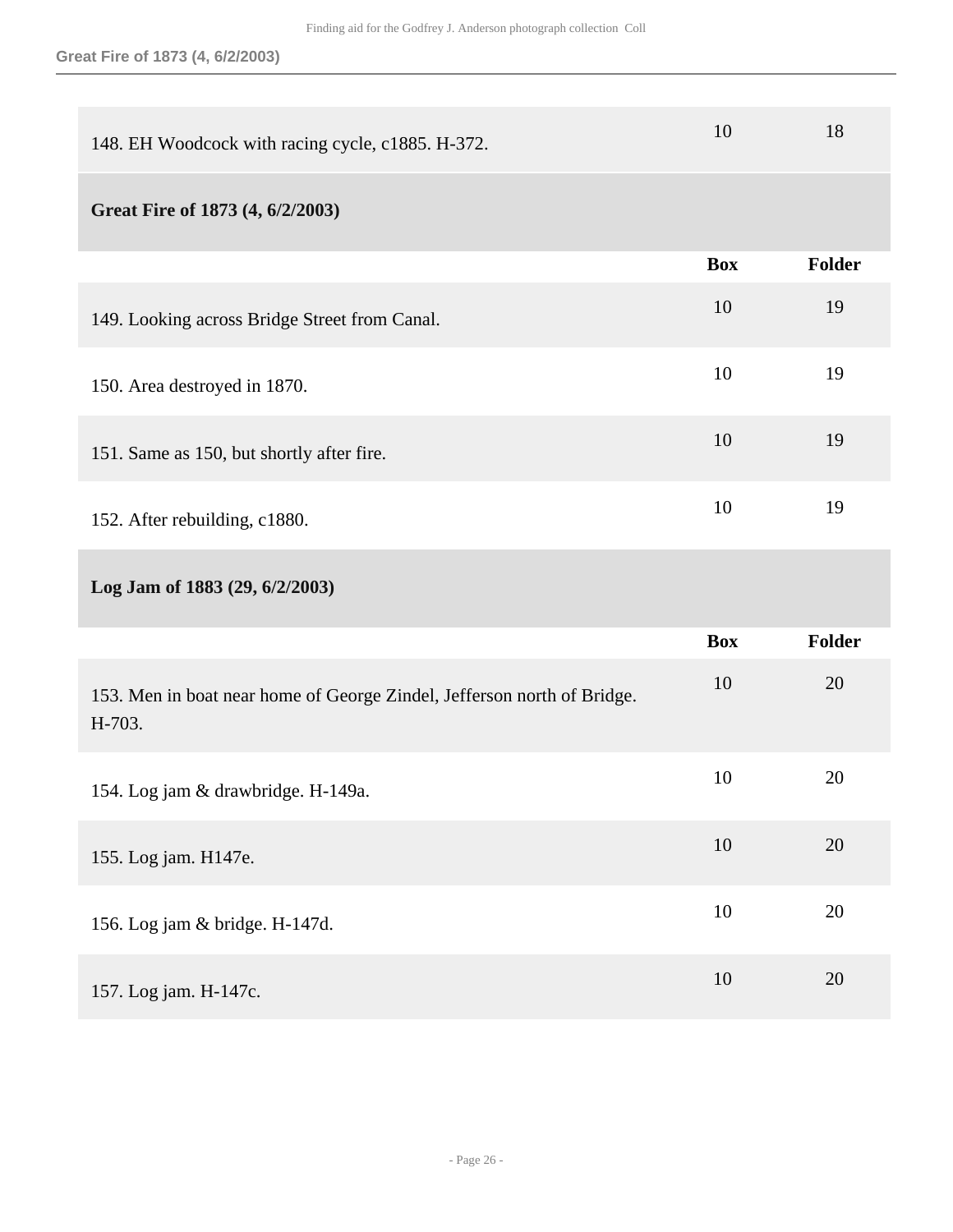| 158. Log jam & drawbridge. H-214.                                                     | 10 | 20 |
|---------------------------------------------------------------------------------------|----|----|
| 159. Log jam & bridge. H-194.                                                         | 10 | 20 |
| 160. Log jam.                                                                         | 10 | 20 |
| 161. Log jam & floating spans. H-193.                                                 | 10 | 20 |
| 162. Log jam & floating spans. H-195.                                                 | 10 | 20 |
| 163. Log jam. H-150c.                                                                 | 10 | 20 |
| 164. Log jam & bridge. H-150.                                                         | 10 | 20 |
| 165. Log jam & floating spans. H-192.                                                 | 10 | 20 |
| 166. Log jam & floating spans. H-147a.                                                | 10 | 20 |
| 167. D & M bridge after break. H-208.                                                 | 10 | 20 |
| 168. Log jam & Pearl Street bridge. H-149d.                                           | 10 | 20 |
| 169. Log jam & D & M RR bridge. H-191.                                                | 10 | 20 |
| 170. Log jam & D & M RR bridge just before break with locomotive on<br>bridge. H-190. | 10 | 20 |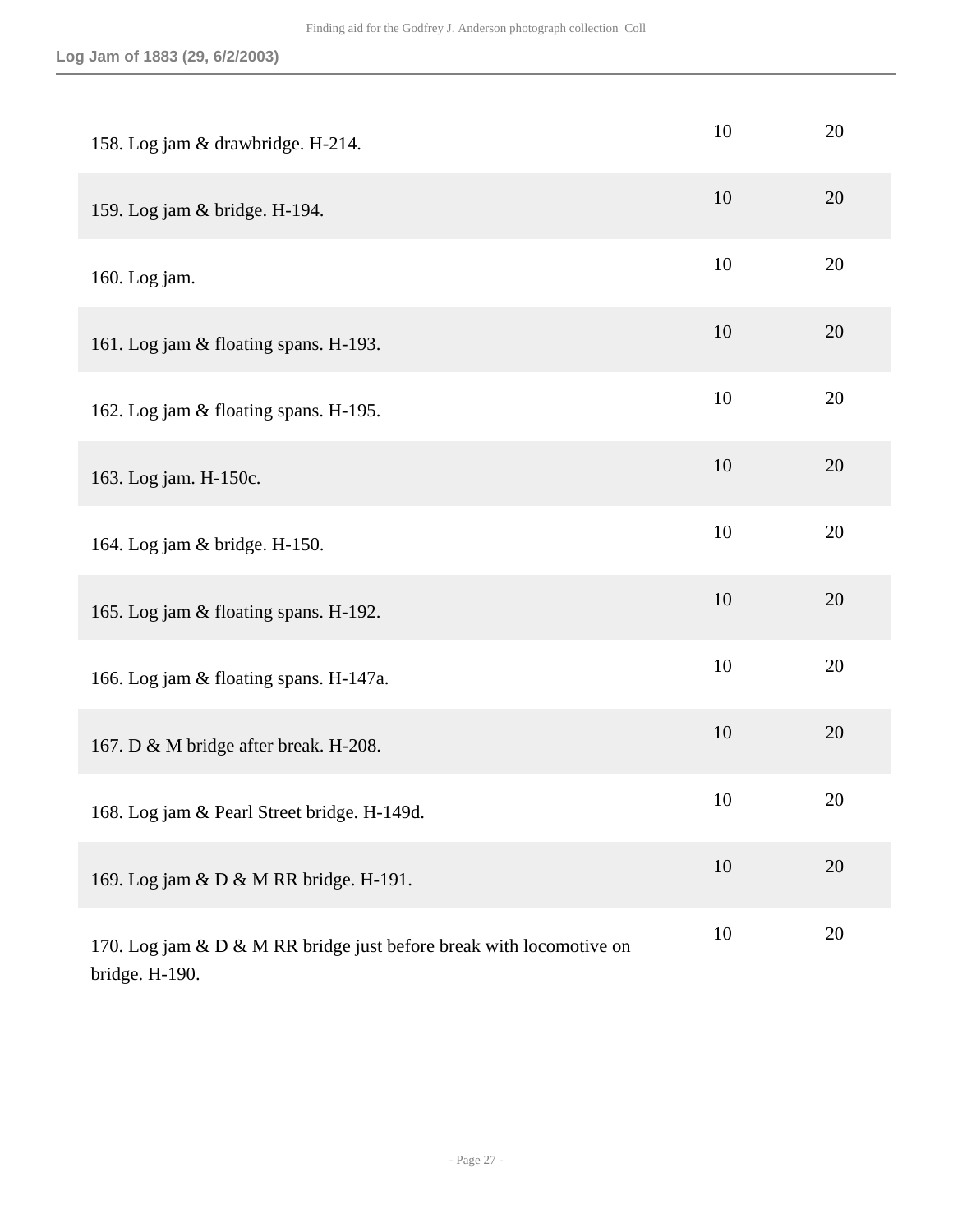| 171. Destroyed bridge. H-149.                                                 | 10         | 20     |
|-------------------------------------------------------------------------------|------------|--------|
| 172. Log jam & D & M RR bridge. H-150b.                                       | 10         | 20     |
| 173. Stranded spans.                                                          | 10         | 20     |
| 174. Log jam & Pearl Street bridge, with people looking at damage.<br>H-149c. | 10         | 20     |
| 175. Logs & dam.                                                              | 10         | 20     |
| 176. Log jam & floating spans.                                                | 10         | 20     |
| 177. Log jam & Leonard Street bridge. H-706.                                  | 10         | 20     |
| 178. D & M RR bridge before destruction. H-710.                               | 10         | 20     |
| 179. Stranded spans. H-149e.                                                  | 10         | 20     |
| 180. Pearl Street bridge & log jam.                                           | 10         | 20     |
| 181. Log jammed Grand River.                                                  | 10         | 20     |
| Flood of 1904 (36, 6/2/2003)                                                  |            |        |
|                                                                               | <b>Box</b> | Folder |
| 182. West of river, south of Wealthy. H-117.                                  | 10         | 21     |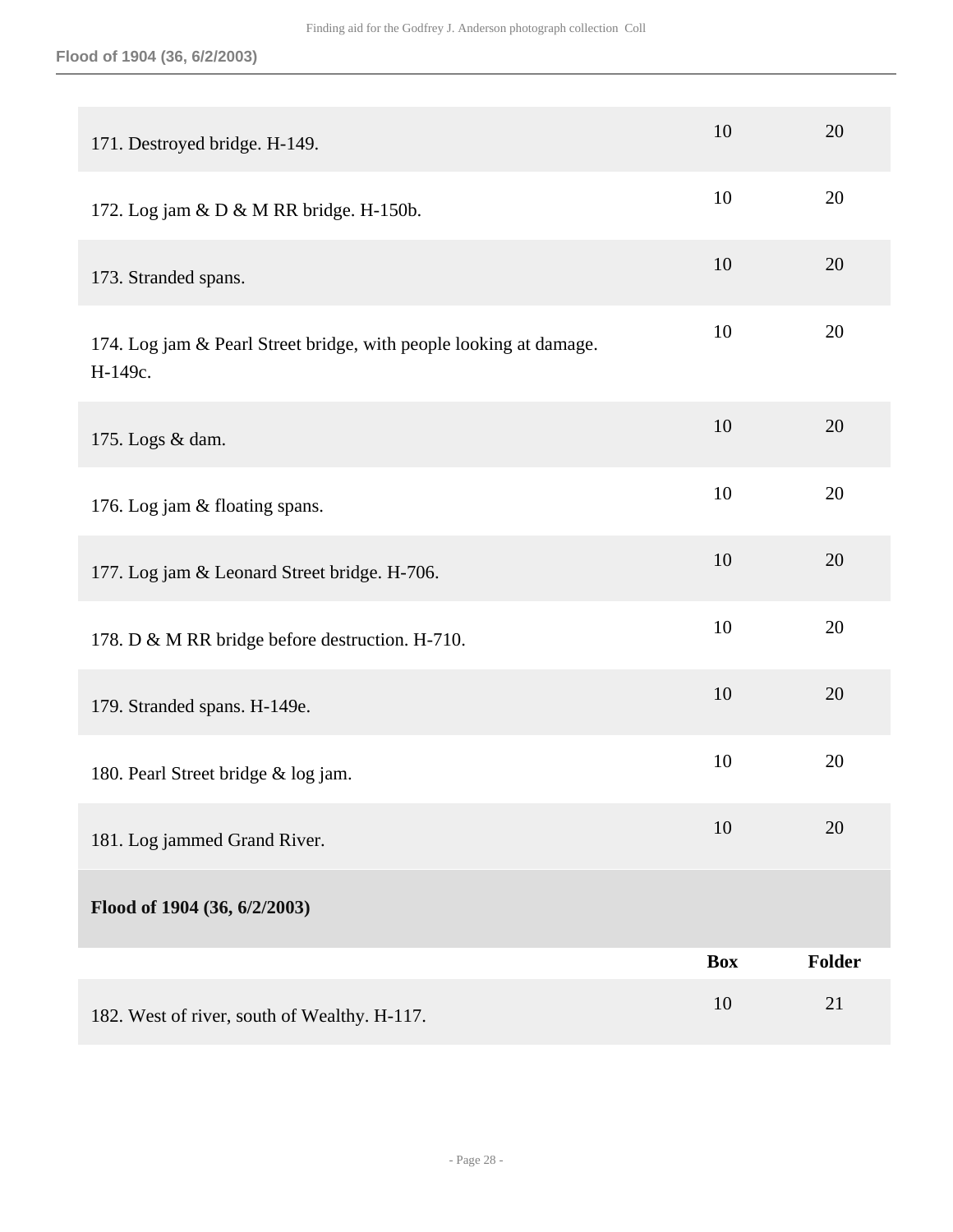| 183. Leonard & Scribner. H-229.                    | 10 | 21 |
|----------------------------------------------------|----|----|
| 184. Scribner & Leonard. H-228.                    | 10 | 21 |
| 185. Bridge St. looking east from Caldwell.        | 10 | 21 |
| 186. From Pearl St. looking east.                  | 10 | 21 |
| 187. Bridge St. west, just east of Alabama. H-293. | 10 | 21 |
| 188. P.E. Miller House, Fourth Street.             | 10 | 21 |
| 189. St. James church, W. Bridge St.               | 10 | 21 |
| 190. Market southwest from Wealthy. H-227.         | 10 | 21 |
| 191. First Street from the west.                   | 10 | 21 |
| 192. Launch on Broadway at First Street.           | 10 | 21 |
| 193. Fourth Street looking west from Turner.       | 10 | 21 |
| 194. Third Street looking east from Maple.         | 10 | 21 |
| 195. City Lighting and Garbage Plants. H-29.       | 10 | 21 |
| 196. Bridge Street looking east from Straight.     | 10 | 21 |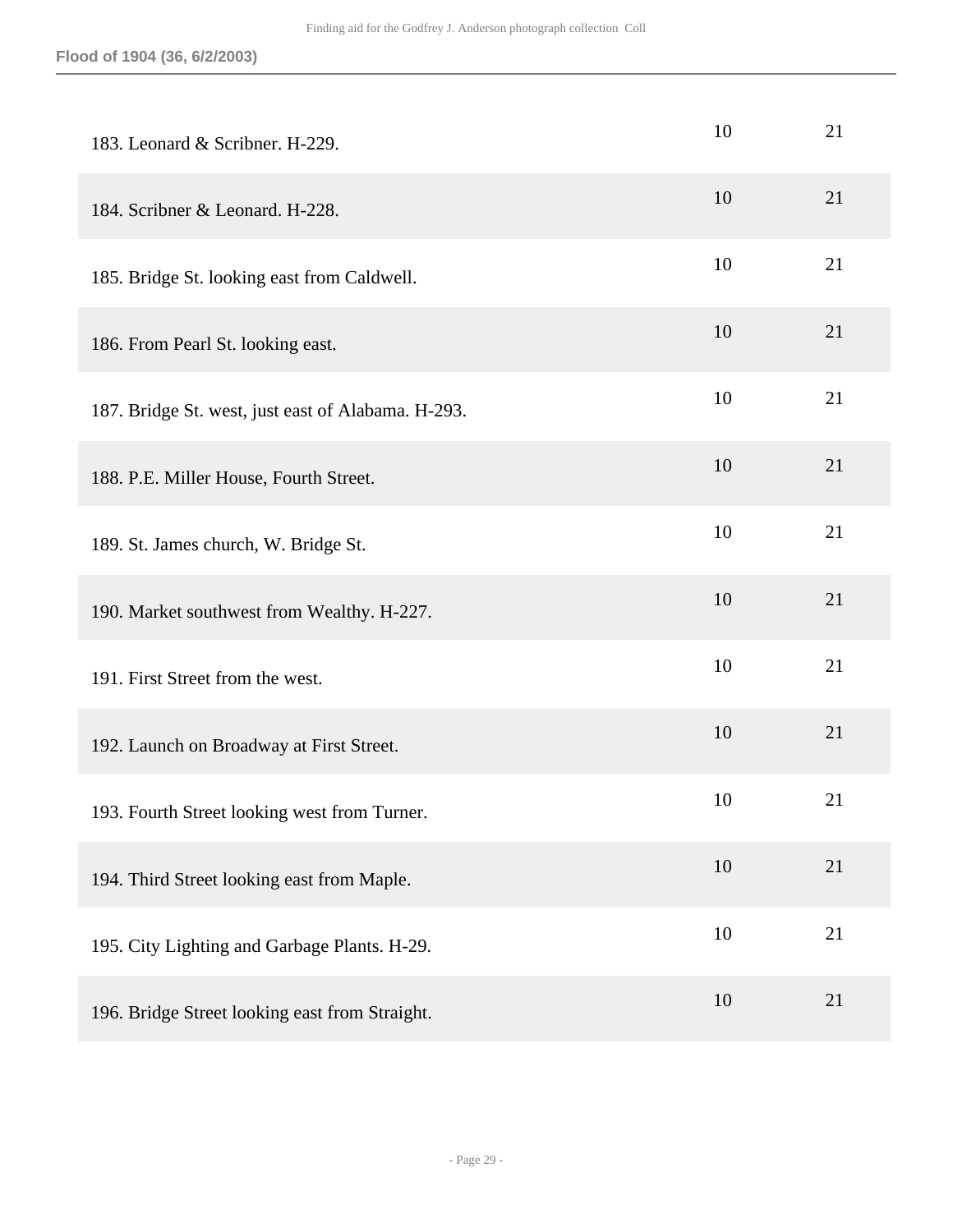| 197. Pearl & Front Ave., the buggy is on Pearl. | 10 | 21 |
|-------------------------------------------------|----|----|
| 198. West Leonard looking east from Turner.     | 10 | 21 |
| 199. Bridge Street looking west from Alabama.   | 10 | 21 |
| 200. Looking west on Leonard from Front St.     | 10 | 21 |
| 201. Emperor Street, west of Olive Ave. H-118.  | 10 | 21 |
| 202. Bridge Street from Bridge & Summer. H-285. | 10 | 21 |
| 203. Gold Ave. looking north from Shawmut.      | 10 | 21 |
| 204. Broadway Ave. south from 3rd Street.       | 10 | 21 |
| 205. Turner Ave. at Fourth Street.              | 10 | 21 |
| 206. Hose cart #3 on Bridge St.                 | 10 | 21 |
| 207. Winter Street. H-283.                      | 10 | 21 |
| 208. Bridge St. at Stocking.                    | 10 | 21 |
| 209. Looking north on Broadway.                 | 10 | 21 |
| 210. Panoramic from Allen & Winter. H-283.      | 10 | 21 |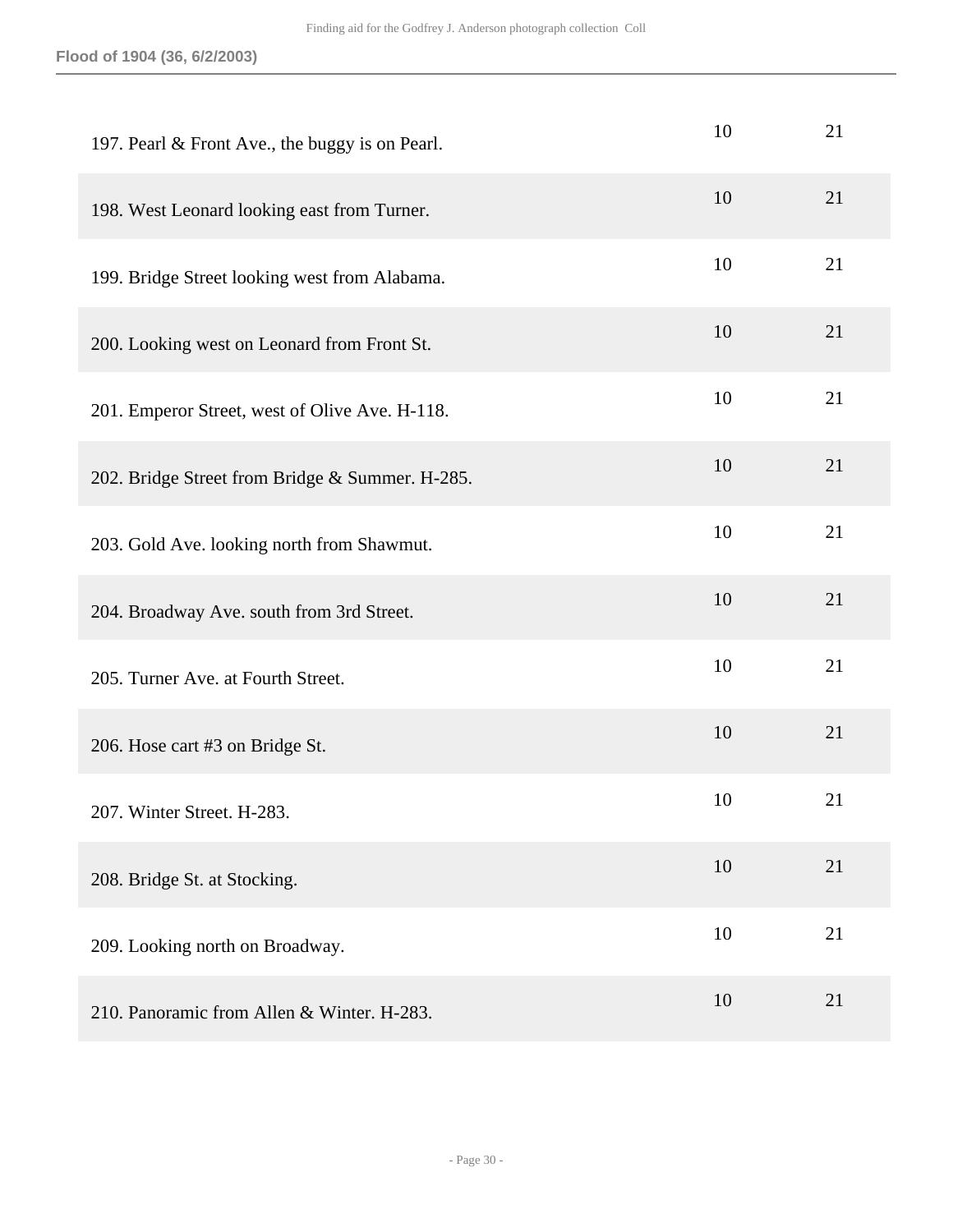### **Grand Rapids City Buildings (2, 6/2/2003)**

| 211. Half of #210.                             | 10         | 21            |
|------------------------------------------------|------------|---------------|
| 212. Fulton Street west from Derby Hotel.      | 10         | 21            |
| 213. Broadway looking. H-282.                  | 10         | 21            |
| 214. Leonard Street looking west.              | 10         | 21            |
| 215. Broadway looking.                         | 10         | 21            |
| 216. West Bridge Street at Winter Ave.         | 10         | 21            |
| 217. Flood of 1905. Turner Street. H-150a.     | 10         | 21            |
|                                                |            |               |
| Grand Rapids City Buildings (2, 6/2/2003)      |            |               |
|                                                | <b>Box</b> | <b>Folder</b> |
| 218. Grand Rapids City Hall, c1900. H-249.     | 10         | 22            |
| 219. Coldbrook Pumping Station. H-250.         | 10         | 22            |
| <b>Grand River views (7, 6/2/2003)</b>         |            |               |
|                                                | <b>Box</b> | <b>Folder</b> |
| 220. Dam in Grand River, built in 1866. H-144. | 10         | 23            |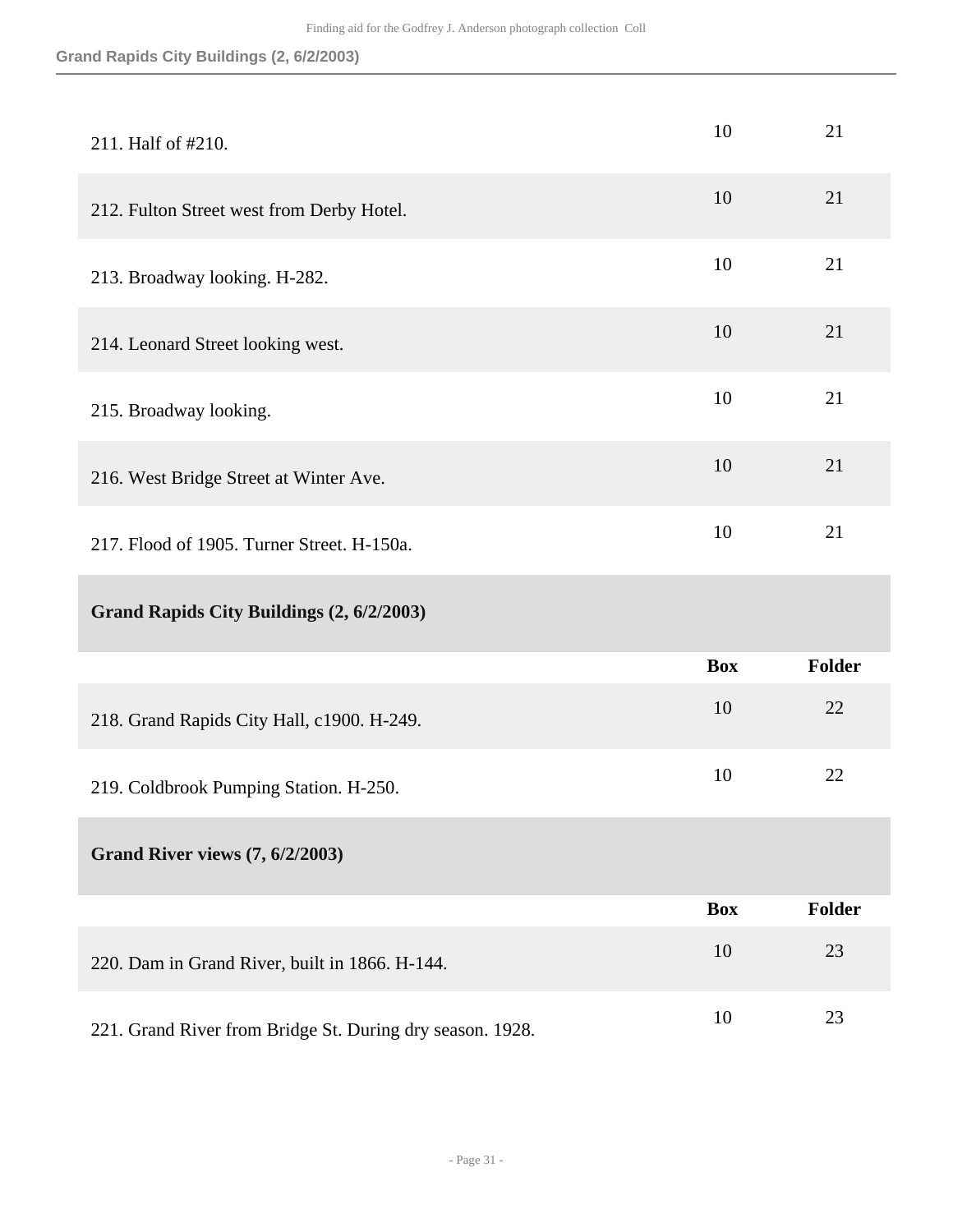**Horse drawn vehicles (except Streetcars) (6, 6/2/2003)**

| 222. South from G.R.& I RR. c1890.                                 | 10         | 23            |
|--------------------------------------------------------------------|------------|---------------|
| 223. North from Bridge St. Cable House. H-52.                      | 10         | 23            |
| 224. Downstream from Leonard St. early 1880s. H-96.                | 10         | 23            |
| 225. North toward Sixth St. bridge, c1960.                         | 10         | 23            |
| 226. South along filled-in West Side canal, c1960.                 | 10         | 23            |
| Horse drawn vehicles (except Streetcars) (6, 6/2/2003)             |            |               |
|                                                                    | <b>Box</b> | <b>Folder</b> |
| 227. Western Beef Company's wagon. H-196.                          | 10         | 24            |
| 228. Excursion wagon, 1891. H-383.                                 | 10         | 24            |
| 229. Grading team. H-507.                                          | 10         | 24            |
| 230. Omnibus in front of Eagle Hotel, 1880. H-244.                 | 10         | 24            |
| 231. Stagecoach at the, 1865. H-30.                                | 10         | 24            |
| 232. Stage coach schedule, Grand Rapids to Kalamazoo, 1854. H-170. | 10         | 24            |
| <b>Hotels &amp; Boarding Houses</b>                                |            |               |
|                                                                    | <b>Box</b> | Folder        |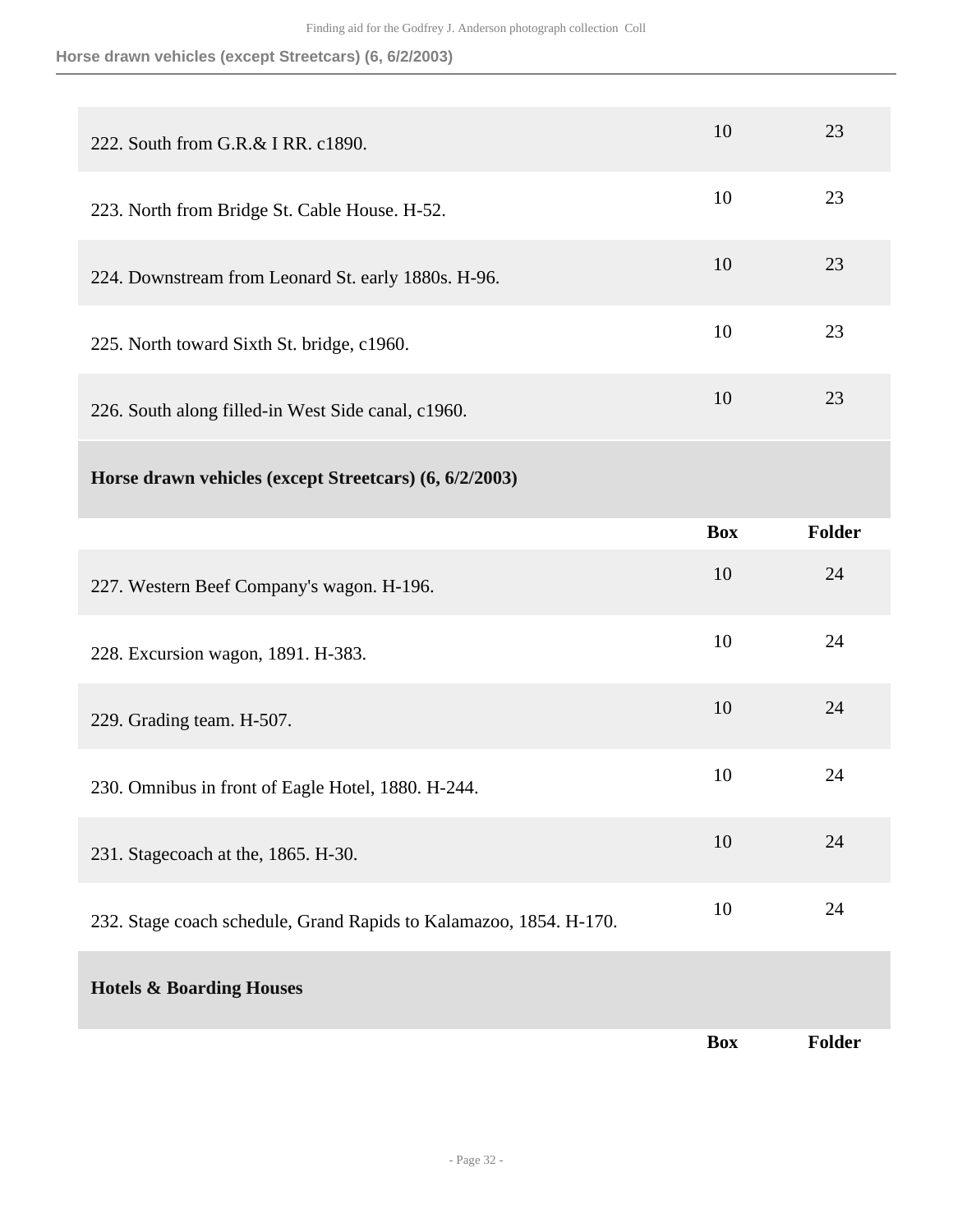#### **Hotels & Boarding Houses**

| 233. Baldwin Hotel, c1930. H-501.              | 11 | 25 |
|------------------------------------------------|----|----|
| 234. Barnard House, 1857. H-167.               | 11 | 25 |
| 235. Barnard House, c1900. H-148b.             | 11 | 25 |
| 236. Barnard House, c1900. H-493.              | 11 | 25 |
| 237. Imperial Hotel. H-466.                    | 11 | 25 |
| 238. Bridge Street House, c1885. H-590         | 11 | 25 |
| 239. Bronson House, c1865.                     | 11 | 25 |
| 240. Browning Hotel, Sheldon St. 1928. H-636.  | 11 | 25 |
| 241. Clarendon Hotel, East Bridge.             | 11 | 25 |
| 242. Cody Hotel, 1948.                         | 11 | 25 |
| 243. Derby Hotel, 1888.                        | 11 | 25 |
| 244. Eagle Hotel, first frame building, c1860. | 11 | 25 |
| 245. Eagle Hotel. New brick building, 1880s.   | 11 | 25 |
| 246. Fay House, nw corner Monroe & Ottawa.     | 11 | 25 |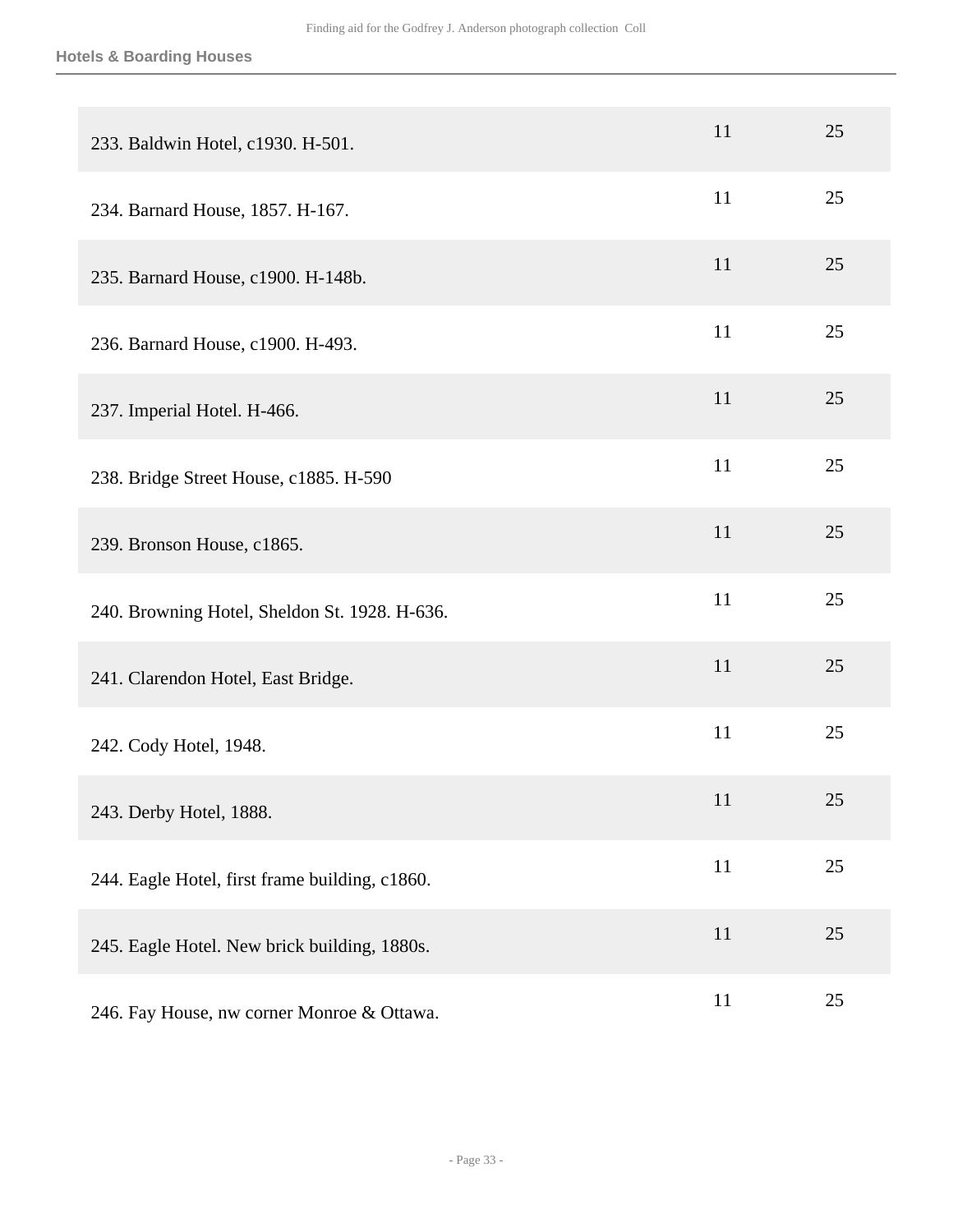#### **Hotels & Boarding Houses**

| 247. Grand River Hotel, c1900. H-681.        | 11 | 25 |
|----------------------------------------------|----|----|
| 248. Hotel Francis, later Hermitage. H-427.  | 11 | 25 |
| 249. Hermitage Hotel, c1900. H-592.          | 11 | 25 |
| 250. Hermitage Hotel, c1960.                 | 11 | 25 |
| 251. Ionia House, Ionia Street, 1896. H-673. | 11 | 25 |
| 252. Kalamazoo House, 1900. H-675.           | 11 | 25 |
| 253. Livingston Hotel. H-22.                 | 11 | 25 |
| 254. Livingston Hotel, c1890. H-103.         | 11 | 25 |
| 255. Michigan House, c1880s. H-683.          | 11 | 25 |
| 256. Morton House, 1882. H-240.              | 11 | 25 |
| 257. Morton House. 1888. H-104.              | 11 | 25 |
| 258. Morton House, c1912. H-594.             | 11 | 25 |
| 259. National Hotel, c1845. H-463.           | 11 | 25 |
| 260. National Hotel (2nd), 1870. H-23.       | 11 | 25 |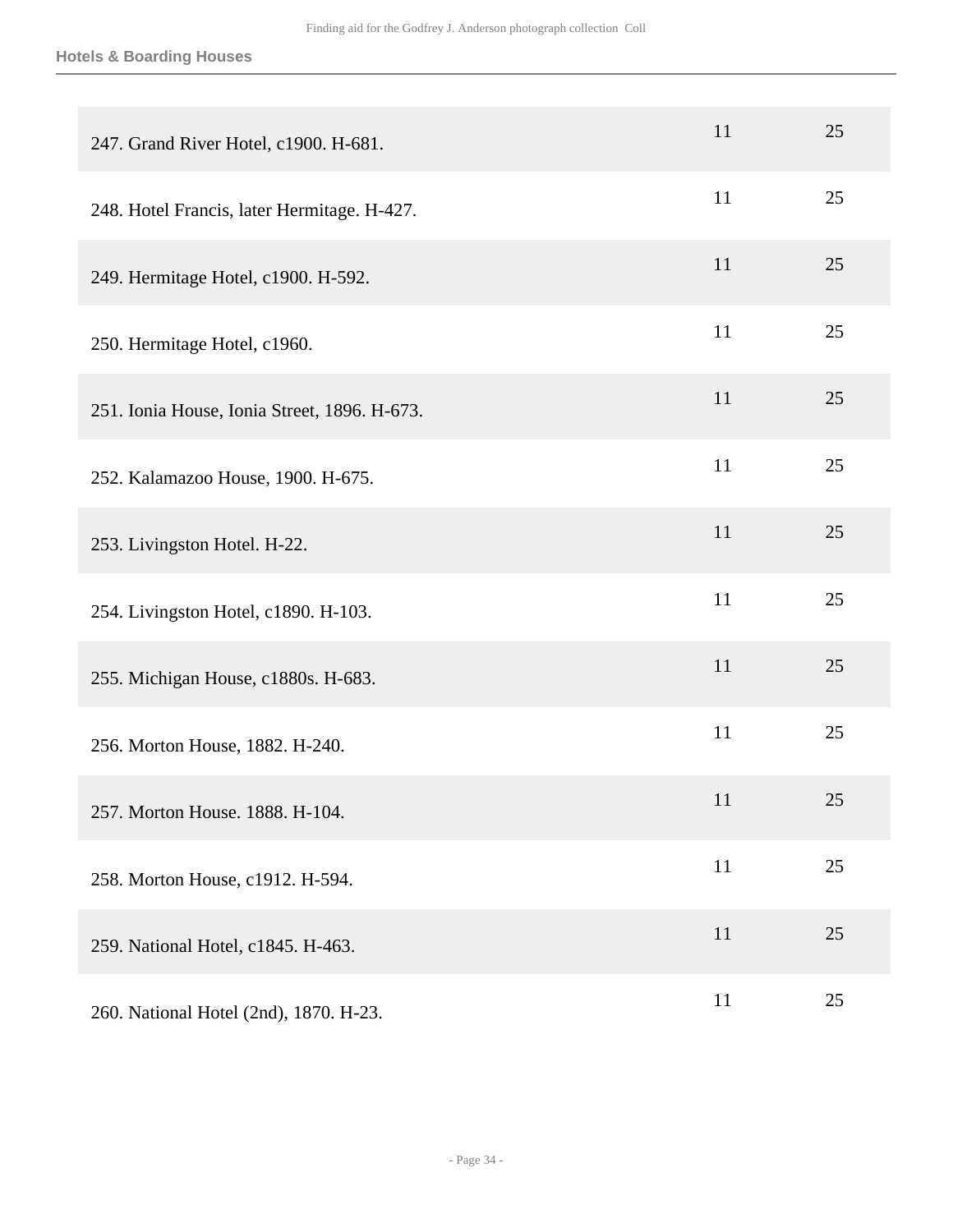#### **Institutional Buildings**

| 261. Ohio House (2nd), c1930.                | 11         | 25     |
|----------------------------------------------|------------|--------|
| 262. Parnell House, c1870. H-498.            | 11         | 25     |
| 263. Rasch House, ca, 1880. H-591.           | 11         | 25     |
| 264. Rathbun House, c1865.                   | 11         | 25     |
| 265. Rathbun House, c1880.                   | 11         | 25     |
| 266. Sweet's Hotel, c1872.                   | 11         | 25     |
| 267. Sweet's Hotel, c1909.                   | 11         | 25     |
| 268. Sweet's Hotel, c1900.                   | 11         | 25     |
| 269. Sweet's Hotel being razed, 1913.        | 11         | 25     |
| 270. Walker House, Alpine-Walker Road, 1860. | 11         | 25     |
| 271. Western Hotel, Bridge St., c1959.       | 11         | 25     |
| <b>Institutional Buildings</b>               |            |        |
|                                              | <b>Box</b> | Folder |
| 272. Butterworth Hospital, c1890. H-257.     | 11         | 26     |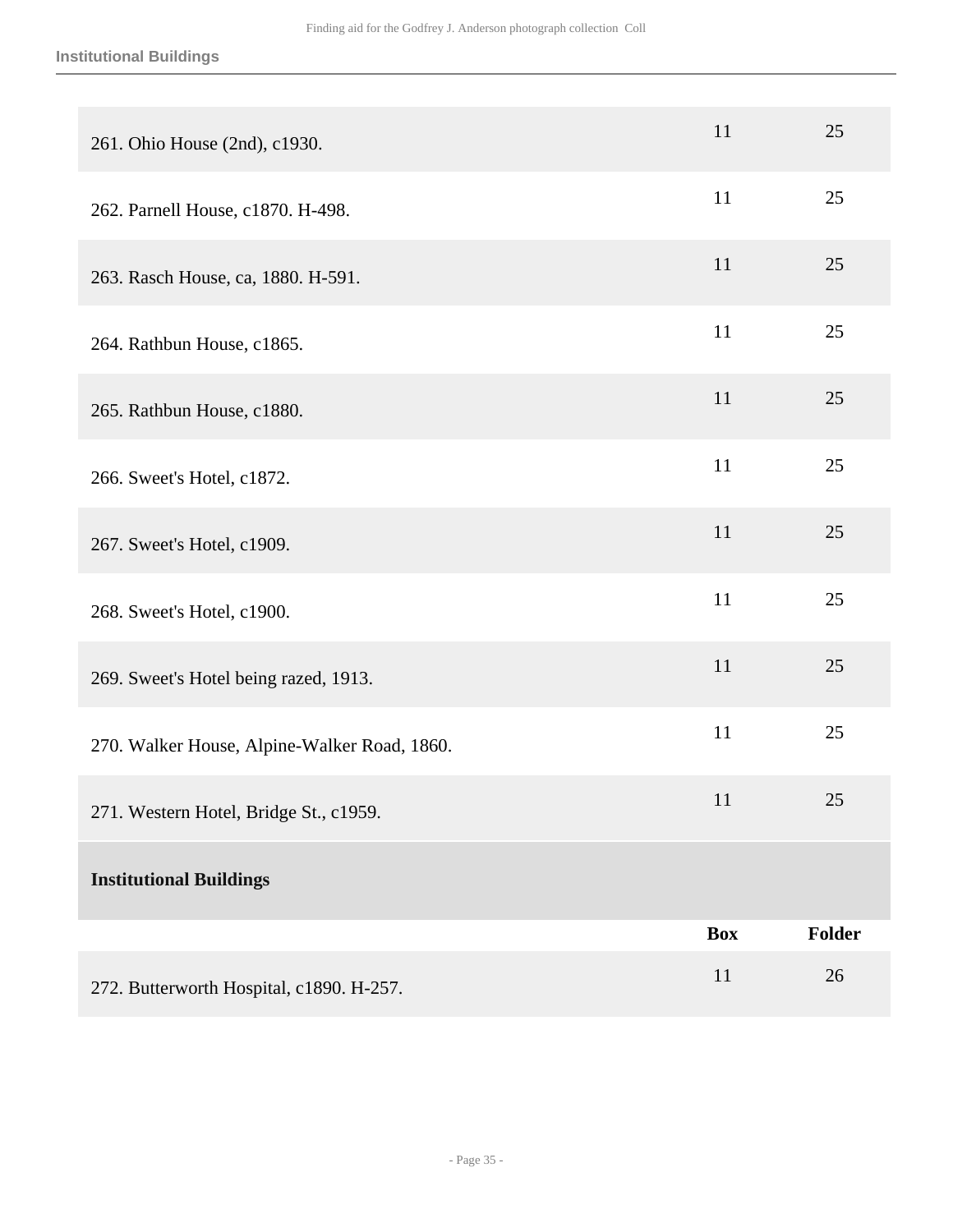| 273. Kent Scientific Museum.                                                                                                                                                    | 11         | 26     |
|---------------------------------------------------------------------------------------------------------------------------------------------------------------------------------|------------|--------|
| 274. Michigan Soldier's.                                                                                                                                                        | 11         | 26     |
| 275. UBA Home, Bostwick. H-726.                                                                                                                                                 | 11         | 26     |
| <b>Islands</b>                                                                                                                                                                  |            |        |
|                                                                                                                                                                                 | <b>Box</b> | Folder |
| 276. Baptist Mission, 1831. Island #1. H-2.                                                                                                                                     | 11         | 27     |
| 277. Islands sketch by Mary Cumming, 1861.                                                                                                                                      | 11         | 27     |
| 278. Island market, c1900. H-611.                                                                                                                                               | 11         | 27     |
| 279. Island Market, c1917. H-615. Market St. S. of Fulton, after 1917,<br>including Island Park Grandstand, home of the Grand Rapids Baseball<br>Club. City market in progress. | 11         | 27     |
| 280. Island #1, #2 Pearl Street bridge. H-13.                                                                                                                                   | 11         | 27     |
| 281. Island #2, c1874.                                                                                                                                                          | 11         | 27     |
| 282. Island #2 channel filled in. 1872. H-25.                                                                                                                                   | 11         | 27     |
| 283. View of islands #3 & #4, c1890. H-345.                                                                                                                                     | 11         | 27     |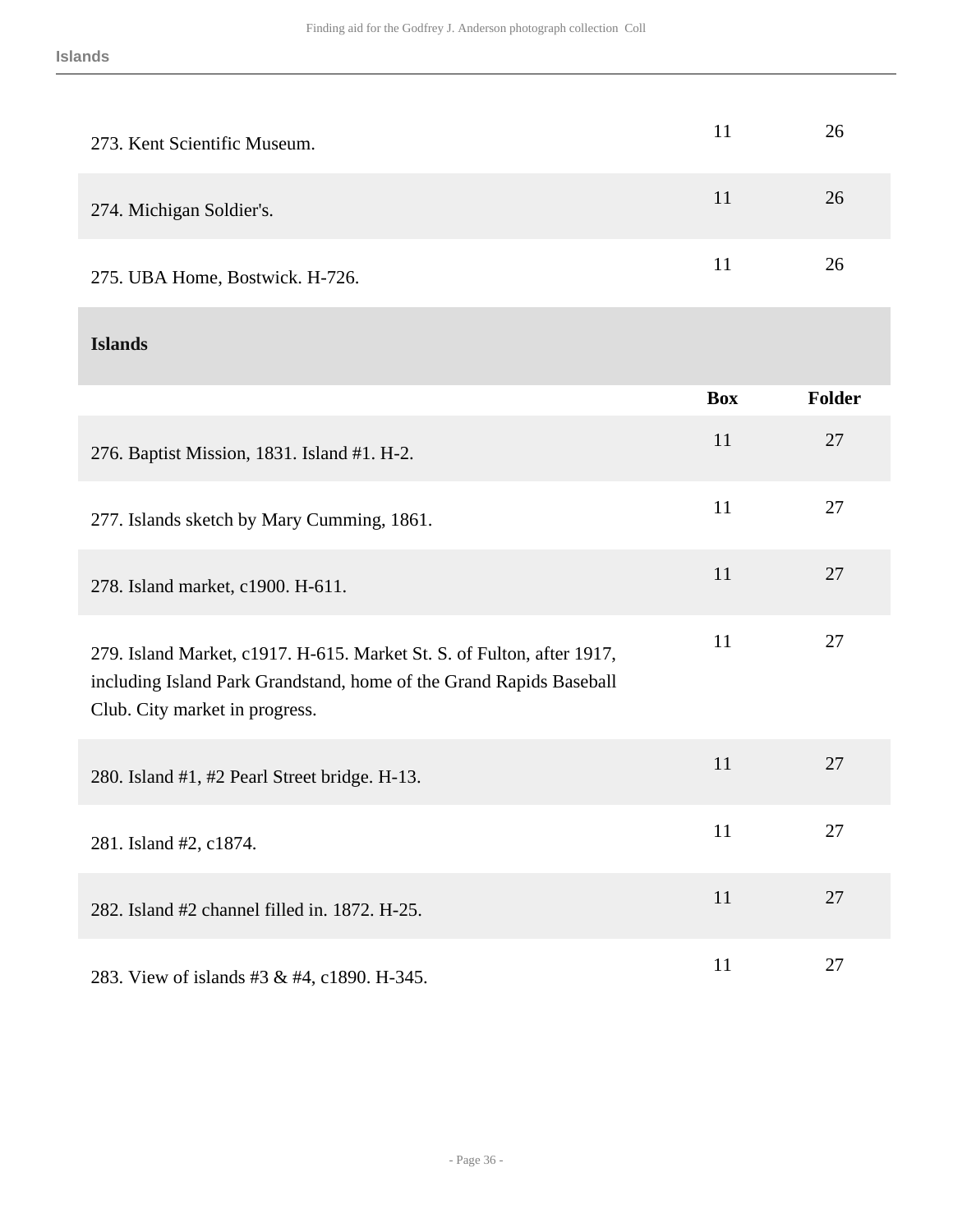| 284. View of islands #3 & #4, c1890.                   | 11         | 27     |
|--------------------------------------------------------|------------|--------|
| <b>Jails</b>                                           |            |        |
|                                                        | <b>Box</b> | Folder |
| 285. County jail, Louis Streets.                       | 11         | 28     |
| 286. County jail on island #2, 1872. H-25.             | 11         | 28     |
| 287. First city jail, moved to Lk Michigan Dr., c1960. | 11         | 28     |
| 288. Kent County jail, c1960.                          | 11         | 28     |
| <b>Kent County Courthouses</b>                         |            |        |
|                                                        | <b>Box</b> | Folder |
| 289. County Building, Kent & Lyon. 1860-87. H-36.      | 11         | 29     |
| 290. Kent County Courthouse, 1894. H-252.              | 11         | 29     |
| <b>Livery Stables</b>                                  |            |        |
|                                                        | <b>Box</b> | Folder |
| 292. Bachman's Livery, 42-44 Louis St. H-687.          | 11         | 30     |
| 293. Dolbee & Kennedy, Undertaker and Livery, 1879.    | 11         | 30     |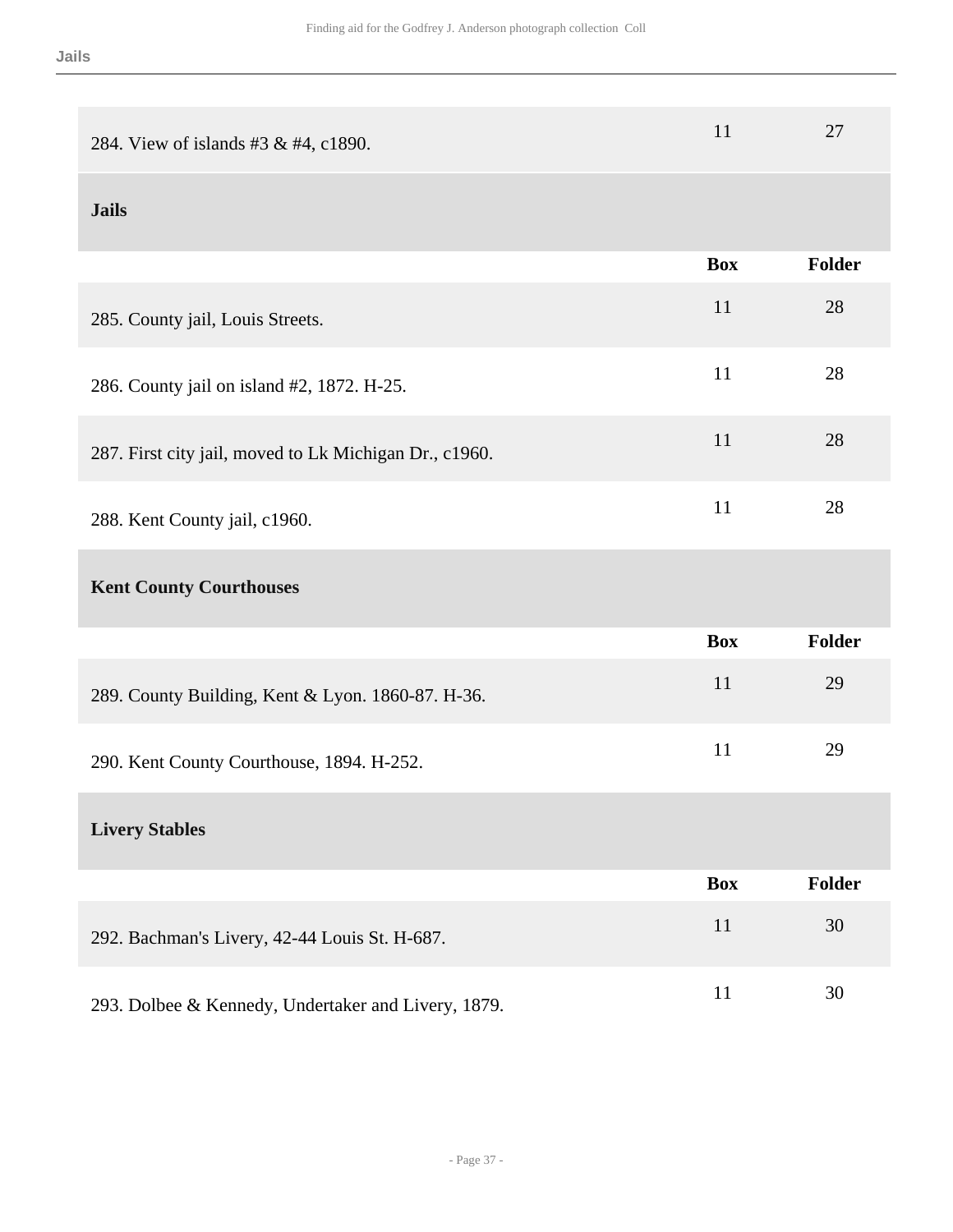### **Logging, Grand Rapids**

| 294. Eagle's Livery Stable, c1920s.                | 11         | 30     |
|----------------------------------------------------|------------|--------|
| 295. J.M. Kennedy Livery. H-693.                   | 11         | 30     |
| 296. J.M. Kennedy Livery, panorama. c1860s.        | 11         | 30     |
| 297. Pat Moran's Livery, c1895. H-189.             | 11         | 30     |
| 298. Morton House Livery House. C1900. H-188.      | 11         | 30     |
| 299. Morton House Livery, closer view of above.    | 11         | 30     |
| 300. Patterson's Livery, 730-2 Bond, c1900. H-688. | 11         | 30     |
| 301. Livery Stable.                                | 11         | 30     |
| <b>Logging, Grand Rapids</b>                       |            |        |
|                                                    | <b>Box</b> | Folder |
| 302. View of river from west bank. H-151.          | 11         | 31     |
| 303. River from Leonard St. H-203.                 | 11         | 31     |
| 304. Saw mills at D & M R.R. Bridge, 1880s. H-200. | 11         | 31     |
| 305. Looking east above Pearl St. Bridge.          | 11         | 31     |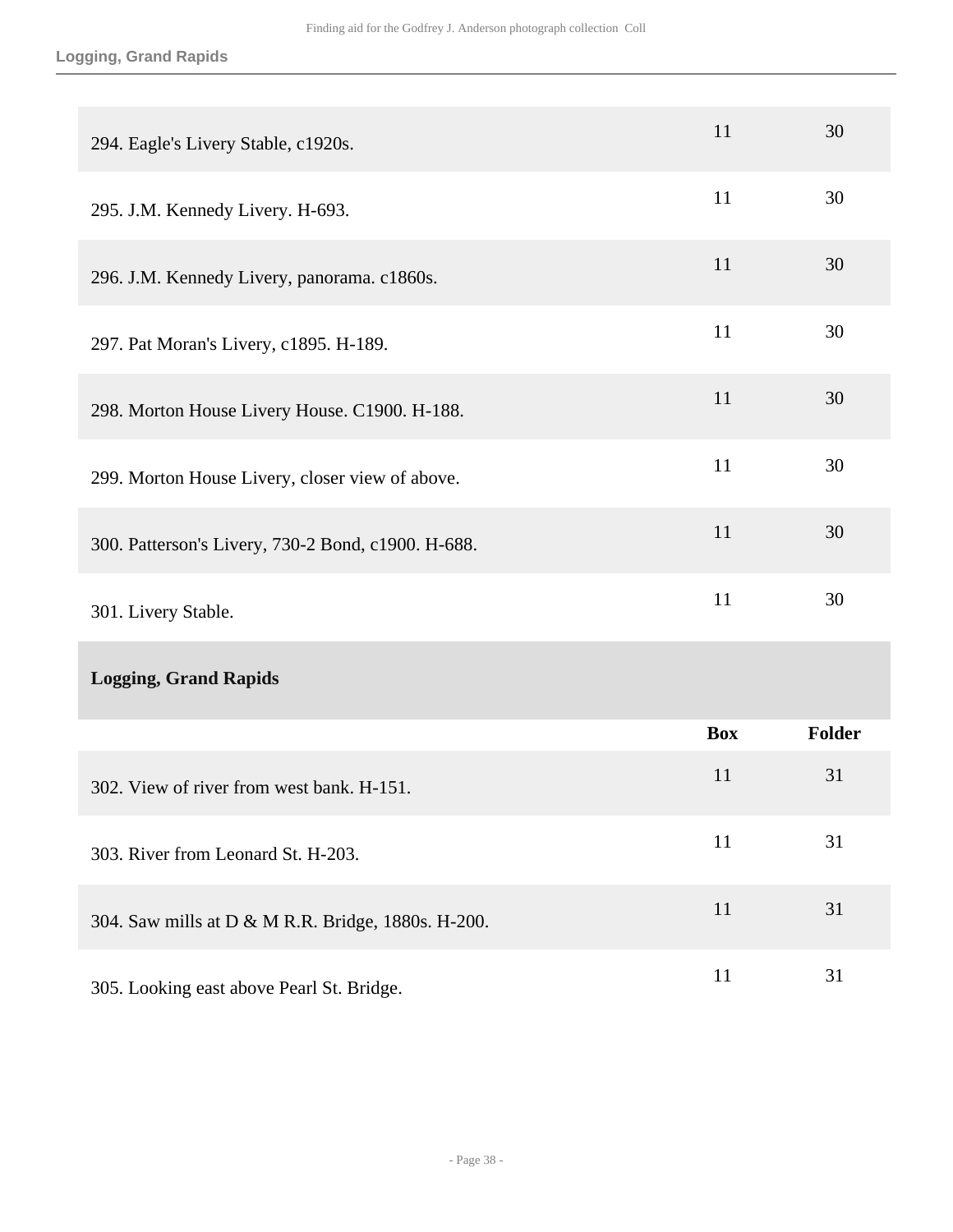### **Logging, Michigan**

| 306. Grand Rapids Boom Co. H-204.             | 11         | 31            |
|-----------------------------------------------|------------|---------------|
| 307. Lumber mill.                             | 11         | 31            |
| 308. Looking from the Leonard St., 1880s.     | 11         | 31            |
| 309. Logs sorted in river, Bridge St. H-133.  | 11         | 31            |
| 310. Wonderly & Co., 1870s. H-369.            | 11         | 31            |
| 311. Logs sled on Sheldon St. c1910. H-411.   | 11         | 31            |
| Logging, Michigan                             |            |               |
|                                               |            |               |
|                                               | <b>Box</b> | <b>Folder</b> |
| 312. Temporary dam. H-217.                    | 11         | 32            |
| 313. Load of logs and two-horse team. H-162.  | 11         | 32            |
| 314. Lima engine pulling load of logs. H-307. | 11         | 32            |
| 315. Cook's scow. H-764.                      | 11         | 32            |
| 316. Logging with big wheels. H-218.          | 11         | 32            |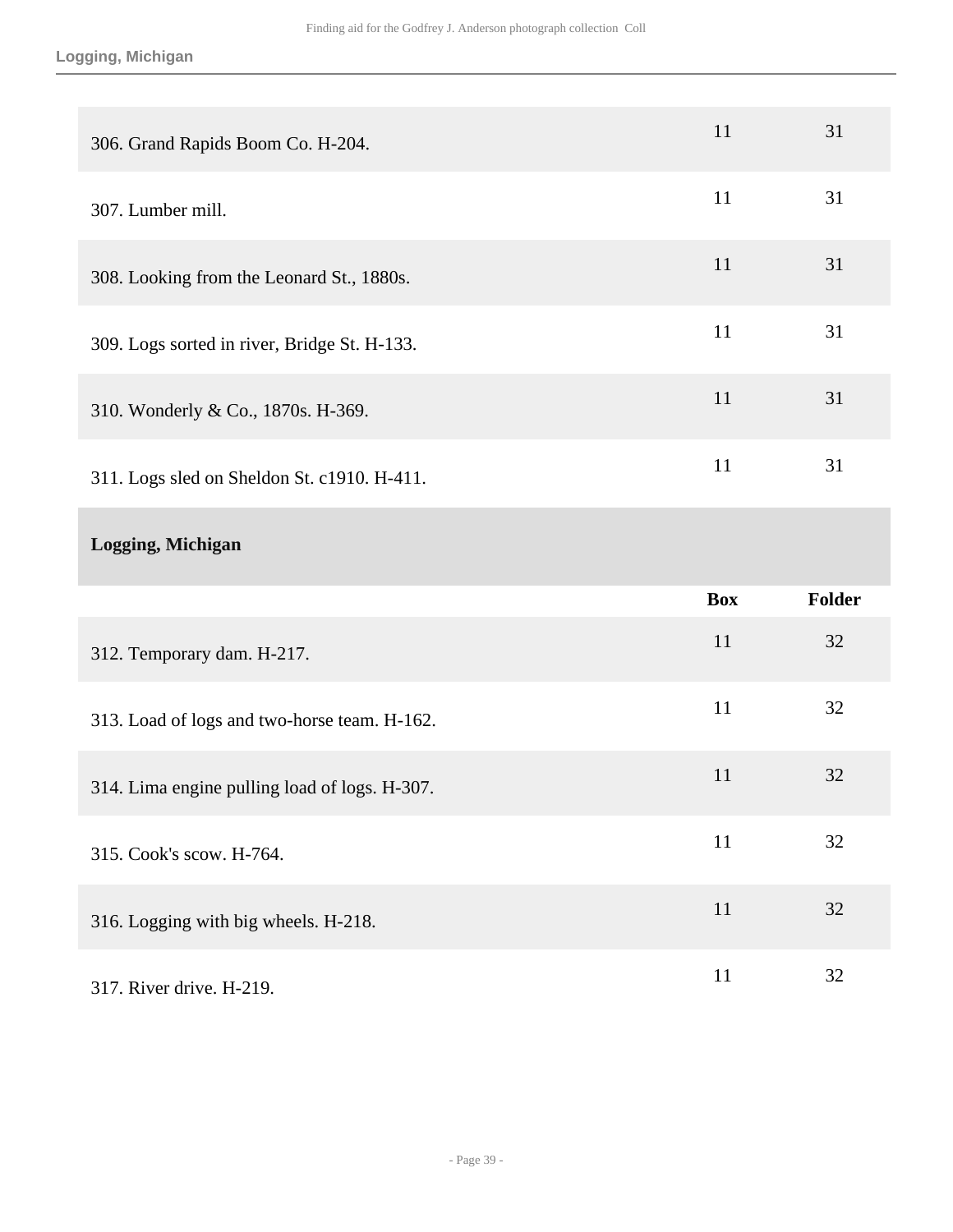| 318. Log raft on Grand River. H-410.                                                    | 11 | 32 |
|-----------------------------------------------------------------------------------------|----|----|
| 319. Dummy engine. H-306.                                                               | 11 | 32 |
| 320. Using pokepoles. H-392.                                                            | 11 | 32 |
| 321. Crew of river drivers. H-232.                                                      | 11 | 32 |
| 322. Lumber camp of the West Michigan Lumber Co. 1880s, taken near<br>Sand Lake. H-366. | 11 | 32 |
| 323. Logging train. H-305.                                                              | 11 | 32 |
| 324. Traction engine, near Cheboygan. H-308.                                            | 11 | 32 |
| 325. Yokes of oxen. H-395.                                                              | 11 | 32 |
| 326. Hardwood logs near the cut site. H-407.                                            | 11 | 32 |
| 327. Lumberjacks with felled tree. H-162c.                                              | 11 | 32 |
| 328. Hemlock bark. H-408.                                                               | 11 | 32 |
| 329. Load of logs and horse team. H-405.                                                | 11 | 32 |
| 330. Lumber piles at the Arcadia, Michigan docks, 1912. H-162a.                         | 11 | 32 |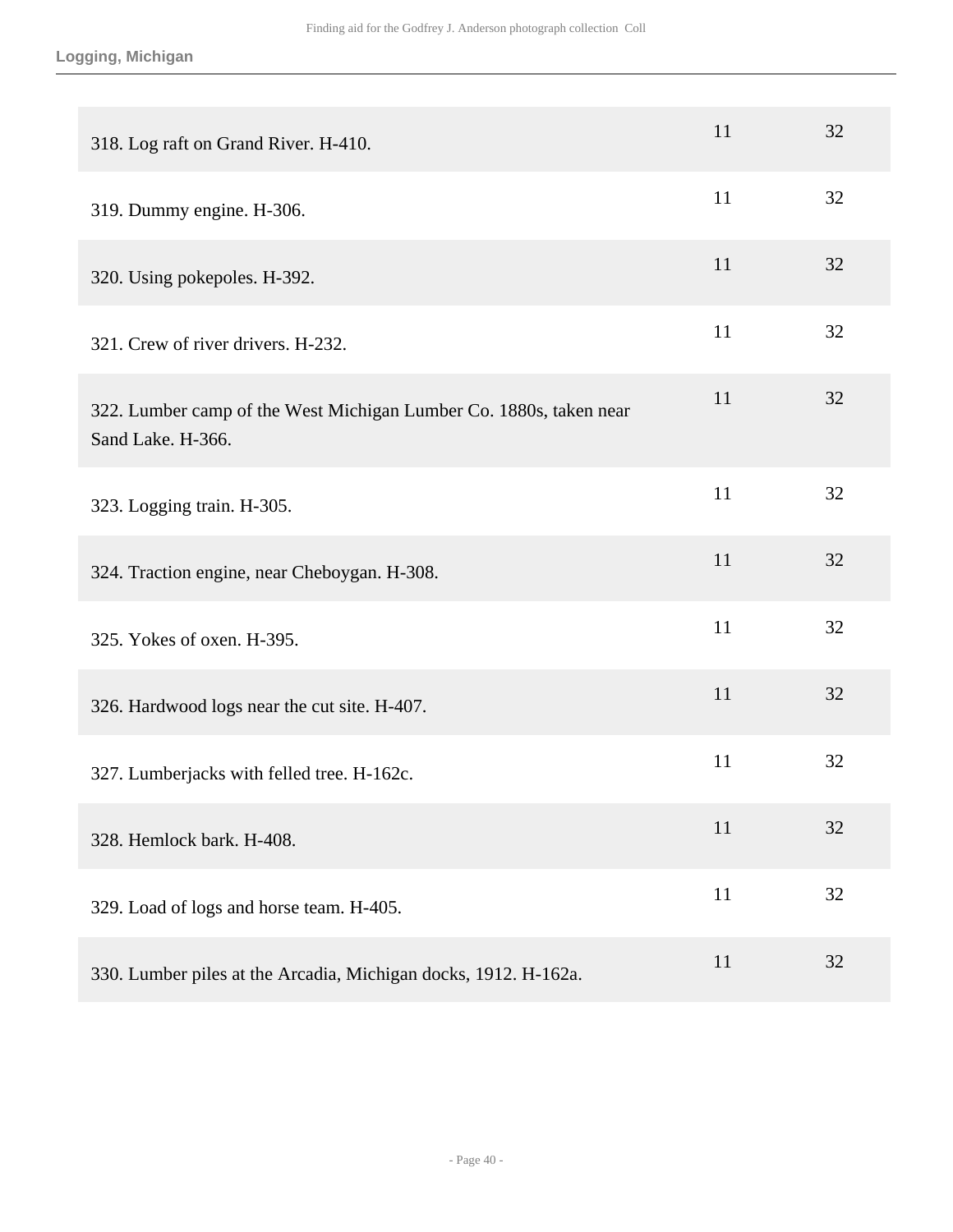| 331. Log raft on Grand River. H-412.           | 11         | 32            |
|------------------------------------------------|------------|---------------|
| 332. Logging camp in winter. H-394.            | 11         | 32            |
| 333. Loading sleigh, horse jammer. H-221.      | 11         | 32            |
| 334. Wanigans on Grand River.                  | 11         | 32            |
| <b>Monroe [Canal] Street</b>                   |            |               |
|                                                | <b>Box</b> | <b>Folder</b> |
| 335. Grab Corners.                             | 11         | 33            |
| 336. From the Rathbun House, 1870.             | 11         | 33            |
| 337. Monroe & Ottawa. H-487.                   | 11         | 33            |
| 338. Looking north on Canal, 1870.             | 11         | 33            |
| 339. From Ottawa. c1880s. H-482.               | 11         | 33            |
| 340. Looking north on Canal from Pearl. H-247. | 11         | 33            |
| 341. Looking north on Canal. H-42.             | 11         | 33            |
| 342. From the National Hotel balcony, 1859.    | $11\,$     | 33            |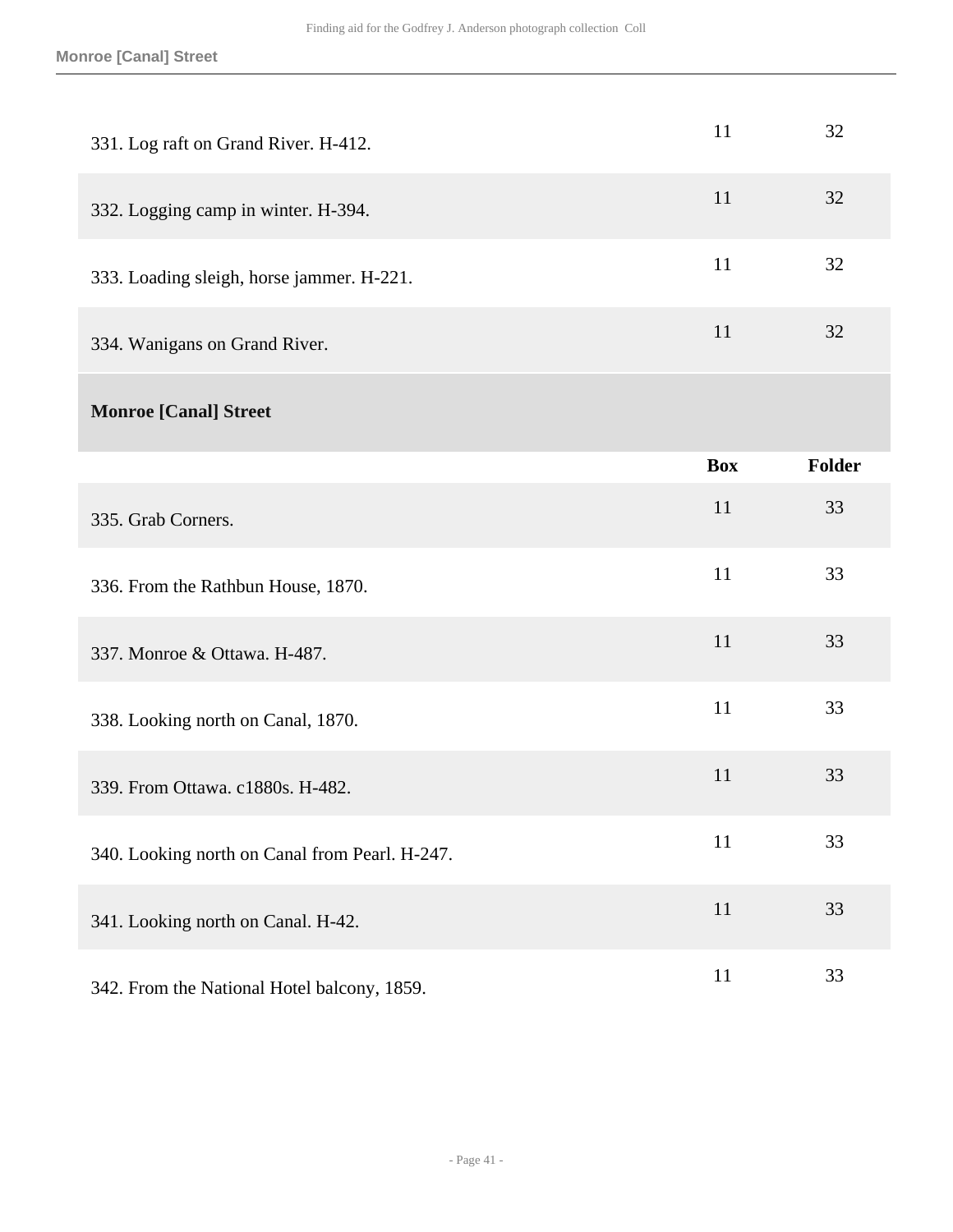#### **Monroe [Canal] Street**

| 343. Looking southeast down Monroe, c1870.        | 11 | 33 |
|---------------------------------------------------|----|----|
| 344. Monroe & Division.                           | 11 | 33 |
| 345. Looking up Monroe, c1890.                    | 11 | 33 |
| 346. Monroe, 1864, Lincoln campaign banner. H-28. | 11 | 33 |
| 347. From Pearl & Monroe. H-241.                  | 11 | 33 |
| 348. Monroe & Ottawa, se corner. H-242.           | 11 | 33 |
| 349. Monroe from Campau Square, c1917.            | 11 | 33 |
| 350. Upper Monroe from Campau Square.             | 11 | 33 |
| 351. Looking north on Canal, c1900.               | 11 | 33 |
| 352. Monroe from Sweet's Hotel, c1870s. H-50.     | 11 | 33 |
| 353. Soldiers Monument Park. H-16.                | 11 | 33 |
| 354. Monroe from Division. H-105.                 | 11 | 33 |
| 355. Monroe looking nw from Ionia. c1890.         | 11 | 33 |
| 356. Monroe & Division, c1930.                    | 11 | 33 |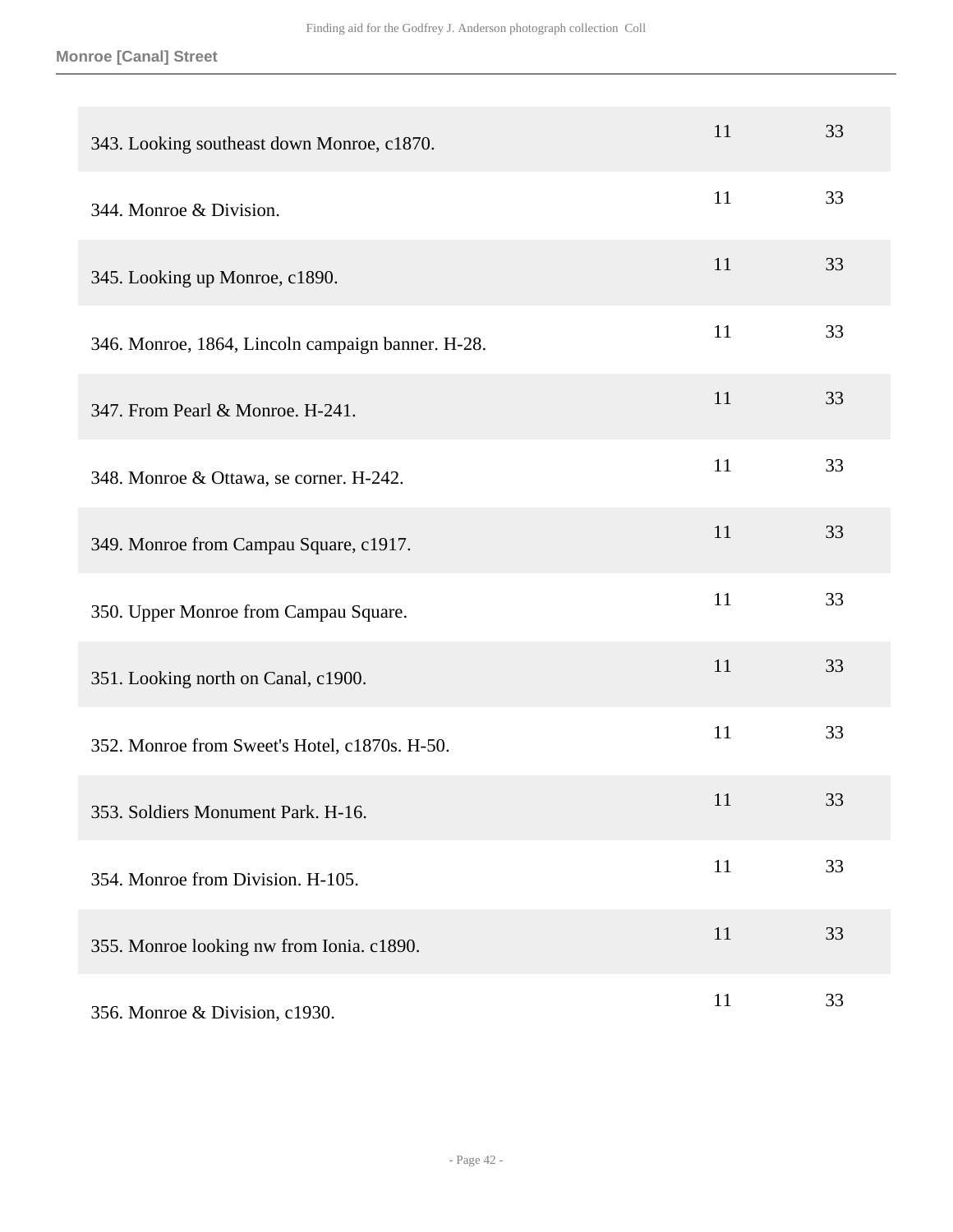| 357. Ottawa & Monroe, c1920.                     | 11         | 33     |
|--------------------------------------------------|------------|--------|
| <b>Panoramas</b>                                 |            |        |
|                                                  | <b>Box</b> | Folder |
| 358. West from Cresent Park, 1894. H-248.        | 11         | 34     |
| 359. West from Cresent Park, c1900.              | 11         | 34     |
| 360. West southwest from Cresent Park. c1900.    | 11         | 34     |
| 361. West from Cresent Park, before 1871.        | 11         | 34     |
| 362. West northwest from Cresent Park, pre-1871. | 11         | 34     |
| 363. Southwest from the High School, c1870s.     | 11         | 34     |
| 364. South southwest from High School, c1870s.   | 11         | 34     |
| 365. West southwest from High School, c1870s.    | 11         | 34     |
| 366. West from the Leavitt Home yard, c1860.     | 11         | 34     |
| 367. Northeast from Michigan Trust Bldg, c1895.  | 11         | 34     |
| 368. Southwest from Reservoir Hill, c1870.       | 11         | 34     |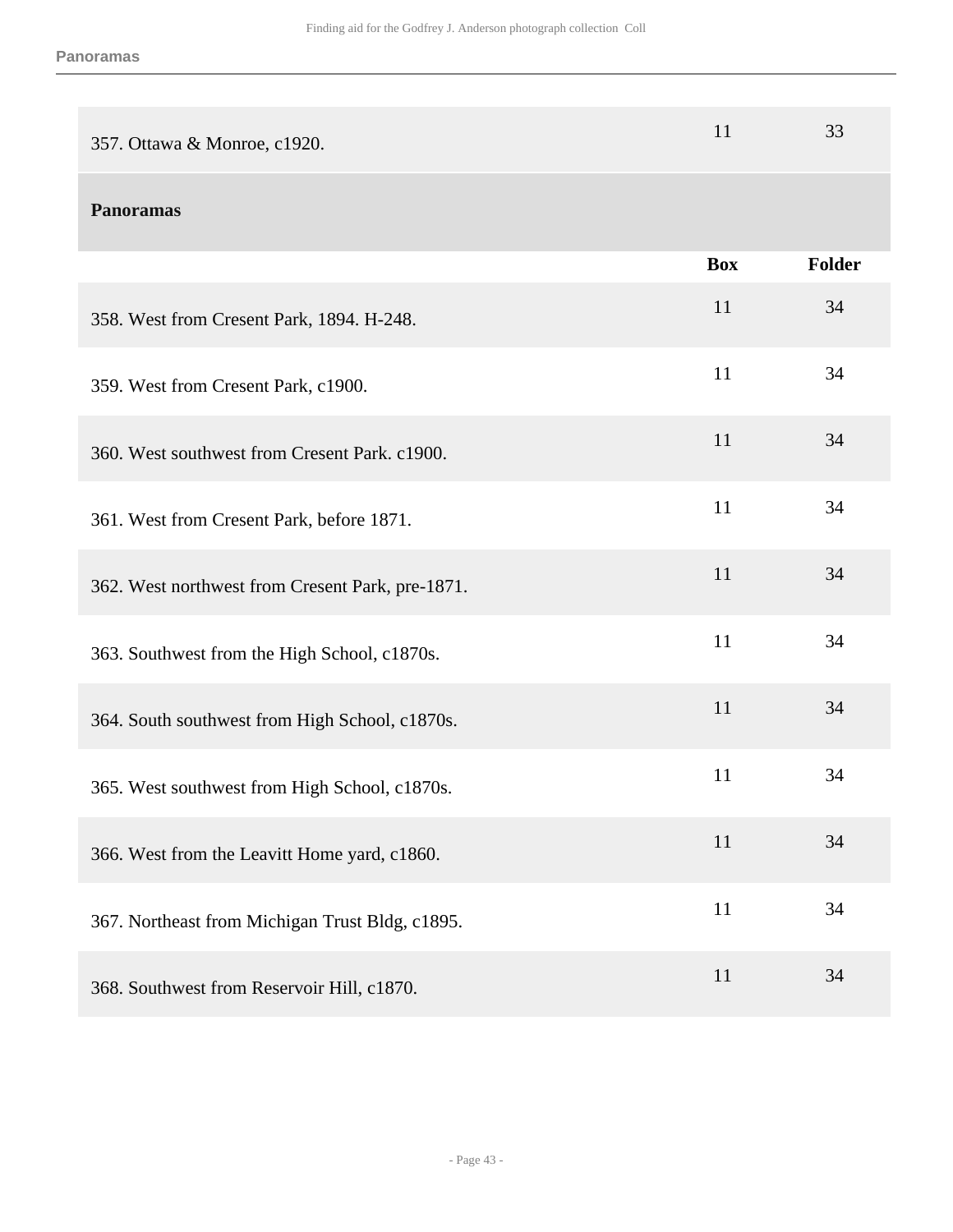| 369. Northwest from Reservoir Hill toward Leonard St., 1870. H-140. | 11         | 34            |
|---------------------------------------------------------------------|------------|---------------|
| 370. West from south tower of St. Marks, c1880.                     | 11         | 34            |
| Parades & Celebrations (30 items 7/27/2001)                         |            |               |
|                                                                     | <b>Box</b> | <b>Folder</b> |
| [Contains 1 unnumbered image of Homecoming Aug, 1910]               | 11         | 35            |
| Centennial Celebration, 1876:                                       | 11         | 35            |
| 371. Centennial Arch, looking south. H-574.                         | 11         | 35            |
| 372. Centennial Arch, looking northwest.                            | 11         | 35            |
| 373. Centennial Arch, West Bridge Street.                           | 11         | 35            |
| 374. Centennial Parade, Bridge St.                                  | 11         | 35            |
| 375. Centennial Parade, Bridge St.                                  | 11         | 35            |
| 376. Centennial Arch, looking northwest. H-38.                      | 11         | 35            |
| 377. Centennial Arch, looking south. H-237.                         | 11         | 35            |
| 378. Centennial Arch, from Monroe. H-236.                           | 11         | 35            |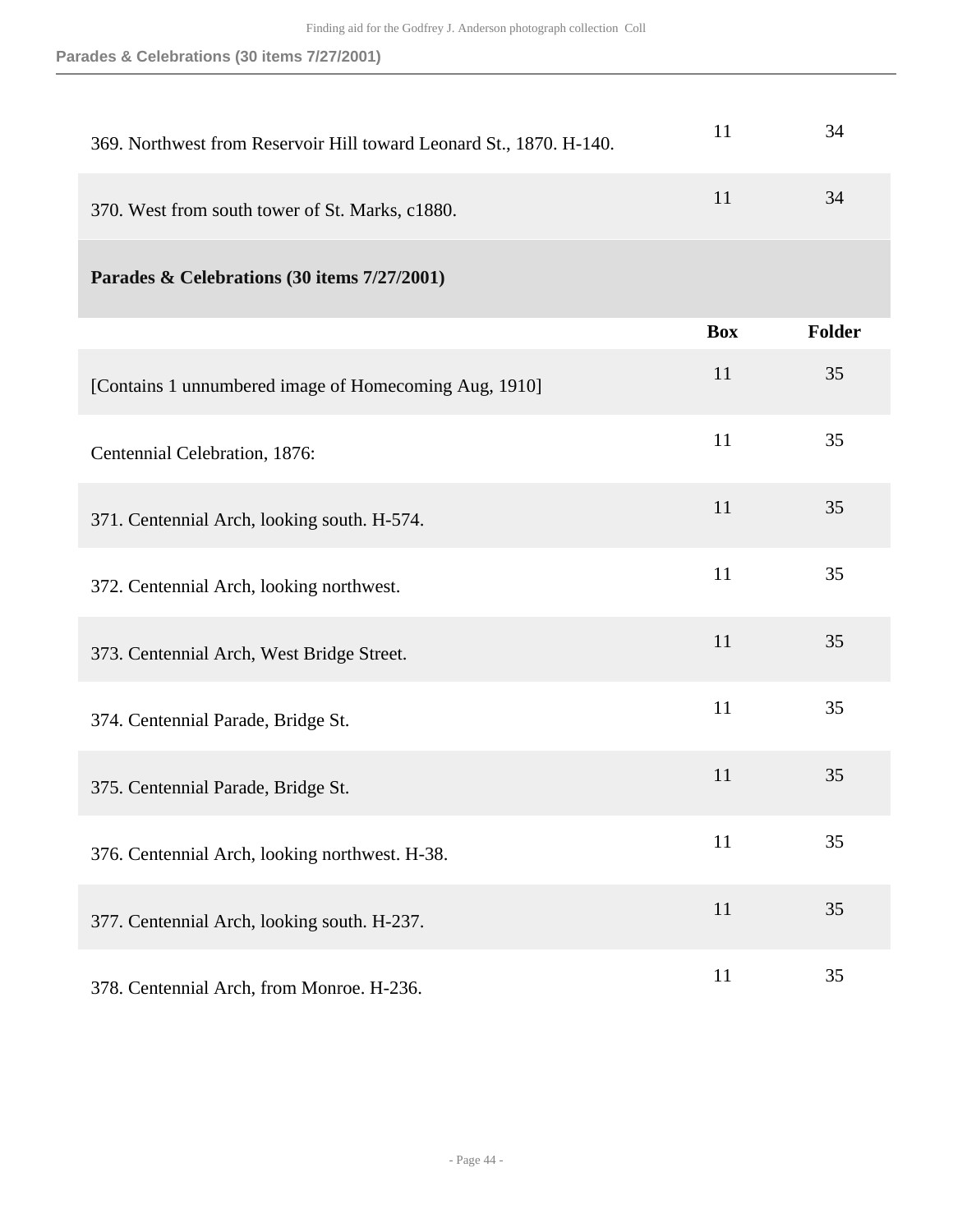| 379. Centennial Arch, looking northwest. H-571.                                                                                                                             | 11 | 35 |
|-----------------------------------------------------------------------------------------------------------------------------------------------------------------------------|----|----|
| 380. Centennial Arch from Canal Street. H-572.                                                                                                                              | 11 | 35 |
| 381. City National Bank & Wonderly Building.                                                                                                                                | 11 | 35 |
| 382. West Bridge Street, from near Front St.                                                                                                                                | 11 | 35 |
| 383. Centennial Arch, Campau Square. (2, see note with #386. 7/27/2001)                                                                                                     | 11 | 35 |
| 384. Centennial decorations, Monroe Street.                                                                                                                                 | 11 | 35 |
| 385. Vandriele & Co. Building. H-27.                                                                                                                                        | 11 | 35 |
| 386. Circus Parade from Francis Hotel. c1890.                                                                                                                               | 11 | 35 |
| [2 different images found marked with this number, 7/27/2001. The image<br>incorrectly identified is a duplicate of #383, and has been remarked to sit<br>with that image.] | 11 | 35 |
| 387. Parade during G.A.R. Convention, 1924.                                                                                                                                 | 11 | 35 |
| 388. G.A.R. Parade, 1927.                                                                                                                                                   | 11 | 35 |
| 389. G.A.R. Parade, 1927.                                                                                                                                                   | 11 | 35 |
| 390. Grand Rapids Homecoming Week, August 1910.                                                                                                                             | 11 | 35 |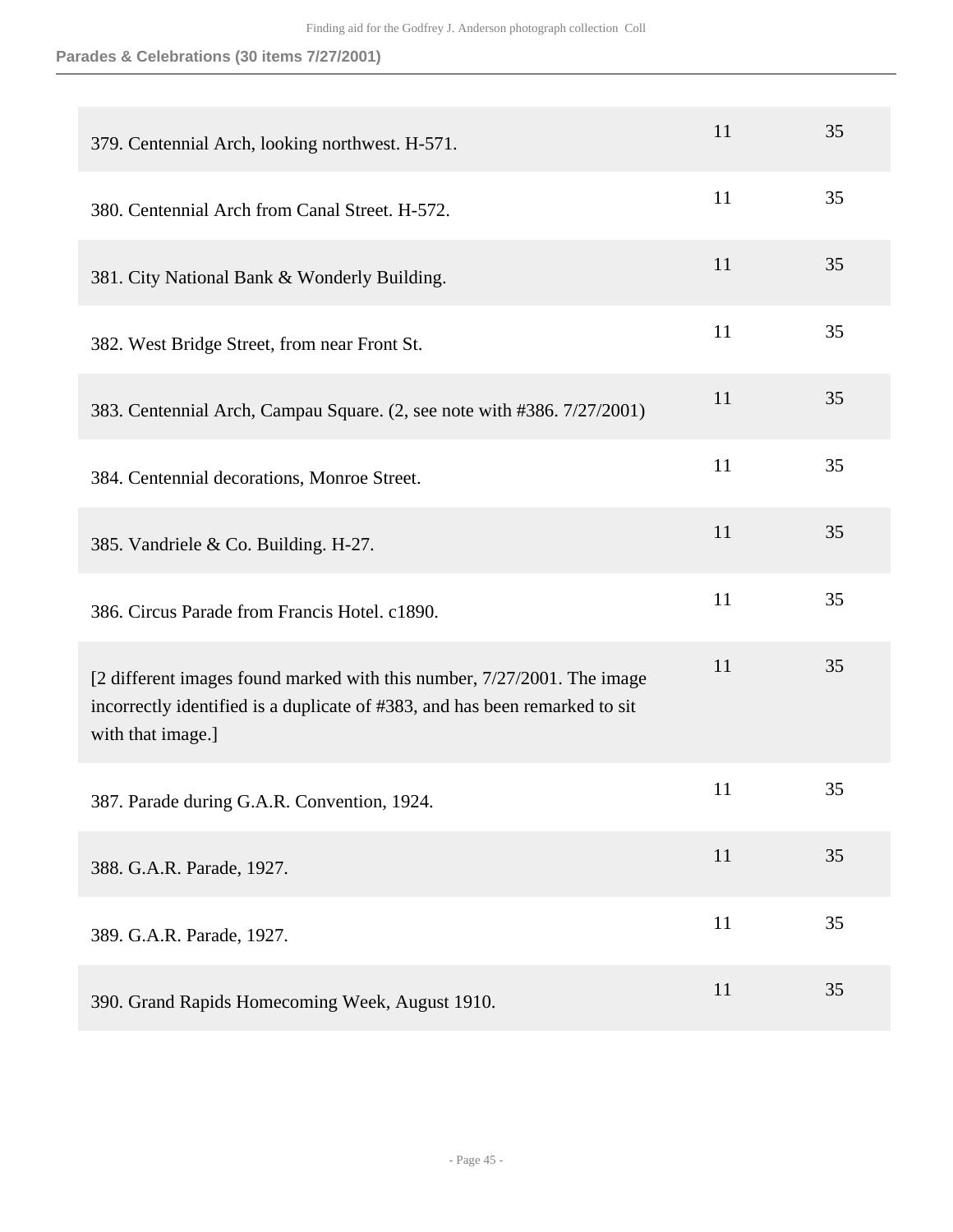| 391. Masonic Celebration Arch on Ionia, 1895.     | 11         | 35            |
|---------------------------------------------------|------------|---------------|
| 392. Masonic Arch Canal St. near Lyon, 1895.      | 11         | 35            |
| 393. Parade of the Horribles Lyon Street, 1871.   | 11         | 35            |
| 394. Carnival of Fun, October, 1897.              | 11         | 35            |
| 395. Army of the Cumberland Reunion, 1885. H-504. | 11         | 35            |
| 396. Knights Templar Parade, c1888. H-371.        | 11         | 35            |
| 397. Spanish-American War soldiers, 1898. H-120.  | 11         | 35            |
| 398. Spanish American War soldiers, 1898. H-462.  | 11         | 35            |
| <b>Parks - Crescent Park</b>                      |            |               |
|                                                   | <b>Box</b> | <b>Folder</b> |
| 399. Fountain & Park. H-424.                      | 12         | 36            |
| <b>Parks - Fulton Street Park</b>                 |            |               |
|                                                   | <b>Box</b> | Folder        |
| 400. Bicycle riders, 1912. H-759.                 | 12         | 37            |
| 401. Grand Rapids Homecoming, 1910.               | 12         | 37            |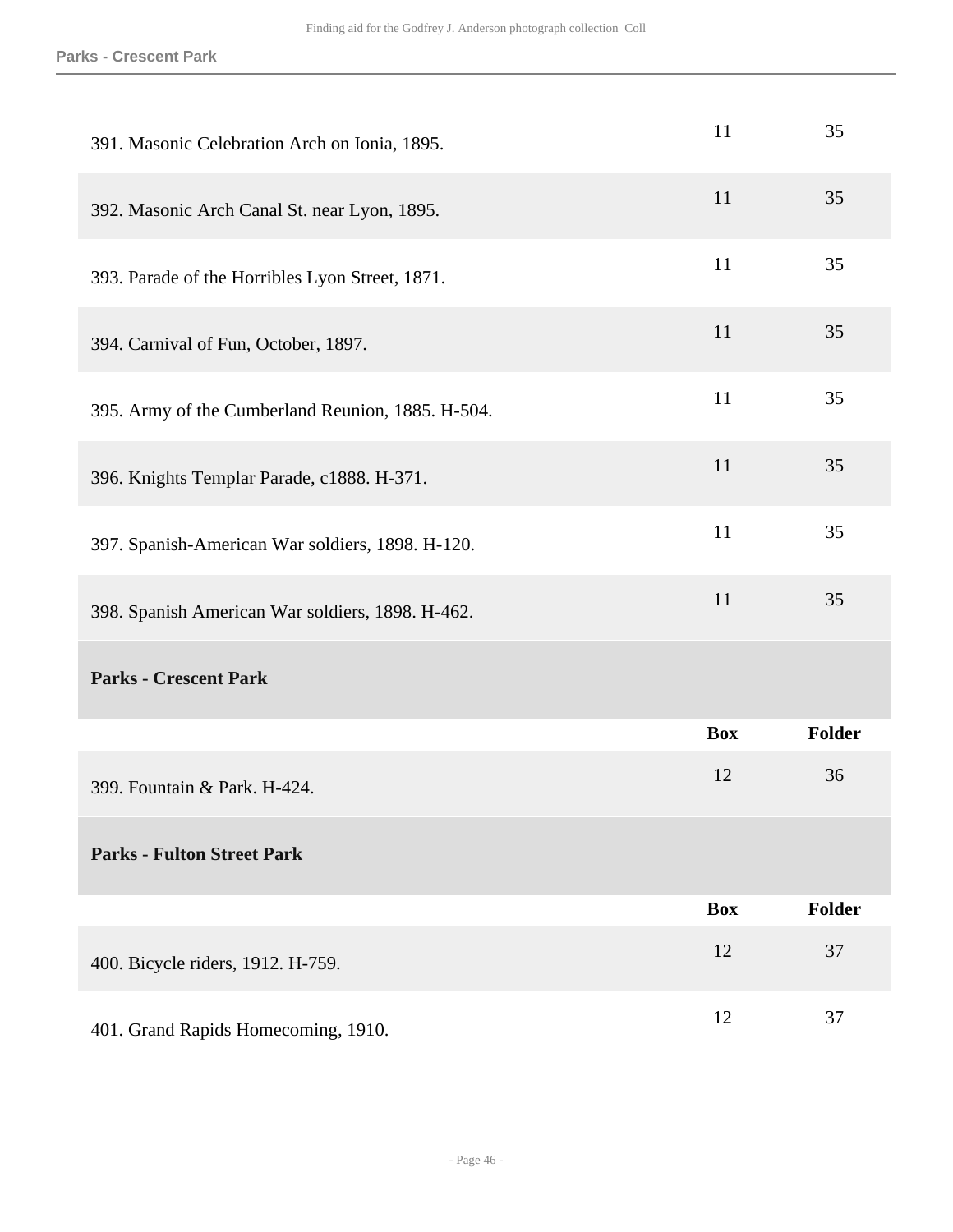#### **Parks - Monument Park**

| 402. From Sheldon toward Library, 12/1909.     | 12         | 37     |
|------------------------------------------------|------------|--------|
| 403. Winter scene, 1865. H-187.                | 12         | 37     |
| 404. Same as 403.                              | 12         | 37     |
| 405. Erecting the Memorial Pylons, 1926.       | 12         | 37     |
| 406. Old fountain, erected 1891, removed 1926. | 12         | 37     |
| 407. from Sheldon, 1872. H-47.                 | 12         | 37     |
| 408. Memorial pylons with Library, c1915.      | 12         | 37     |
|                                                |            |        |
| <b>Parks - Monument Park</b>                   |            |        |
|                                                | <b>Box</b> | Folder |
| 409. Looking down Monroe, c1890s.              | 12         | 38     |
| 410. Monument, c1880s.                         | 12         | 38     |
| 411. Looking at Press & Herald Bldg, c1960.    | 12         | 38     |
| <b>Parks - North Park</b>                      |            |        |
|                                                | <b>Box</b> | Folder |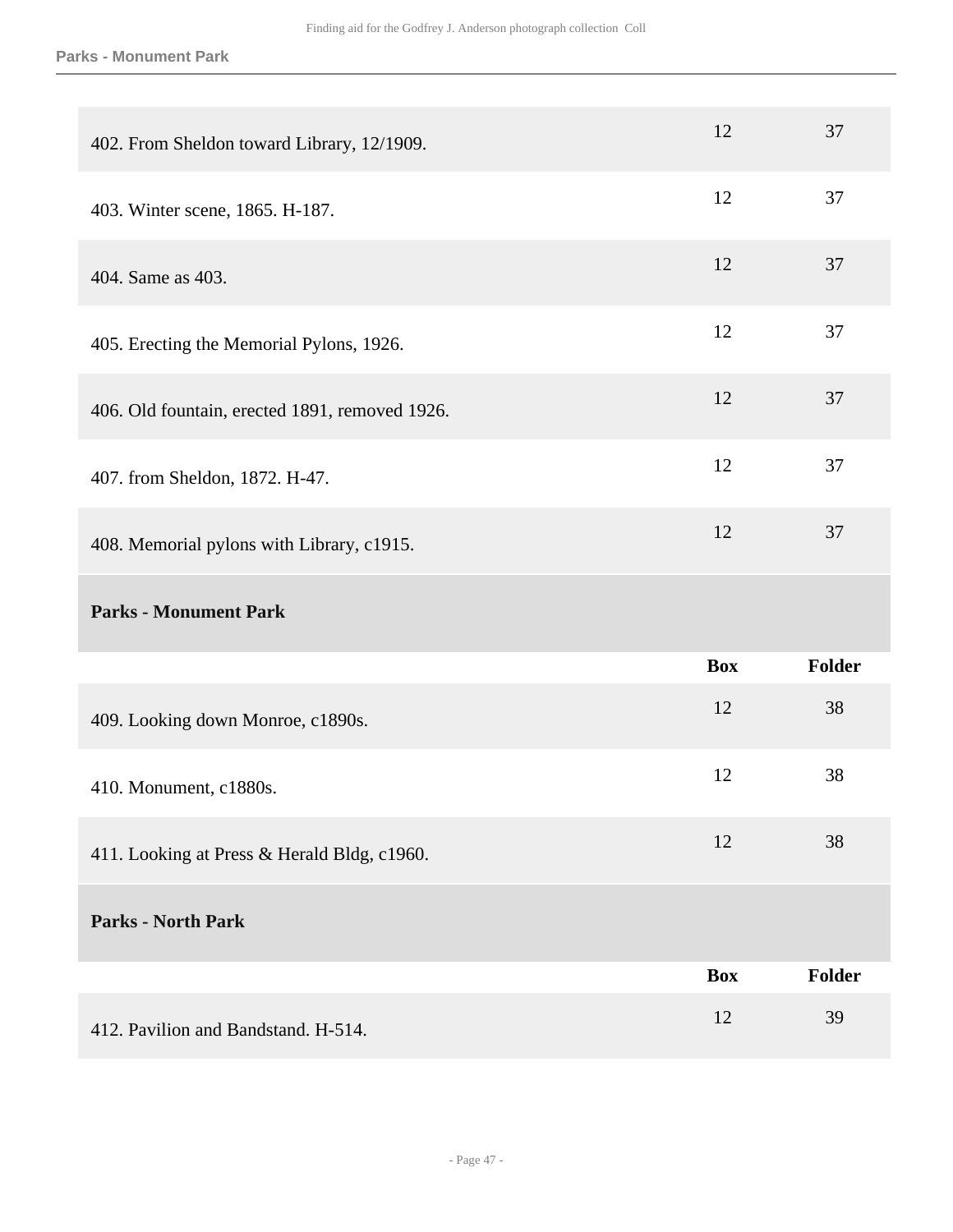| 413. Pavilion after fire.                       | 12         | 39            |
|-------------------------------------------------|------------|---------------|
| <b>Pearl Street</b>                             |            |               |
|                                                 | <b>Box</b> | Folder        |
| 414. View from High School Tower, 1872.         | 12         | 40            |
| 415. East from Campau Square, c1879.            | 12         | 40            |
| 416. From bridge, looking east, c1882. H-483.   | 12         | 40            |
| 417. Looking toward Bridge, c1878.              | 12         | 40            |
| 418. Looking west toward bridge, 1870. H-146.   | 12         | 40            |
| 419. Looking east from near Ottawa before 1872. | 12         | 40            |
| 420. View from High School Tower, 1870.         | 12         | 40            |
| 421. Looking east at head street, 1875. H-168.  | 12         | 40            |
| 422. Looking east from Monroe, c1920.           | 12         | 40            |
| <b>Police &amp; Fire Departments</b>            |            |               |
|                                                 | <b>Box</b> | <b>Folder</b> |
| 423. Black Maria in front of station. H-318.    | 12         | 41            |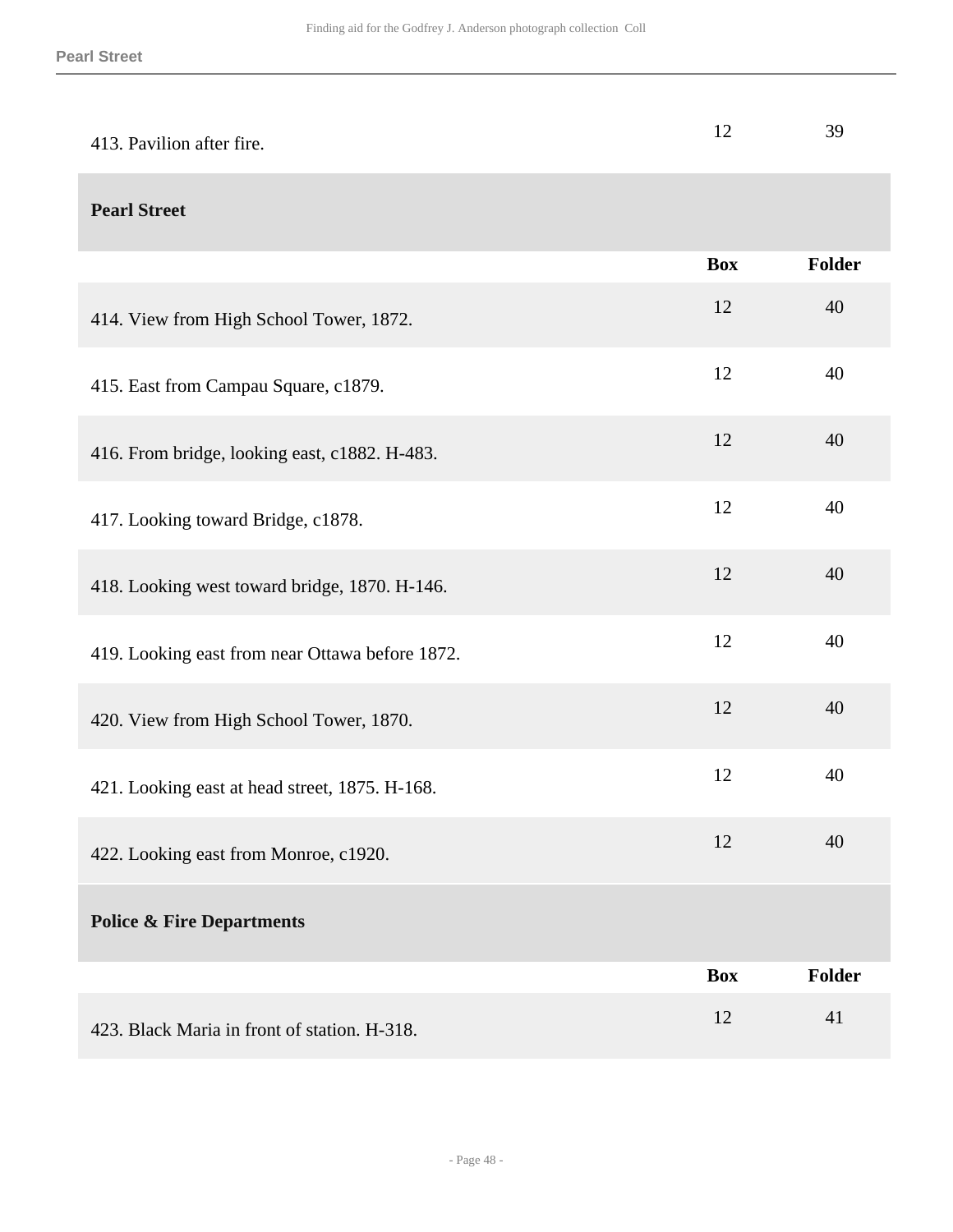#### **Political Rallies**

| 424. Police headquarters, c1900. H-255.                          | 12         | 41            |
|------------------------------------------------------------------|------------|---------------|
| 425. Rice & Moore's Grocery. H-459.                              | 12         | 41            |
| 426. Police in front of Court House, 1891. H-317.                | 12         | 41            |
| 427. Hook & Ladder team & Steamer, c1900. H-497.                 | 12         | 41            |
| 428. Hose cart, 1904, on Bridge. H-362.                          | 12         | 41            |
| 429. Kent Street Company #2, 1865. H-10.                         | 12         | 41            |
| 430. Hand fire pump & crew, 1860.                                | 12         | 41            |
| 431. Engine House #4, opposite Court House.                      | 12         | 41            |
| <b>Political Rallies</b>                                         |            |               |
|                                                                  | <b>Box</b> | <b>Folder</b> |
| 432. Kent County Democratic during Carnival.                     | 12         | 42            |
| 433. McKinley addressing the Western Michigan Delegation. H-643. | 12         | 42            |
| <b>Post Office [U.S. Government Building]</b>                    |            |               |
|                                                                  | <b>Box</b> | <b>Folder</b> |
| 434. Post Office & mail delivery wagons, c1880s. H-513.          | 12         | 43            |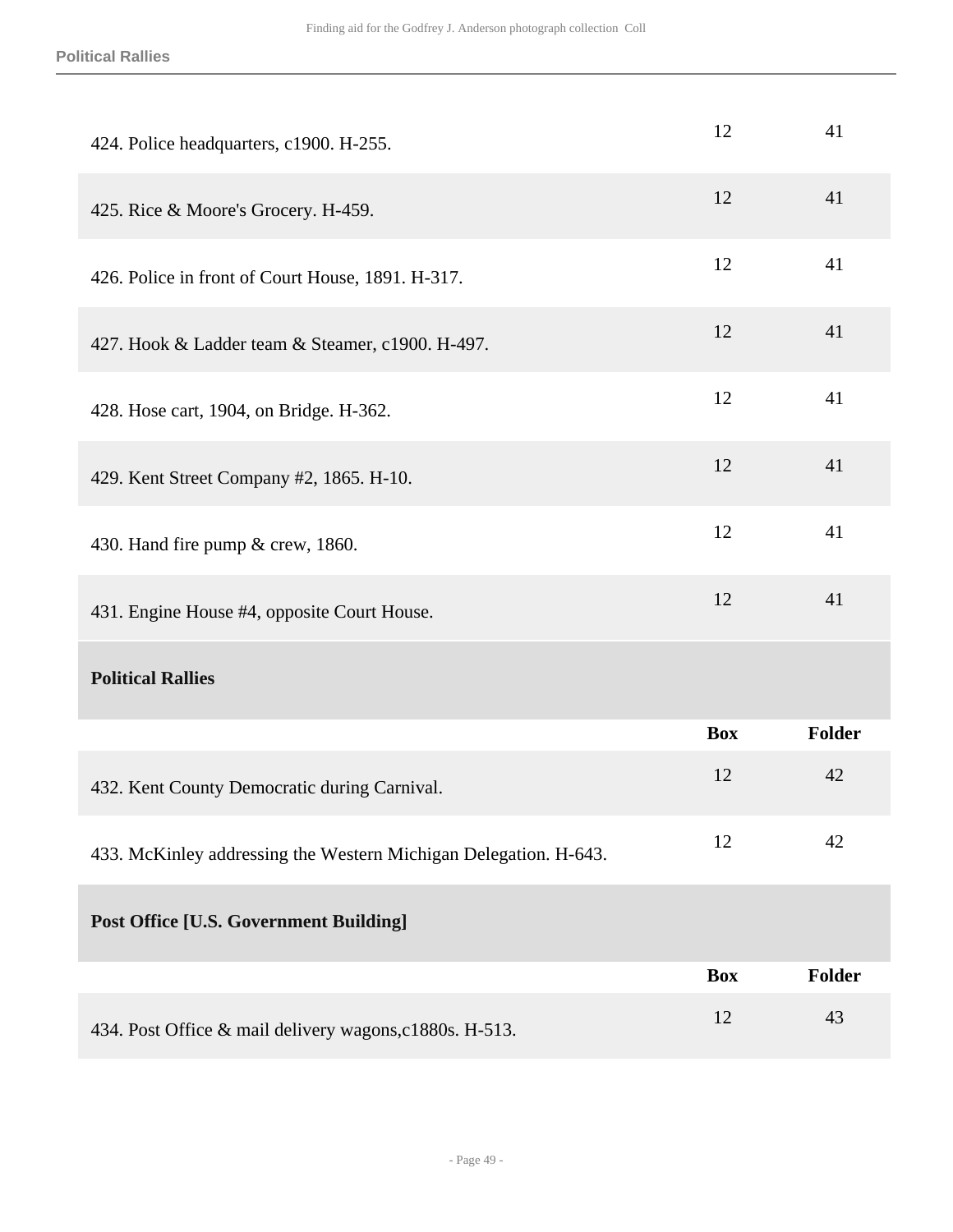| 435. Post Office before 1890.                                                  | 12         | 43     |
|--------------------------------------------------------------------------------|------------|--------|
| 436. Post Office c1900.                                                        | 12         | 43     |
| 437. Post Office. H-51.                                                        | 12         | 43     |
| 438. Post Office, c1900. H-100.                                                | 12         | 43     |
| <b>Railroads - Trains</b>                                                      |            |        |
|                                                                                | <b>Box</b> | Folder |
| 439. Chicago & West Mich RR Engine #37, at Holland Michigan, 1880.<br>H-300.   | 12         | 44     |
| 440. Detroit, Grand Rapids & Western Engine #6, 1898. H-295.                   | 12         | 44     |
| 441. Detroit, Lansing & Northern, Lakeview, 1882. H-301.                       | 12         | 44     |
| 442. Detroit, Lansing & Lake Michigan, c1874. H-304.                           | 12         | 44     |
| 443. Detroit, Lansing & Northern, Engine #4, at Howard City in 1878.<br>H-303. | 12         | 44     |
| 444. Detroit, Lansing & Northern Engine #8 at Lake Odessa, 1888.<br>H-302.     | 12         | 44     |
| 445. Grand Rapids & Indiana, during flood of 1883. H-708.                      | 12         | 44     |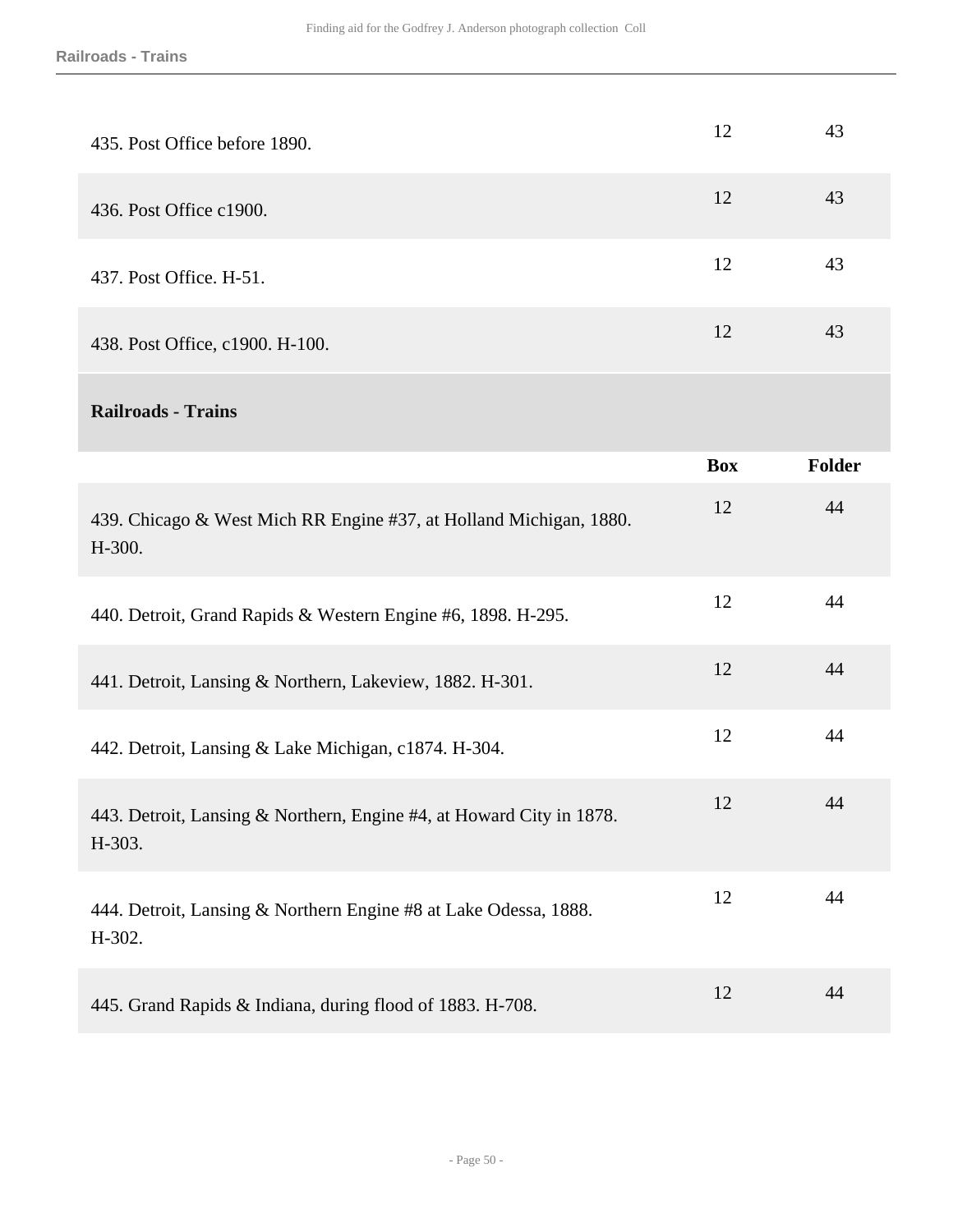| 446. Lake Shore & Michigan Southern Bridge over Grand River, 1960s.     | 12         | 44            |
|-------------------------------------------------------------------------|------------|---------------|
| 447. Pere Marquette Engine #288 at Wyoming yards, 1908. H-298.          | 12         | 44            |
| 448. Pere Marquette Engine #394 on the turntable at Graham St. H-297.   | 12         | 44            |
| 449. Pere Marquette Engine #396 standing by water tank in Grand Rapids. | 12         | 44            |
| <b>Railroads - Stations</b>                                             |            |               |
|                                                                         | <b>Box</b> | <b>Folder</b> |
| 450. Detroit, Grand Haven & Milwaukee, 1858. H-492.                     | 12         | 45            |
| 451. G.R. & I. train shed, 1958.                                        | 12         | 45            |
| 452. Close up of A-451.                                                 | 12         | 45            |
| 453. Union Depot train shed,. H-294.                                    | 12         | 45            |
| 454. G.R. & I. train shed before dismantling.                           | 12         | 45            |
| 455. G.R. & I. train shed, c1900. H-272.                                | 12         | 45            |
| Missing 6/2002, 5/16/2003. Found 7/5/2005 in Coll. 054-45-34!           | 12         | 45            |
| 456. G.R. & I. train shed and office building.                          | 12         | 45            |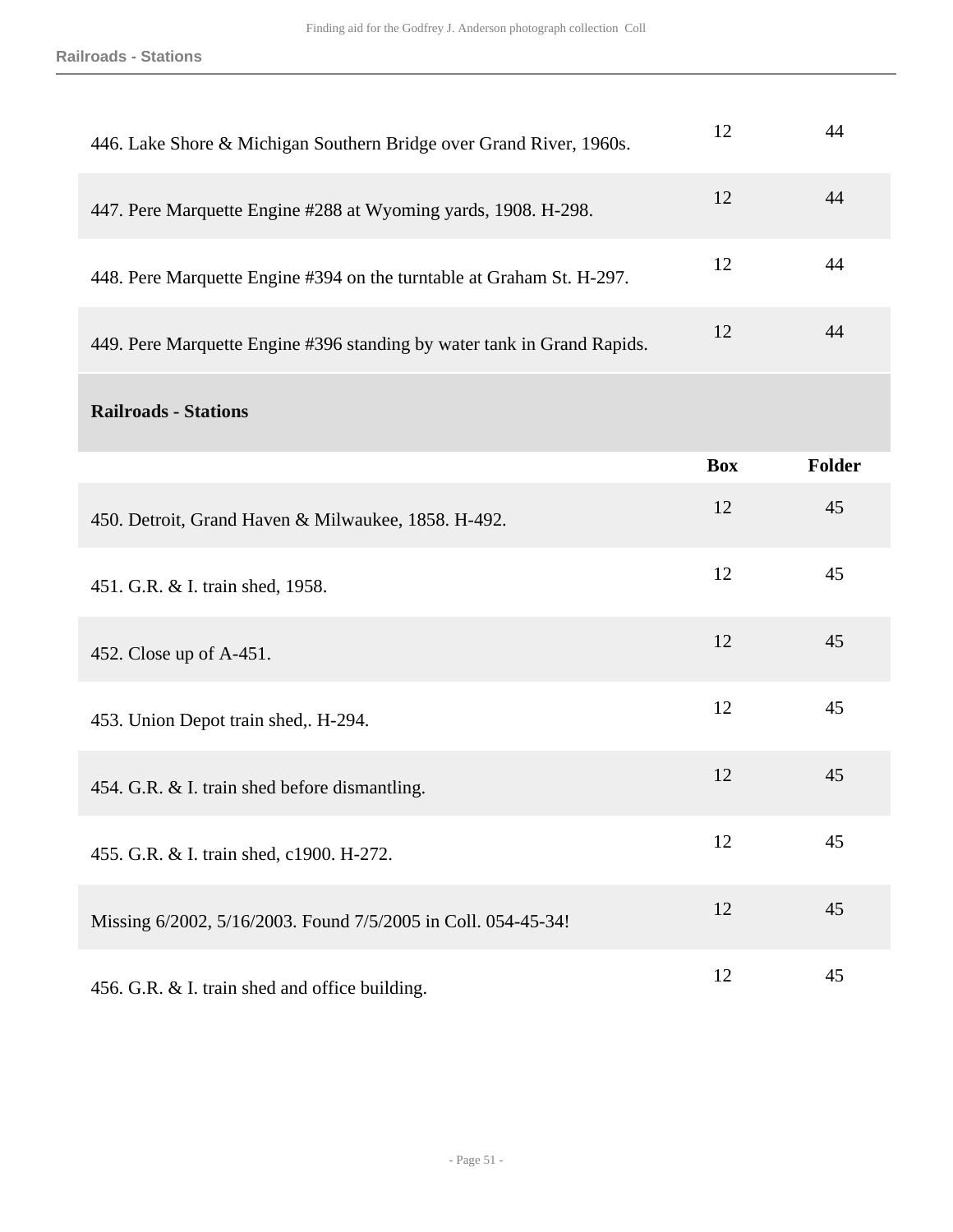| 457. G.R. & I. office building. H-201.            | 12 | 45 |
|---------------------------------------------------|----|----|
| 458. Expanded view of 450. H-492.                 | 12 | 45 |
| 459. Union Depot, 1870, before completion. H-570. | 12 | 45 |
| 460. Union Depot in 1870, completed. H-62.        | 12 | 45 |
| 461. Union Depot on Ionia, 1889. H-323.           | 12 | 45 |
| 462. Union Depot. H-202.                          | 12 | 45 |
| 463. Union Depot viewed from Island St. H-490.    | 12 | 45 |
| 464. New Union Depot, 1902. H-277.                | 12 | 45 |
| 465. New Union Depot, shortly before razing.      | 12 | 45 |
| 466. Grand Trunk Depot.                           | 12 | 45 |
| 467. Grand Trunk Depot from Bridge St. Bridge.    | 12 | 45 |
| 468. View of tracks along the Grand.              | 12 | 45 |
| 469. Bridge Street rail yard tower, c1958.        | 12 | 45 |
| <b>Reeds Lake</b>                                 |    |    |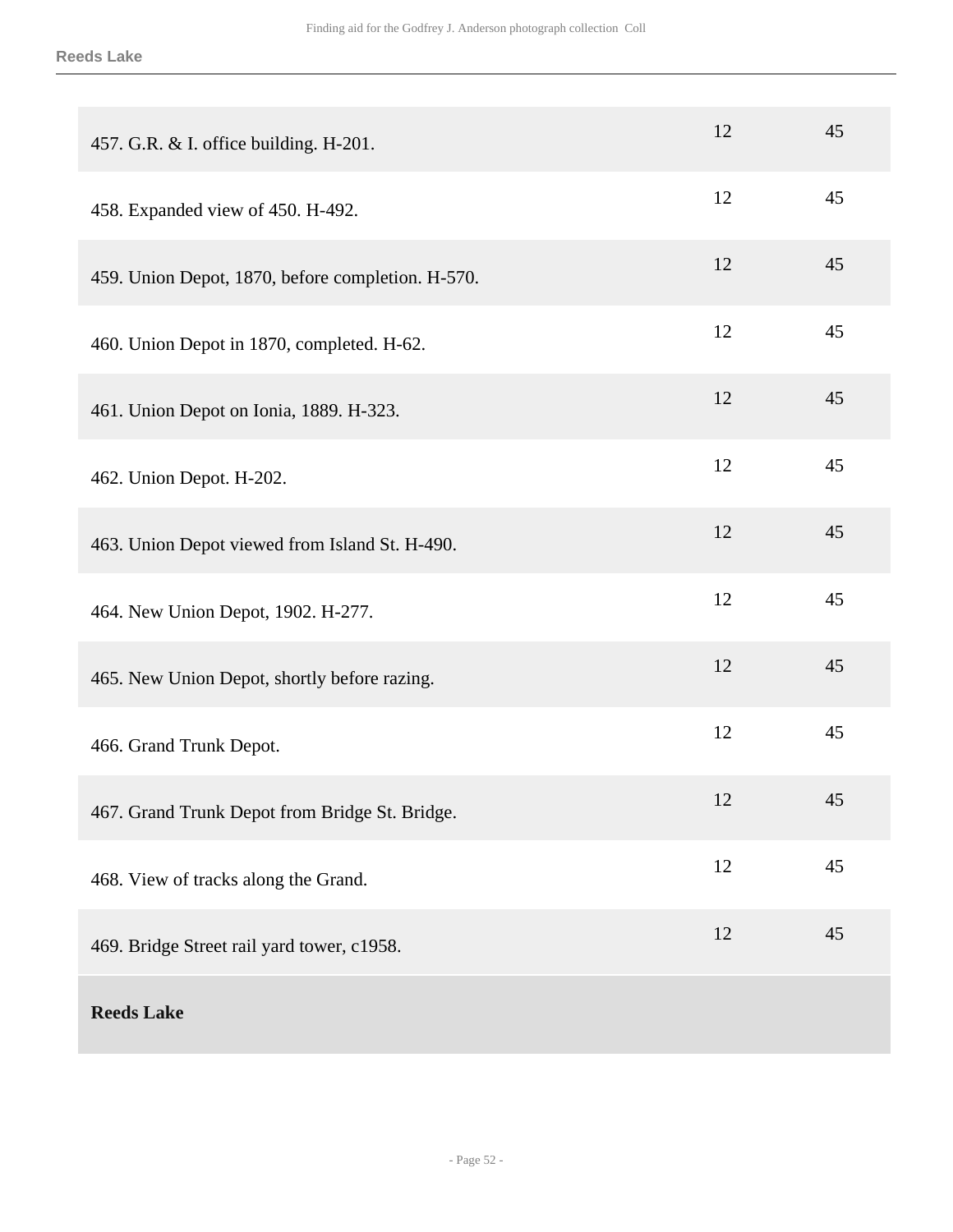#### **Reeds Lake**

|                                                   | <b>Box</b> | <b>Folder</b> |
|---------------------------------------------------|------------|---------------|
| 470. First Pavilion at Reeds Lake.                | 12         | 46            |
| 471. Hazel A at dock, c1920. H-129.               | 12         | 46            |
| 472. O-Wash-Ta-Nong-Club, c1890. H-98, H-510.     | 12         | 46            |
| 473. First Lakeside Club.                         | 12         | 46            |
| 474. Lakeside Club & Major A.B. Watson. H-110.    | 12         | 46            |
| 475. Looking toward Lakeside Club, c1900. H-109.  | 12         | 46            |
| 476. Last Lakeside Club, c1910. H-161.            | 12         | 46            |
| 477. Woodcliff Park Dock, c1930. H-131.           | 12         | 46            |
| 478. Horse racing on Reeds Lake ice, 1905. H-421. | 12         | 46            |
| 479. Miller's Landing, 1880s. H-99.               | 12         | 46            |
| 480. Miller's Landing.                            | 12         | 46            |
| 481. Boat Livery, with Victor, c1887. H-60.       | 12         | 46            |
| 482. Reeds lake, location unknown. H-97.          | 12         | 46            |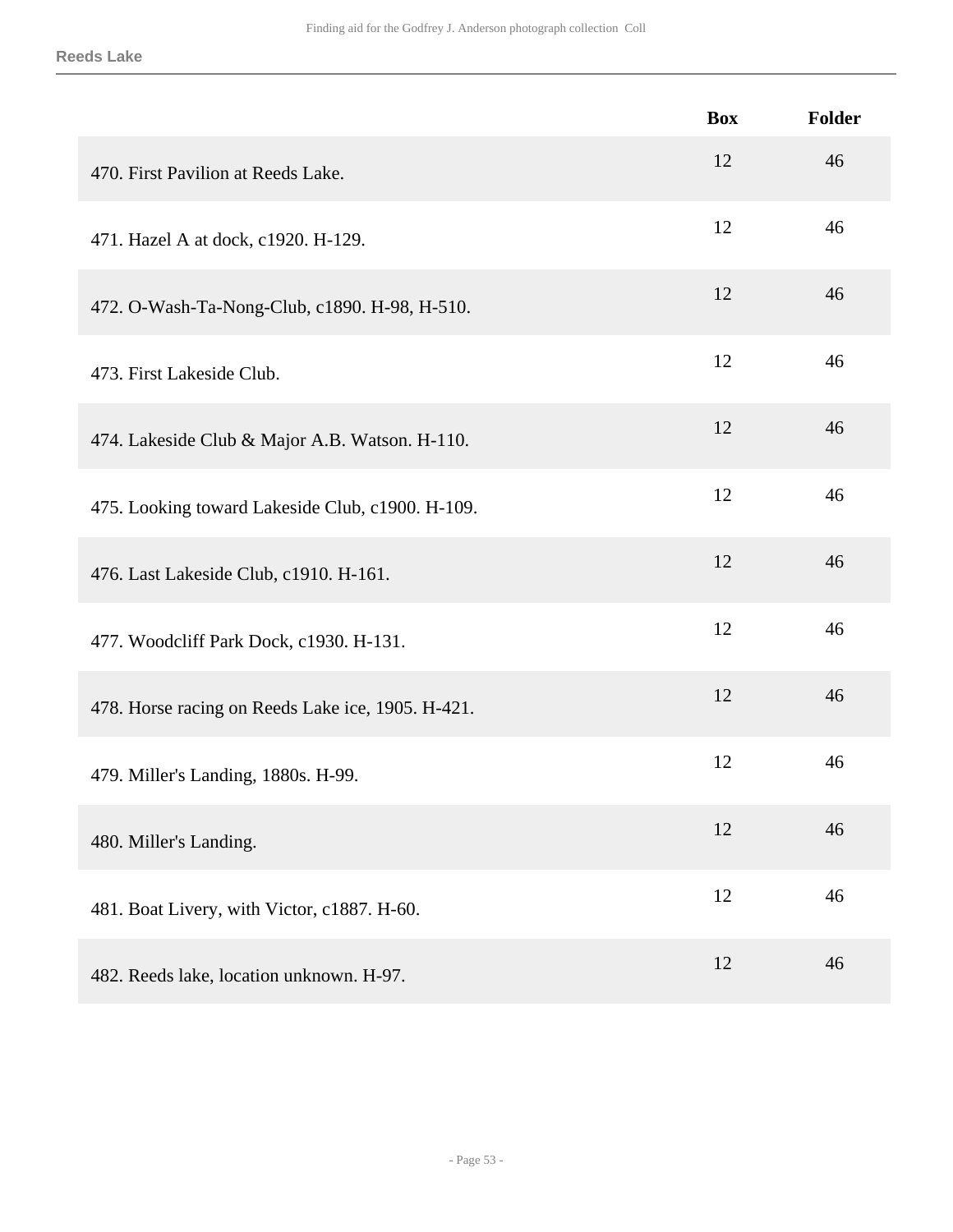| 483. Reeds Lake panorama. H-275.                     | 12         | 46            |
|------------------------------------------------------|------------|---------------|
| 484. Kruizenga's Garden, July 1934. H-127.           | 12         | 46            |
| 485. West end of lake looking south. H-89.           | 12         | 46            |
| 486. Capt. Poisson Home, Reeds Lake, c1882.          | 12         | 46            |
| <b>Reservoir Break, 1900</b>                         |            |               |
|                                                      | <b>Box</b> | <b>Folder</b> |
| 487. Newberry Street from Livingston. H-346.         | 12         | 47            |
| 488. Looking into reservoir through. H-339.          | 12         | 47            |
| 489. Newberry Street, from Coit. H-337.              | 12         | 47            |
| 490. Houses on west side of Coit. H-355.             | 12         | 47            |
| 491. Inside reservoir looking through break. H-338.  | 12         | 47            |
| 492. View down Newberry. H-340.                      | 12         | 47            |
| 493. Gully resulting from break. H-714.              | 12         | 47            |
| Houses (titled "Residences" by collection processor) |            |               |
|                                                      | <b>Box</b> | <b>Folder</b> |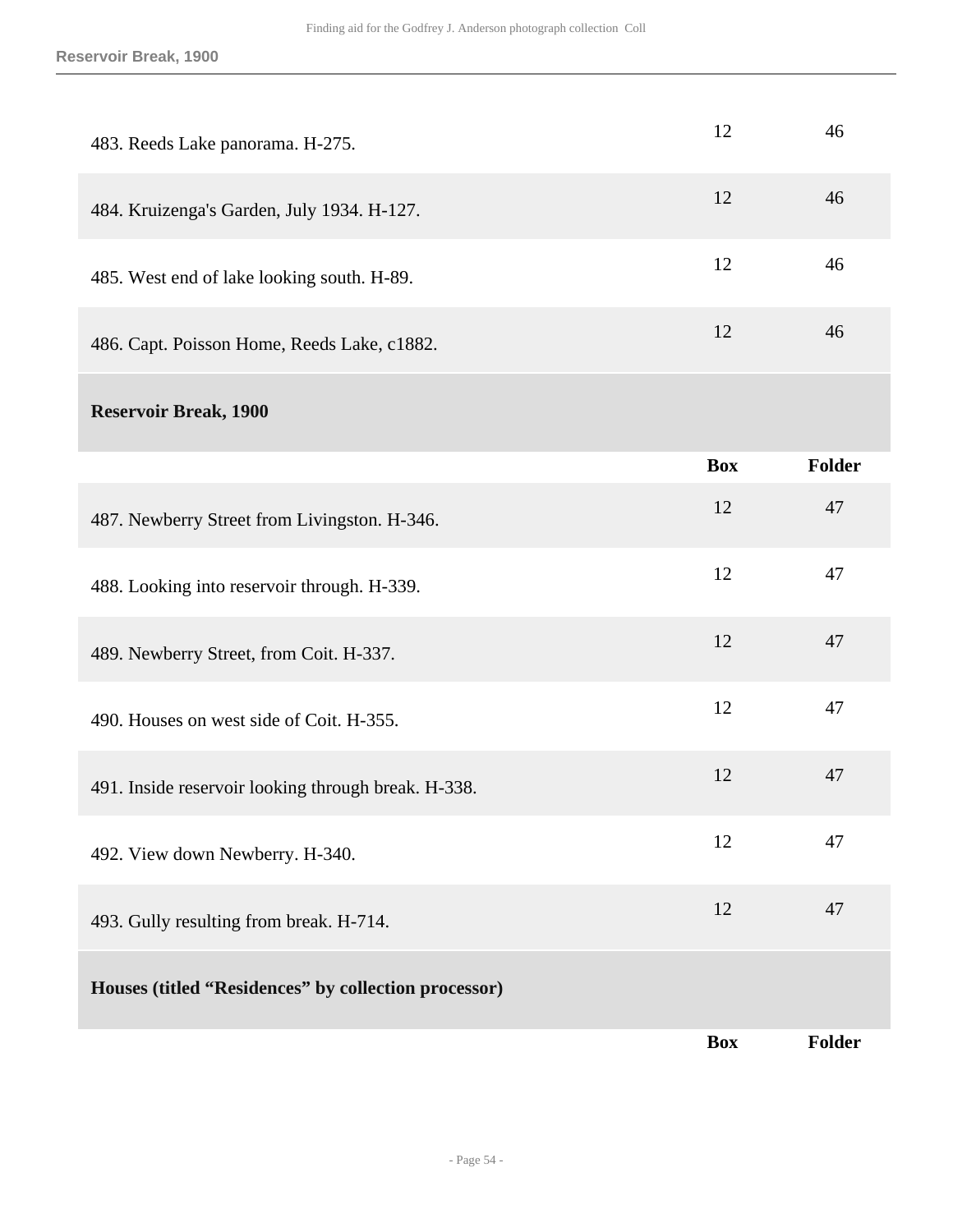**Houses (titled "Residences" by collection processor)**

| 494. George W. Allen house, Bostwick at Library, c1880. H-627. | 12 | 48 |
|----------------------------------------------------------------|----|----|
| 495. Allen house, Watson at Lexington, 1970                    | 12 | 48 |
| 496. George R. Allen house, H-700.                             | 12 | 48 |
| See also Coll. 254 & 109-9-14.6 (Aug. 20, 2001)                | 12 | 48 |
| 497. Daniel Ball house. 1860. H-553.                           | 12 | 48 |
| 498. Louis Campau's, Fulton at Gay. c1850. H-3.                | 12 | 48 |
| 499. Louis Campau's, Almy at Williams, 1921.                   | 12 | 48 |
| 500. Darwin D. Cody house on Park. H-663.                      | 12 | 48 |
| 501. Cumings house, c1900. H-344.                              | 12 | 48 |
| 502. Cuyl's house, Valley at Bridge.                           | 12 | 48 |
| 503. Fuller house being razed. H-701.                          | 12 | 48 |
| 504. Freeman Godfrey house, Fulton at Park.                    | 12 | 48 |
| 505. Godfrey house, 1909.                                      | 12 | 48 |
| 506. Godfrey house being razed, 1929.                          | 12 | 48 |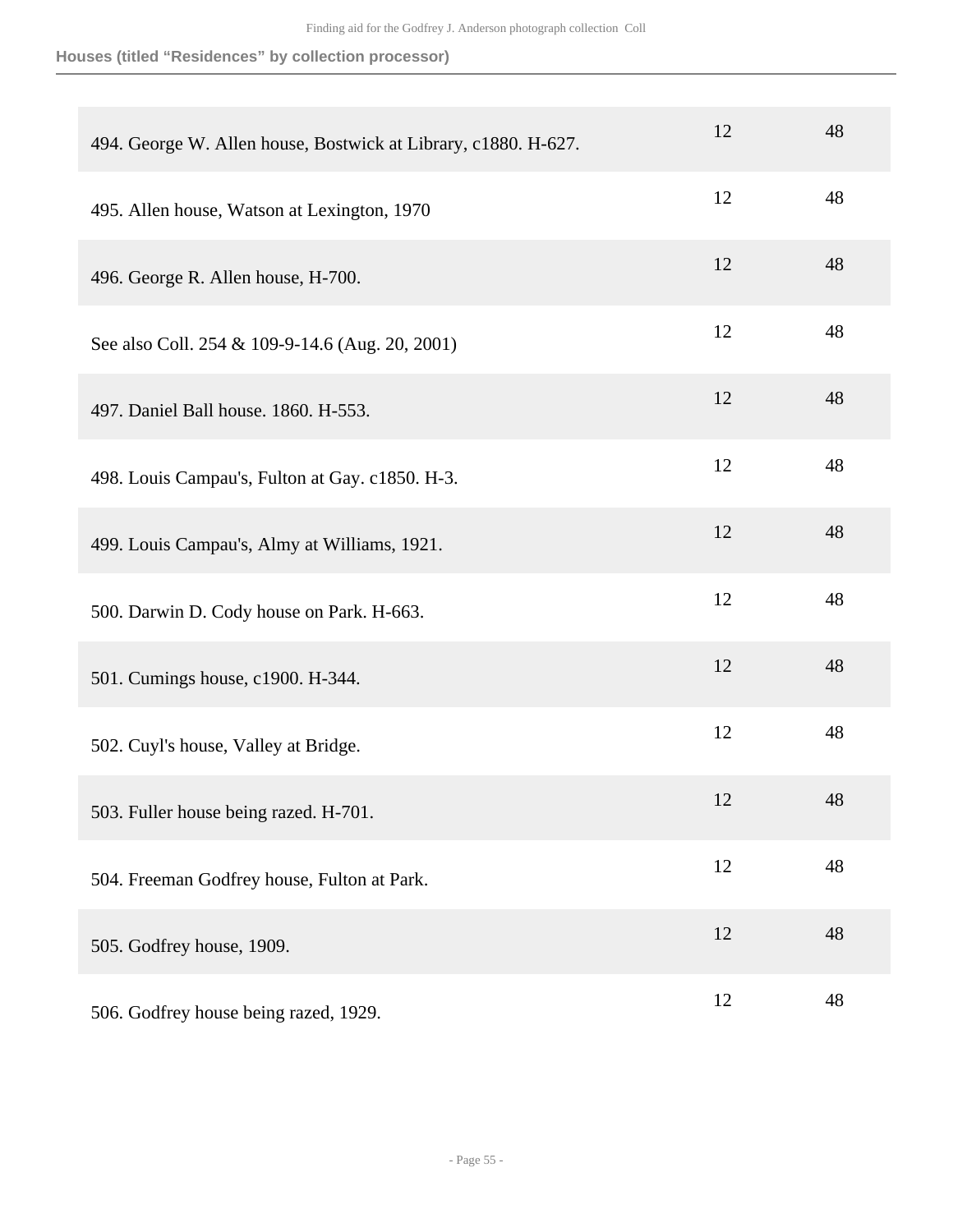**Houses (titled "Residences" by collection processor)**

| 507. Joel Guild house, from a painting. H-18.   | 12 | 48 |
|-------------------------------------------------|----|----|
| 508. Hake Homestead, Michigan at Ottawa.        | 12 | 48 |
| 509. Haldane house, Pearl at Ottawa. 1875.      | 12 | 48 |
| 510. Haldane house with tower. 1878.            | 12 | 48 |
| 511. Dr. Henry house, Fulton at Sheldon, 1875.  | 12 | 48 |
| 512. Hervey house, 1971. H-684.                 | 12 | 48 |
| 513. P.R. Jarvis house, Front at Tenth. H-186.  | 12 | 48 |
| 514. Ira Jones octagon, 706 Butterworth. H-182. | 12 | 48 |
| 515. Leavitt house, Lyon at Ransom, c1875.      | 12 | 48 |
| 516. Leavitt house, 1890s.                      | 12 | 48 |
| 517. Leavitt house, 1945.                       | 12 | 48 |
| 518. Luce house, Jefferson at Fulton.           | 12 | 48 |
| 519. Lyon house, Fulton St. 1865.               | 12 | 48 |
| 520. Truman H. Lyon house, 1950s. H-179.        | 12 | 48 |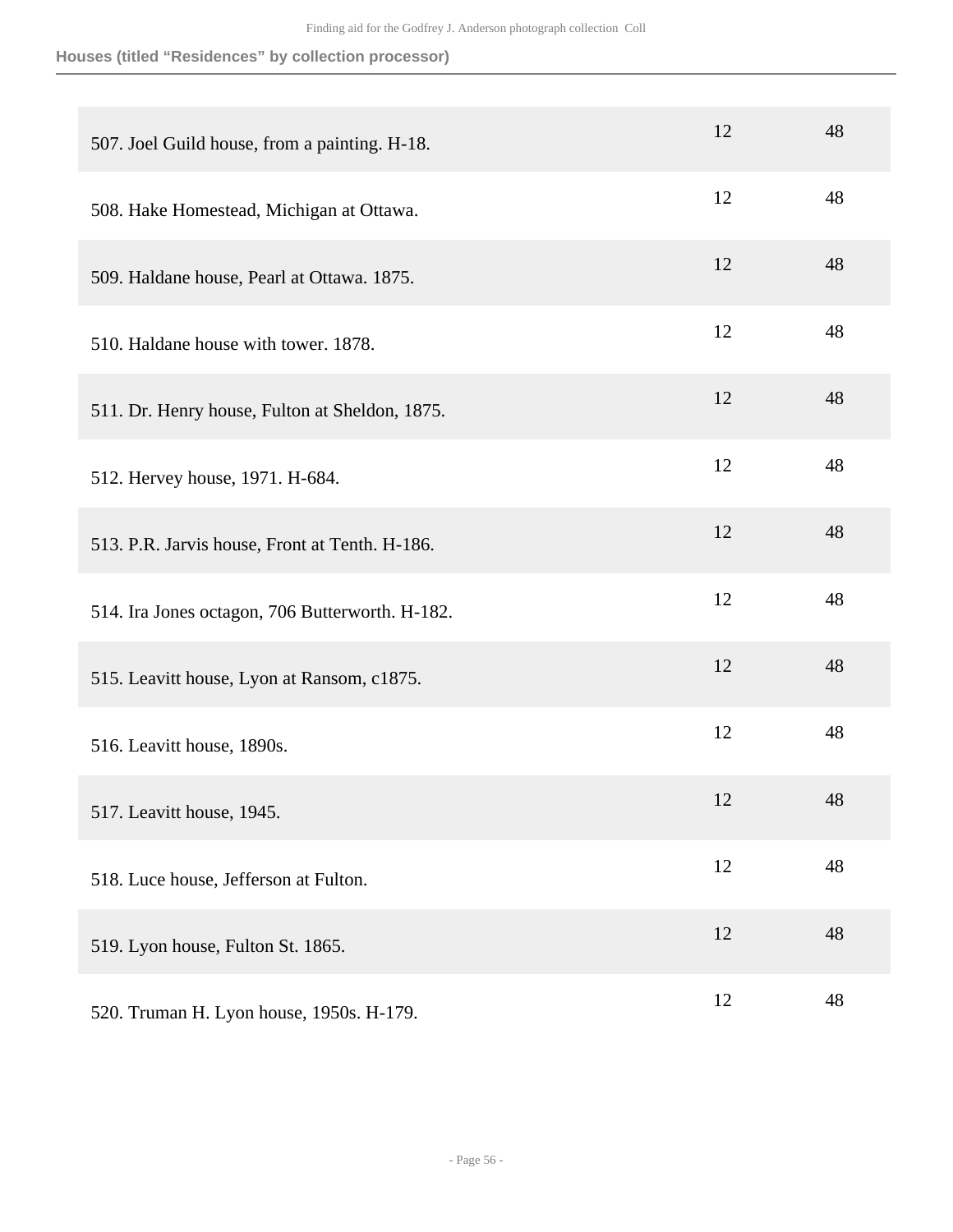**Houses (titled "Residences" by collection processor)**

| 521. Martin house, Prospect Hill, 1855. Drawing.          | 12 | 48 |
|-----------------------------------------------------------|----|----|
| 522. Boardman Noble house, Front at Fifth. H-184.         | 12 | 48 |
| 523. Able Page house, Bridge at Ionia.                    | 12 | 48 |
| 524. Abraham W. Pike' first house.                        | 12 | 48 |
| 525. Abram W. Pike's second house, Fulton St.             | 12 | 48 |
| 526. Samuel Perkins house, Pearl at Ionia, c1920.         | 12 | 48 |
| 527. Unidentified.                                        | 12 | 48 |
| 528. Alonzo Platt house, Fulton at Division, c1865. H-24. | 12 | 48 |
| 529. Dr. Platt's house. 1880.                             | 12 | 48 |
| 530. Lemuel D. Putnam house, Sheldon at Island.           | 12 | 48 |
| 531. Elihu Smith octagon house, Hastings St. H-181.       | 12 | 48 |
| 532. Reuben Smith house, Valley at Bridge.                | 12 | 48 |
| 533. Charles Shepard house, Prospect Hill.                | 12 | 48 |
| 534. Eliphalet Turner house, Front at Sixth. H-185.       | 12 | 48 |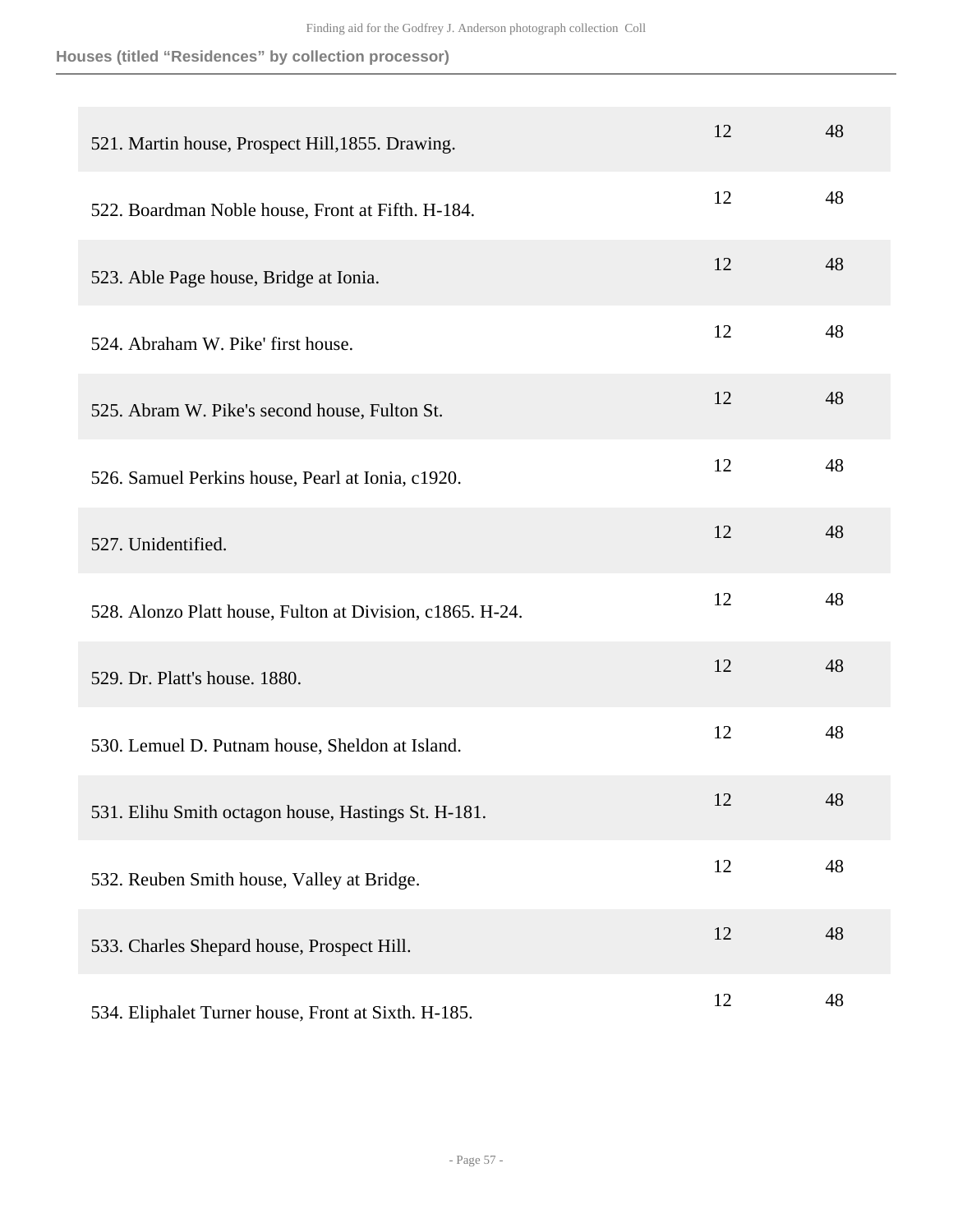| 535. Water's house, Ottawa north of Lyon. H-35.          | 12         | 48            |
|----------------------------------------------------------|------------|---------------|
| 536. Water's house. Later view.                          | 12         | 48            |
| 537. Watson housestead, West Bridge. 1900                | 12         | 48            |
| 538. T. Stewart White house, Washington at State. H-171. | 12         | 48            |
| 539. Henry R. Williams house, Cresent Park.              | 12         | 48            |
| <b>Schools</b>                                           |            |               |
|                                                          | <b>Box</b> | <b>Folder</b> |
|                                                          |            |               |
| 540. Collins school, 1908. H-174.                        | 12         | 49            |
| 541. Division Street School #2, 1869. H-215.             | 12         | 49            |
| 542. Jefferson Street School, c1850s.                    | 12         | 49            |
| 543. Madison Avenue School. H-527.                       | 12         | 49            |
| 544. North Ionia School, 1870. H-716.                    | 12         | 49            |
| 545. Old Stone High School, c1860.                       | 12         | 49            |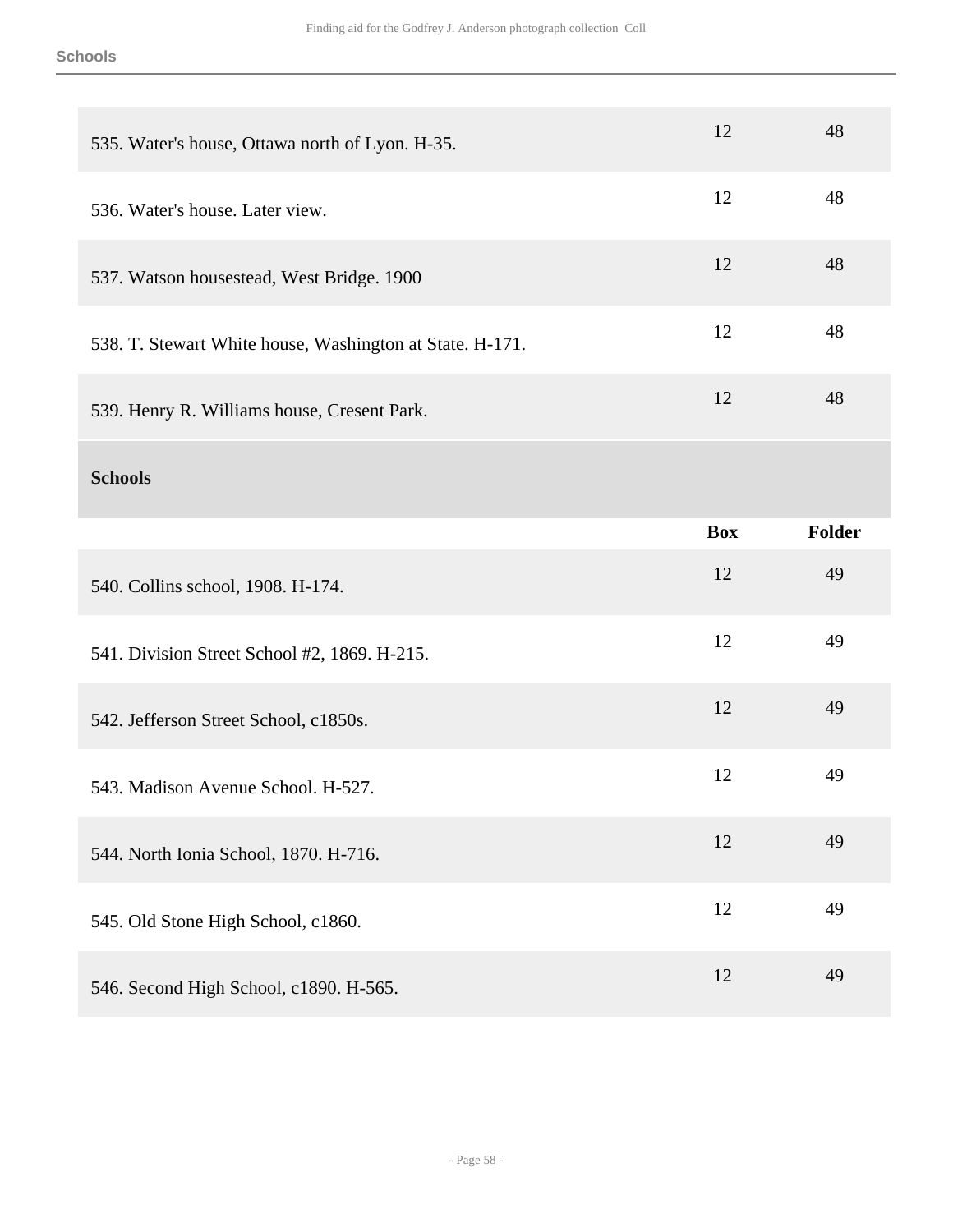| 547. Enlargement of #546. H-565.                | 12         | 49     |
|-------------------------------------------------|------------|--------|
| 548. Old Union High School, Fountain Street.    | 12         | 49     |
| 549. Junior High School at Second High School.  | 12         | 49     |
| 550. Pine Street School.                        | 12         | 49     |
| 551. Plainfield School. H-191.                  | 12         | 49     |
| 552. Old Union High School.                     | 12         | 49     |
| 553. Second Union High School.                  | 12         | 49     |
| 554. Old Stone West Side School, c1860.         | 12         | 49     |
| 555. Union High School, east side, 1943.        | 12         | 49     |
| 556. Widdicomb Street School. H-528.            | 12         | 49     |
| <b>Steamboats</b>                               |            |        |
|                                                 | <b>Box</b> | Folder |
| 557. Carrie J. in turn basin behind Island. #4. | 12         | 50     |
| 558. Daniel Ball, 1861. H-63.                   | 12         | 50     |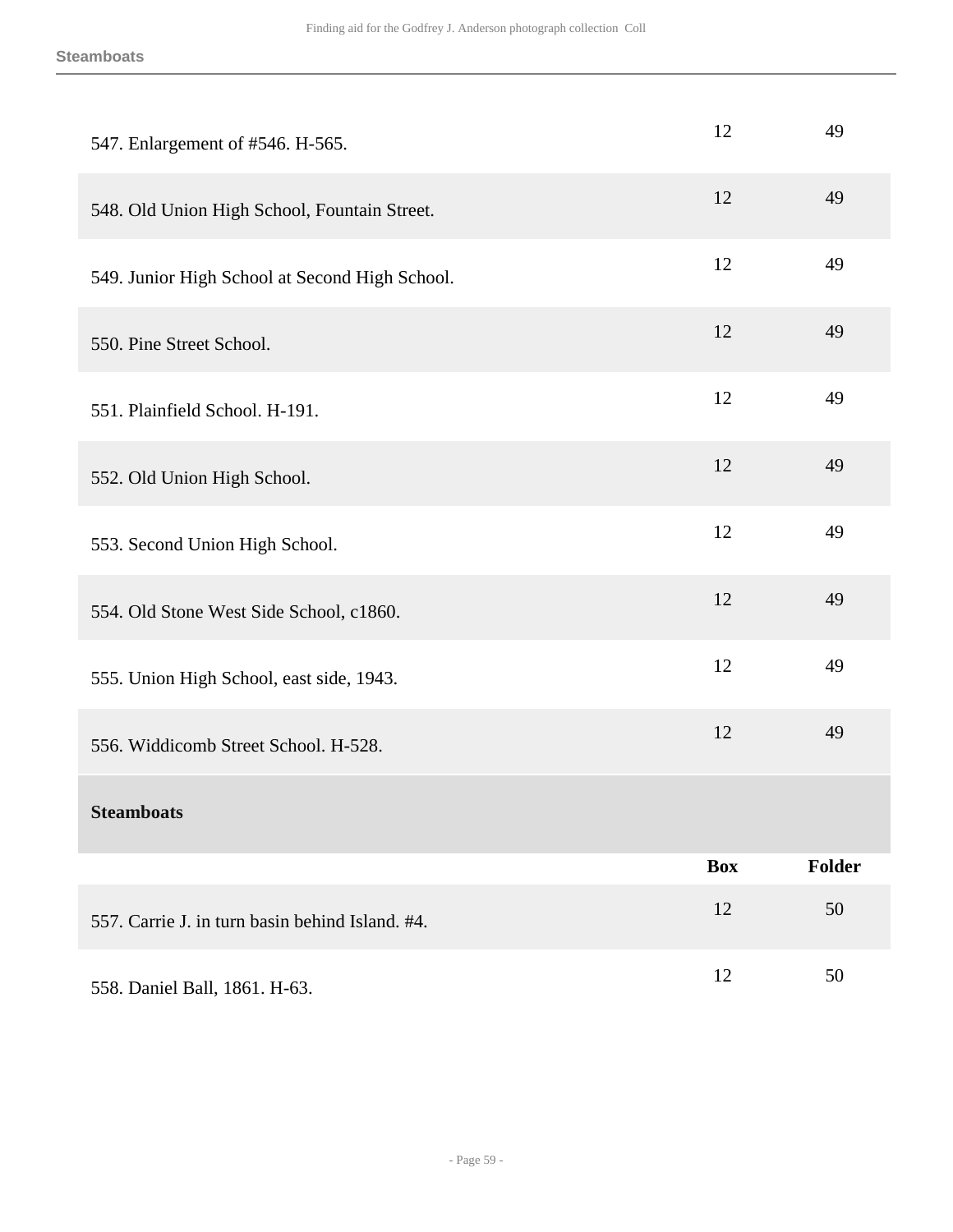| 559. Daniel Ball in harbor off Market.                               | 12 | 50 |
|----------------------------------------------------------------------|----|----|
| 560. Daniel Ball & L. Jenison, 1872. H-58.                           | 12 | 50 |
| 561. Grand in yard, south of Wealthy, 1905. H-80.                    | 12 | 50 |
| 562. Grand under steam. Side view. H-70.                             | 12 | 50 |
| 563. Grand under steam. Forward view. H-71.                          | 12 | 50 |
| 564. U.S. Dredge General Ludlow working on Grand River, 1904. H-111. | 12 | 50 |
| 565. Islander on the Grand, 1897. H-68.                              | 12 | 50 |
| 566. J.F. Porter, c1860. H-56.                                       | 12 | 50 |
| 567. L. Jenison at Hovey dock, c1870.                                | 12 | 50 |
| 568. May Grahm, c1900. H-55.                                         | 12 | 50 |
| 569. W.H. Barrett, c1875. H-66.                                      | 12 | 50 |
| 570. W.H. Barrett, c1870s. H-61.                                     | 12 | 50 |
| 571. Launches racing below Wealthy Street. H-116.                    | 12 | 50 |
| 572. Broadside for the steamboats, c1850.                            | 12 | 50 |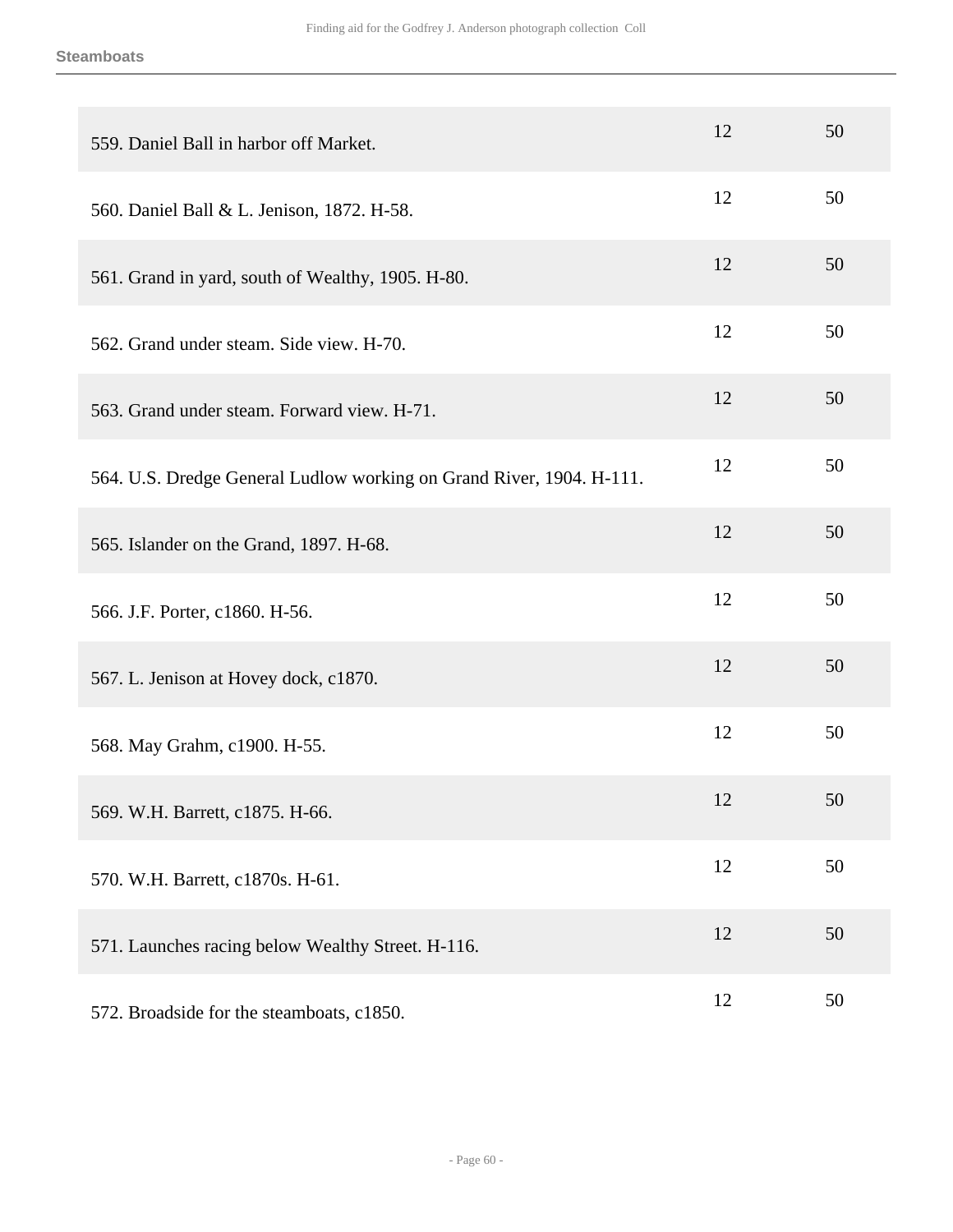## **Streetcars**

|                                                                 | <b>Box</b> | <b>Folder</b> |
|-----------------------------------------------------------------|------------|---------------|
| 573. Car #266. H-512.                                           | 12         | 51            |
| 574. Cable Railway car #1.                                      | 12         | 51            |
| 575. Grand Rapids, Grand Haven & Muskegon interurban, ca. 1900. | 12         | 51            |
| 576. Cable Railway car #11.                                     | 12         | 51            |
| 577. First Streetcar.                                           | 12         | 51            |
| 578. Street car barns and station, c1889.                       | 12         | 51            |
| 579. GR & Reed's Lake dummy engine. H-506.                      | 12         | 51            |
| 580. Valley City Street and Cable Co., 1890. H-458.             | 12         | 51            |
| <b>Streets</b>                                                  |            |               |
|                                                                 | <b>Box</b> | Folder        |
| 581. Bronson from the bluff.                                    | 12         | 52            |
| 582. Fulton Street, from end of the car tracks.                 | 12         | 52            |
| 583. Jefferson north toward Fulton, c1920.                      | 12         | 52            |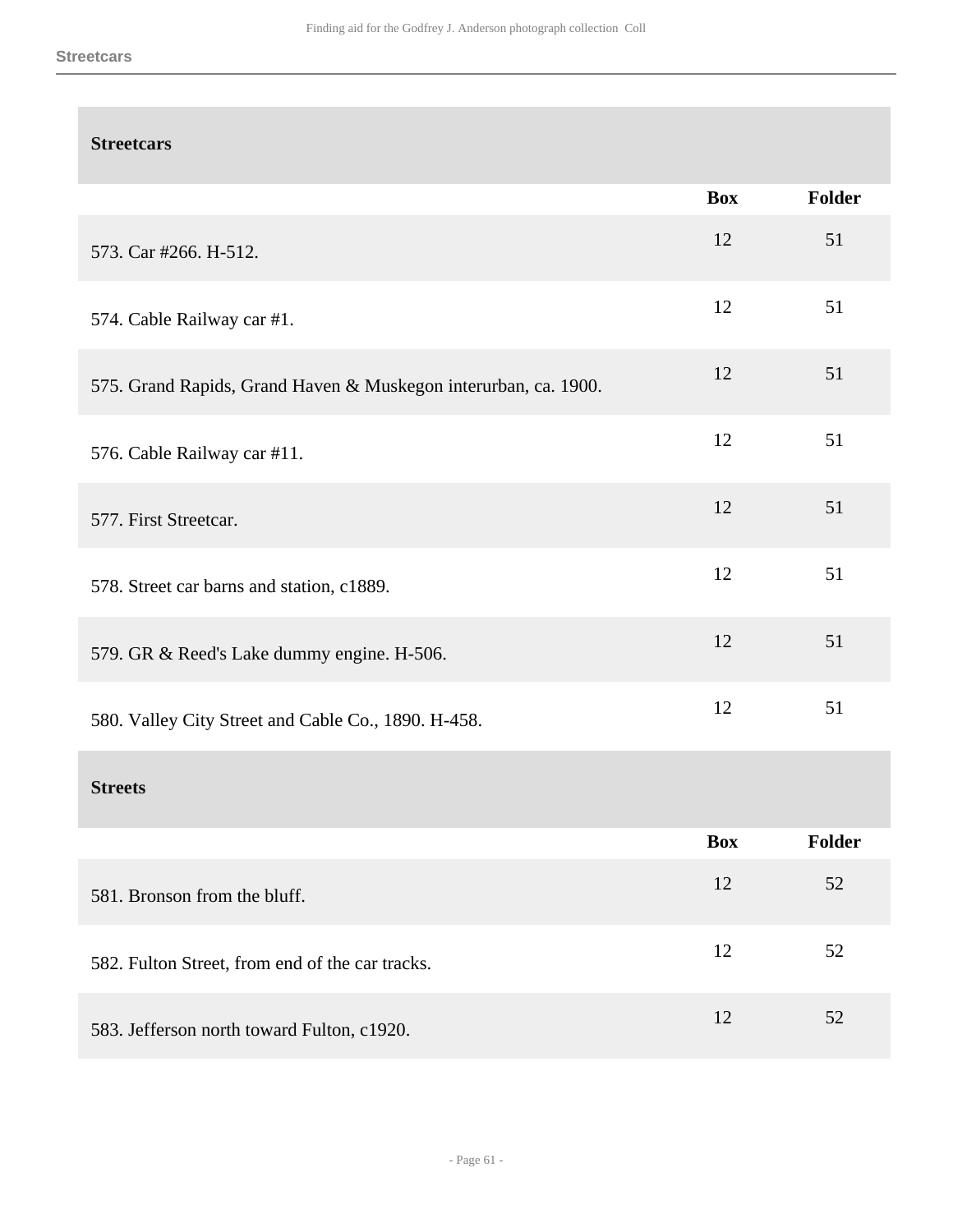| 584. John Ball Park Drive from Fulton, c1910.  | 12 | 52 |
|------------------------------------------------|----|----|
| 585. Louis at Market, ca.1885. H-679.          | 12 | 52 |
| 586. Louis at Ottawa. H-682.                   | 12 | 52 |
| 587. Louis at Market, old City Mission. H-680. | 12 | 52 |
| 588. Lyon Street, c1880s. H-234.               | 12 | 52 |
| 589. Market south from Monroe, c1860. H-478.   | 12 | 52 |
| 590. Market, 1858. H-473.                      | 12 | 52 |
| 591. Market, from top of Fanuil Hall. H-591.   | 12 | 52 |
| 592. Market, c1880.                            | 12 | 52 |
| 593. Market at Summit, 1870.                   | 12 | 52 |
| 594. View down Market, c1930.                  | 12 | 52 |
| 595. Oakes Street, c1890.                      | 12 | 52 |
| 596. Ottawa, 1865, looking southwest. H-374.   | 12 | 52 |
| 597. Ottawa at Monroe, looking north, c1958.   | 12 | 52 |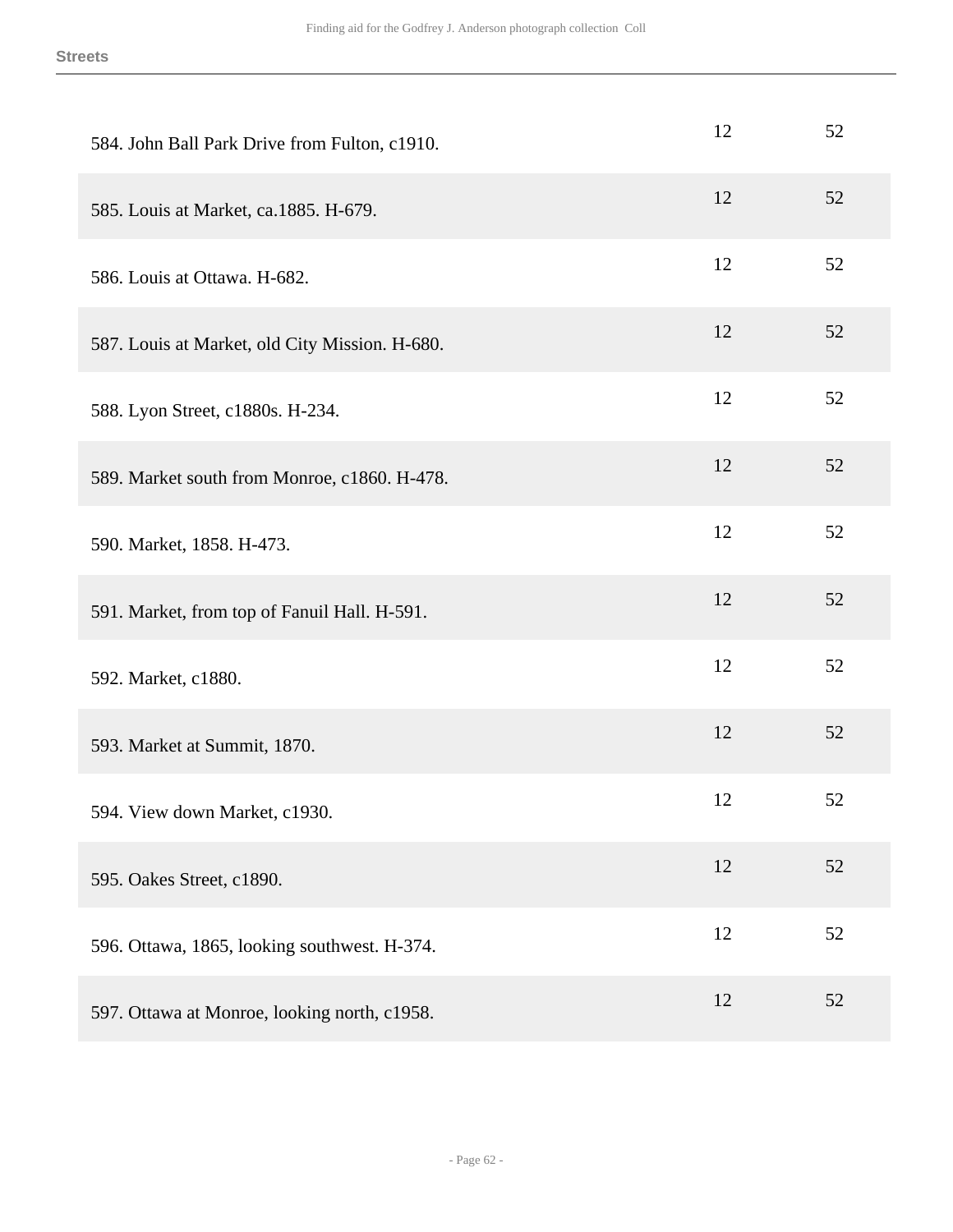|                                                   | <b>Box</b> | <b>Folder</b> |
|---------------------------------------------------|------------|---------------|
| <b>Miscellaneous</b>                              |            |               |
| 600. View on Summit, filled in over swamp, c1875. | 12         | 52            |
| 599. Sixth Street, c1865. H-245.                  | 12         | 52            |
| 598. Ransom Street, c1890s.                       | 12         | 52            |

| 601. Berkey at Gay Co. employees, 1873. H-754.      | 12 | 53 |
|-----------------------------------------------------|----|----|
| 602. Circus at John Ball Park.                      | 12 | 53 |
| 603. Civil War Veterans at G.A.R. Convention, 1927. | 12 | 53 |
| 604. Grand Rapids Curling Club. H-768.              | 12 | 53 |
| 605. Old Lime Kiln just north of Sixth St. H-460.   | 12 | 53 |
| 606. Sturgeon weighing 255 pounds, 1906. H-205.     | 12 | 53 |

#### <span id="page-62-0"></span>**Series V. Grand Rapids, 1950s and 1960s**

### **Scope and Contents note**

Contains four hundred and eleven (411) black & white photographs of Grand Rapids taken by Anderson during the fifties and sixties. Areas of special interest to Anderson were those slated for destruction,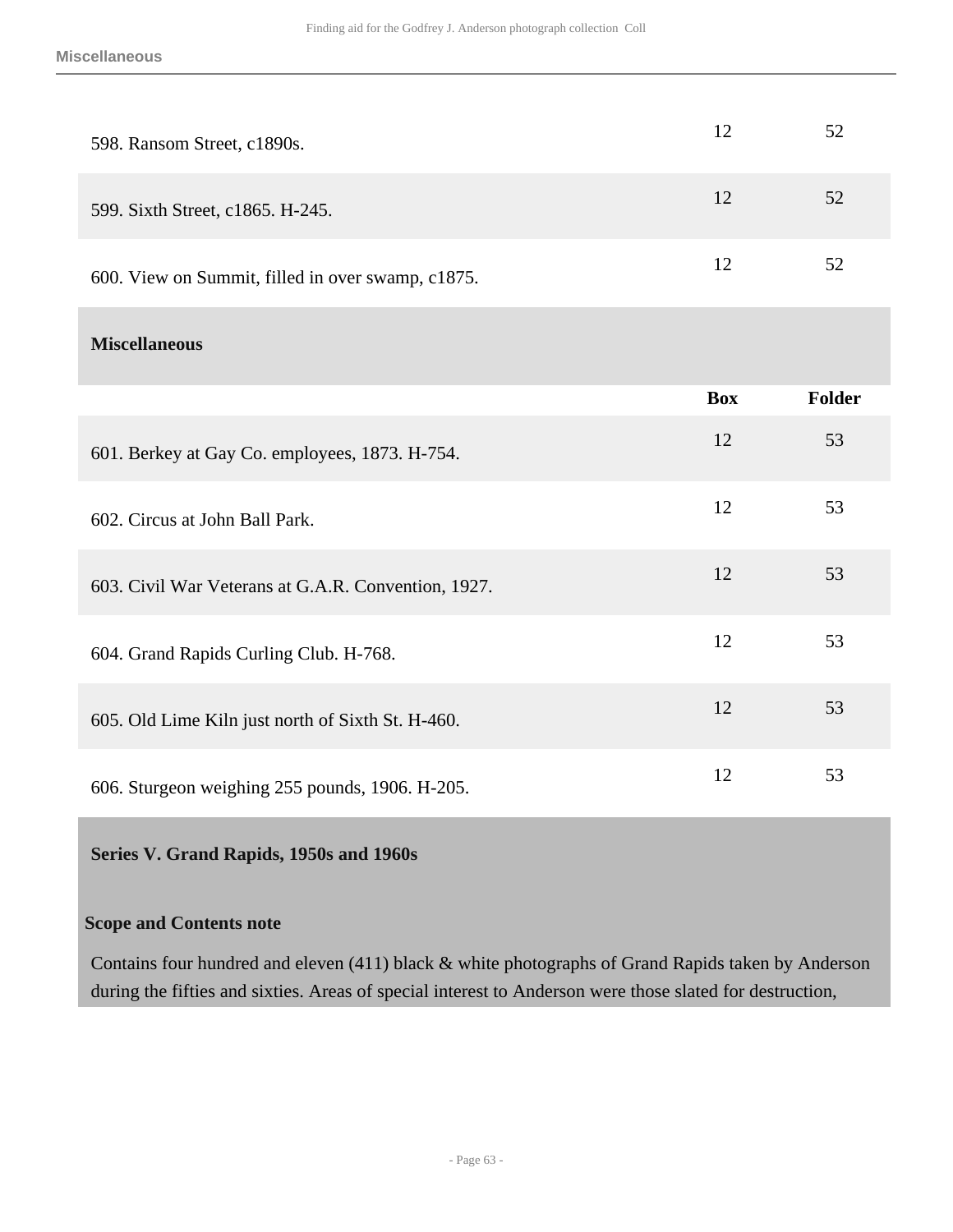| either through Freeway construction or urban renewal. Box 14 consists of 111 8" X 10"s. Box 15<br>contains 300 4" X 5"s. |            |               |
|--------------------------------------------------------------------------------------------------------------------------|------------|---------------|
|                                                                                                                          | <b>Box</b> | <b>Folder</b> |
| Michigan Street & Bridge Street (30 total, 11/1999 & 4/1/2002)                                                           | 13         | 54            |
| Buildings (12, 4/1/2002)                                                                                                 | 13         | 55            |
| Crescent Street (5 total, 11/1999 & 4/1/2002)                                                                            | 13         | 56            |
| East bank panorama (5 total, 11/1999 & 4/1/2002)                                                                         | 13         | 57            |
| Fulton Street (24 total, 11/1999 & 4/1/2002)                                                                             | 13         | 58            |
| Monroe Street (22 total, 11/1999; 21 fnd. 4/1/2002)                                                                      | 13         | 59            |
| Grand Rapids Public Library area, including Fulton St. views (3,<br>9/18/2002                                            | 13         | 60            |
| Lyon Street views (7, 9/18/2002)                                                                                         |            |               |
|                                                                                                                          | Box        | <b>Folder</b> |
| Lyon St. looking E (3)                                                                                                   | 13         | 61            |
| Lyon St. looking W (2)                                                                                                   | 13         | 61            |
| Lyon ST. W from Ionia                                                                                                    | 13         | 61            |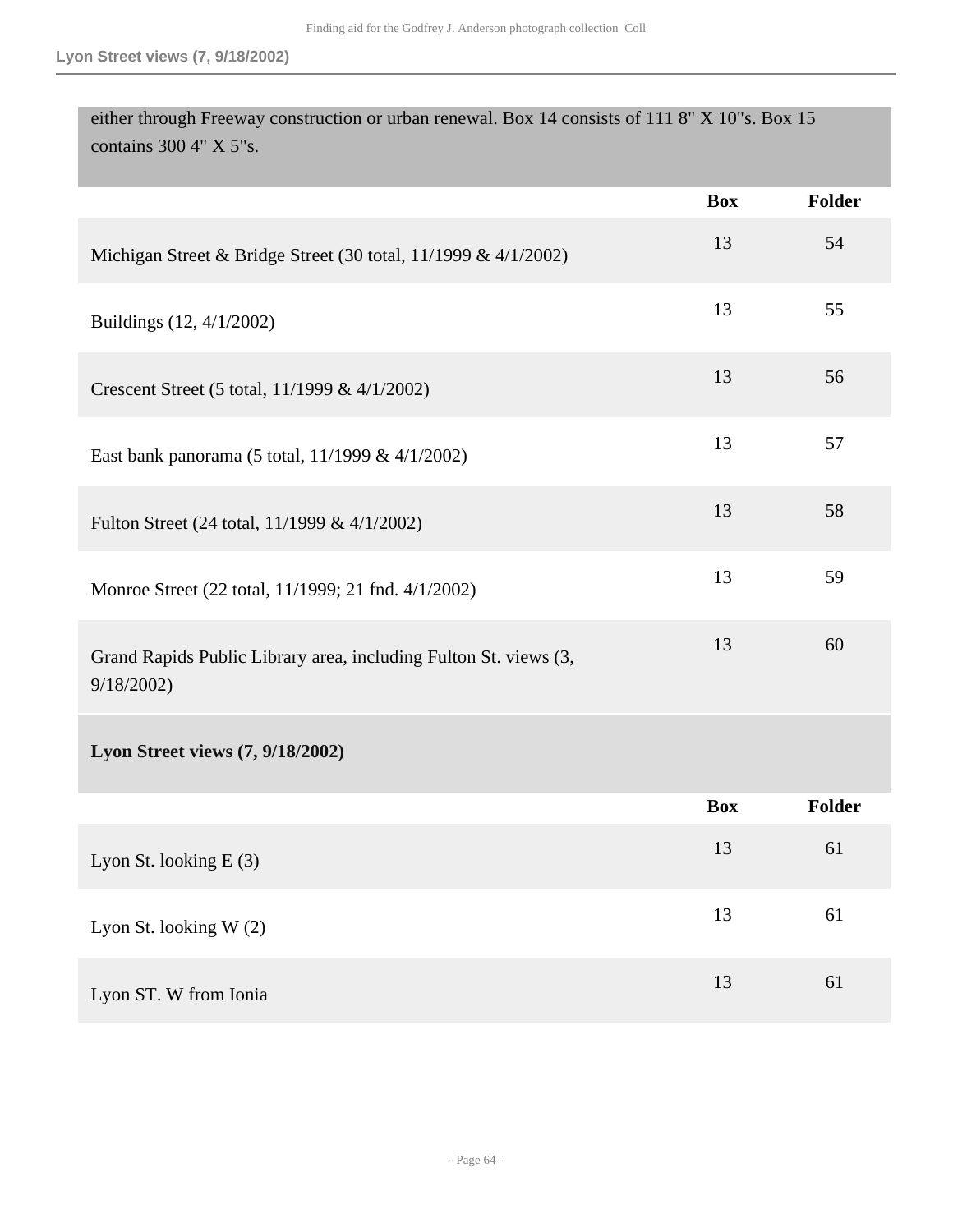| From Lyon S. on upper Monroe? To Campau Sq. | 13         | 61            |
|---------------------------------------------|------------|---------------|
| <b>Pearl Street views (4, 9/18/2002)</b>    |            |               |
|                                             | <b>Box</b> | Folder        |
| Pearl at Ionia [Old YMCA]                   | 13         | 62            |
| Pearl from Expressway                       | 13         | 62            |
| Pearl NW                                    | 13         | 62            |
| Pearl St. & Pearl at Front (2)              | 13         | 62            |
| <b>Division Street views</b>                |            |               |
|                                             | <b>Box</b> | <b>Folder</b> |
| Division Street views (3, 9/18/2002)        | 13         | 63            |
| Various streets, including (12, 9/18/2002)  |            |               |
|                                             |            |               |
|                                             | <b>Box</b> | <b>Folder</b> |
| Franklin St. N.                             | 13         | 64            |
| Lafayette at Fulton                         | 13         | 64            |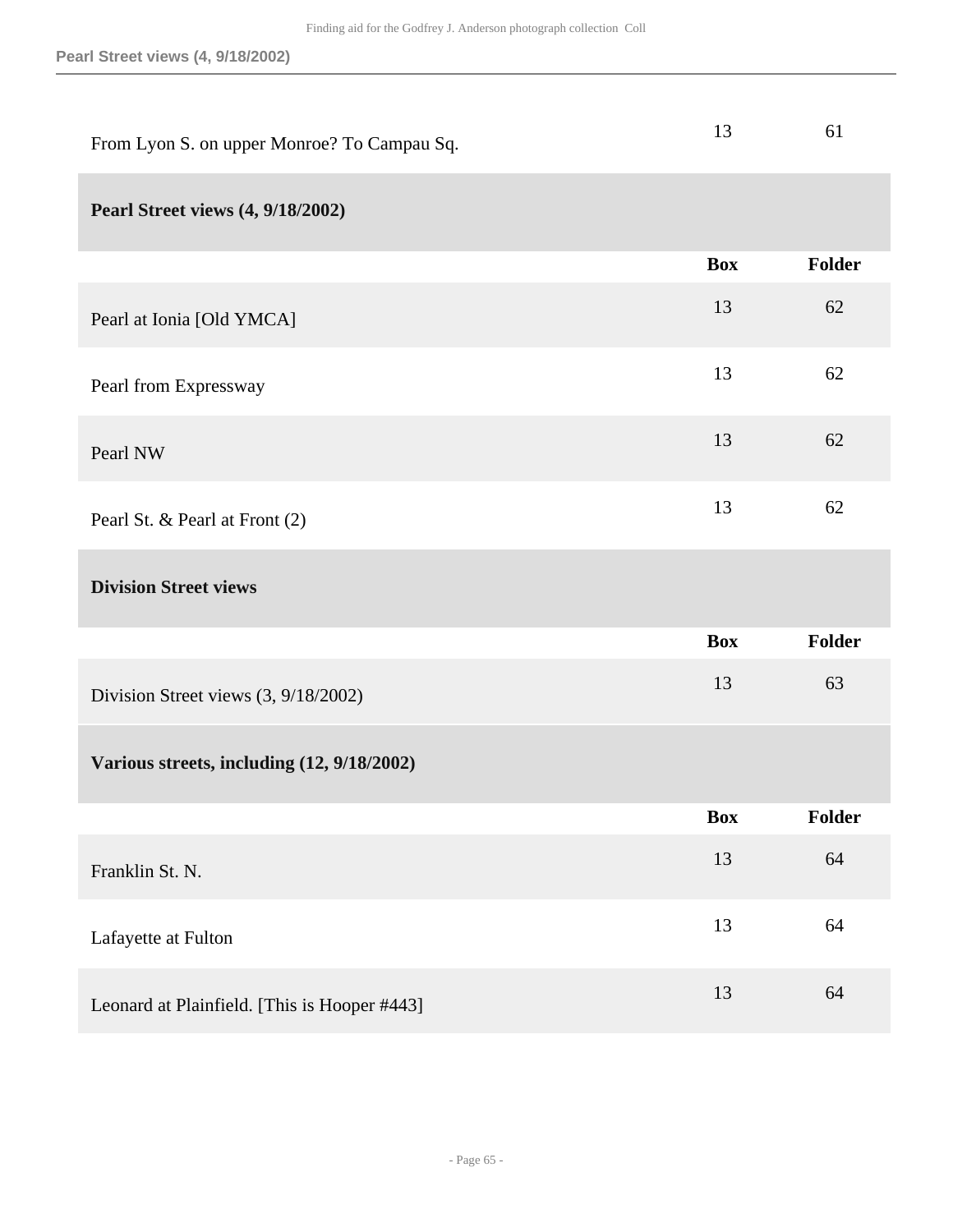| Louis at Ottawa (?)                                                                                          | 13               | 64               |
|--------------------------------------------------------------------------------------------------------------|------------------|------------------|
| Market N. from Fulton                                                                                        |                  |                  |
| Market / Fulton / Ionia area                                                                                 | 13               | 64               |
| Oakland St. toward intersection w Market & Wealthy                                                           | 13               | 64               |
| Ottawa S from Michigan (1)                                                                                   | 13               | 64               |
| Scribner at Fulton & Front. (28 total, 11/1999)                                                              | 13               | 64               |
| Sibley Hill                                                                                                  | 13               | 64               |
| N. from Weston, Fulton St. area                                                                              | 13               | 64               |
| Railroad tracks from the river to?                                                                           | 13               | 64               |
| <b>Unprocessed photos</b>                                                                                    | <b>Box</b><br>13 | Folder<br>65     |
| <b>Scope and Contents note</b>                                                                               |                  |                  |
| Moved from Box 14 (14 items, 5x7 ish size) Includes Grand Rapids<br>views, Lake shore views, Bridge, Aerial. |                  |                  |
| <b>Unprocessed Black/ White Prints</b>                                                                       |                  | <b>Box</b><br>14 |
| <b>Scope and Contents note</b>                                                                               |                  |                  |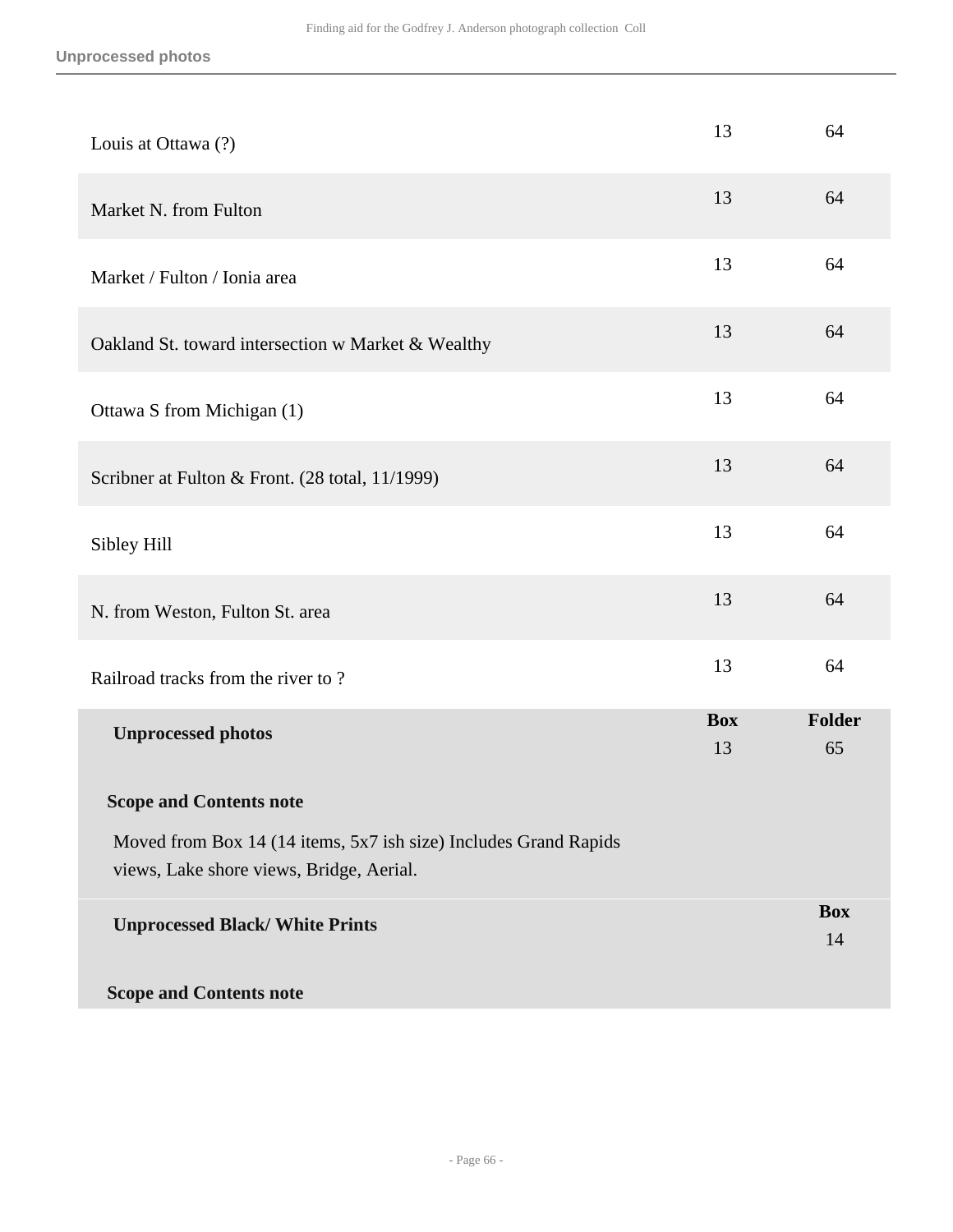$(300 - 14$  moved to Box 13= 286 (276 found remaining, first count 9/18/2002. Need a 2nd count for accuracy) These images are mostly 4x6. 80% of the images are downtown Grand Rapids views. Some images duplicate those in Box 13 above, but others are unique or variant views of the same areas. 14 items removed to Box 13, 9/18/2002. These are mostly 5x7, and are unprocessed.

#### <span id="page-66-0"></span>**Series VI. Sparta**

#### **Scope and Contents note**

Consists of seven hundred and fourteen (714) photos of Sparta. With the exception of the "historical Sparta" folder, all are original photos taken by Anderson. Folders 62 through 85 contain house by house photos taken by Anderson during the late 1960s and early 1970s.

|                                                       | <b>Box</b> | <b>Folder</b> |
|-------------------------------------------------------|------------|---------------|
| Business District (87 total, 11/1999)                 | 15         | 61            |
| Business District (37 total, 11/1999)                 | 15         | 62            |
| Historical Sparta (60 total, 11/1999)                 | 15         | 63            |
| Nash Creek (8 total, 11/1999)                         | 15         | 64            |
| Railroad stations past at present (15 total, 11/1999) | 15         | 65            |
| Residential - houses of Sparta (82 total, 11/1999)    | 15.5       | 66            |
| <b>Anderson Family Photos</b>                         | 15.5       | 67            |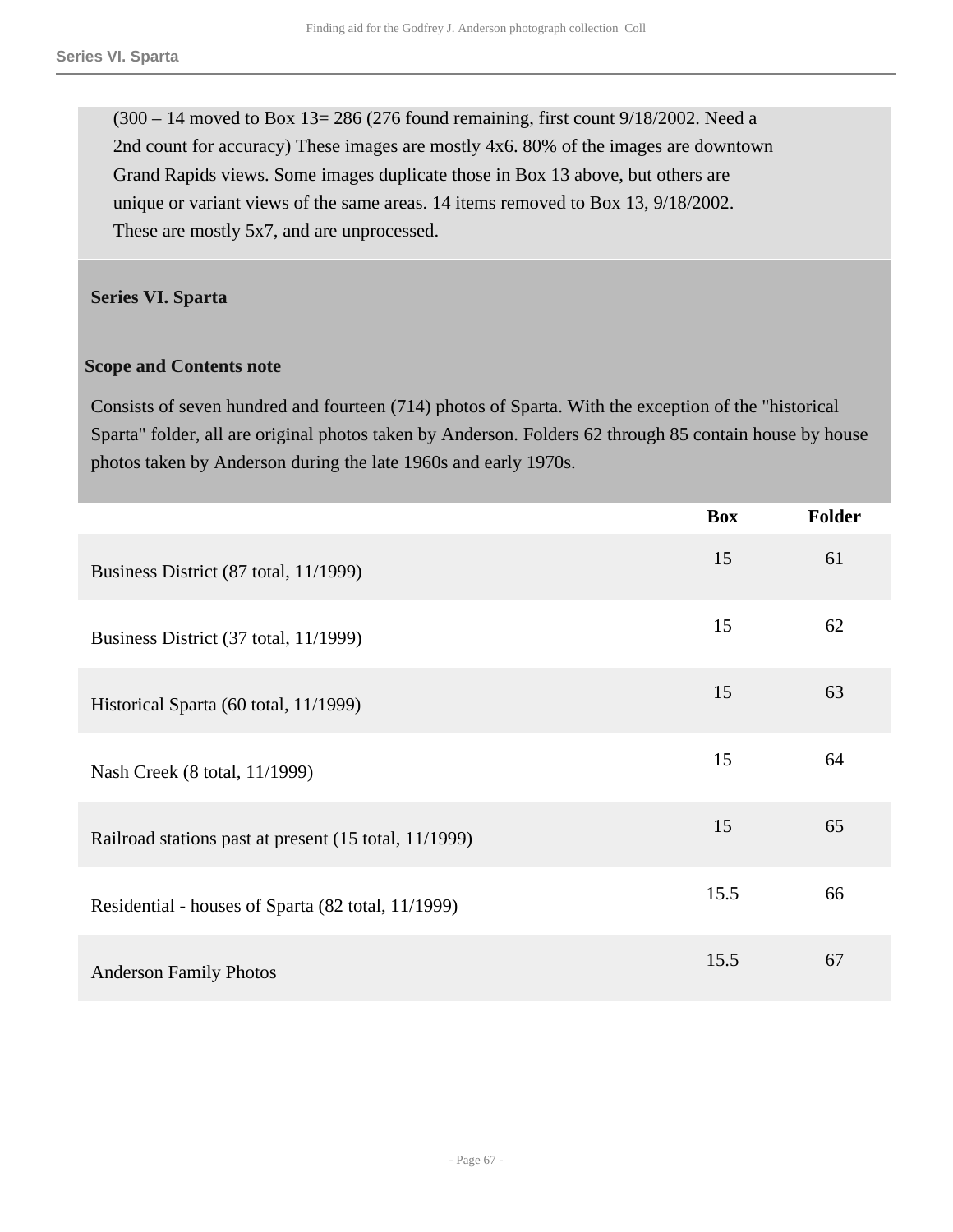#### **Houses by Street Name, Alphabetically**

## **Houses by Street Name, Alphabetically**

|                                                          | <b>Box</b> | <b>Folder</b> |
|----------------------------------------------------------|------------|---------------|
| Alma Street (16 total, 11/1999)                          | 16         | 68            |
| Carrie at Cherry Streets (18 Carrie, 4 Cherry, 11/1999)  | 16         | 69            |
| Centennial Street (12 total, 11/1999)                    | 16         | 70            |
| Division Street (24 total, 11/1999)                      | 16         | 71            |
| Elm Street (31 total, 11/1999)                           | 16         | 72            |
| Gardner at Gunn Streets (15 Gardner, 4 Gunn, 11/1999)    | 16         | 73            |
| Grove at Loomis Streets (13 Grove, 6 Loomis, 11/1999)    | 16         | 74            |
| Maple Street (21 total, 11/1999)                         | 16         | 75            |
| Mark Street (7 total, 11/1999)                           | 16         | 76            |
| Misc. Streets (5 total, 11/1999)                         | 16         | 77            |
| Nash at N. Union Streets (15 Nash, 12 N. Union, 11/1999) | 16         | 78            |
| Pleasant Street (8 total, 11/1999)                       | 16         | 79            |